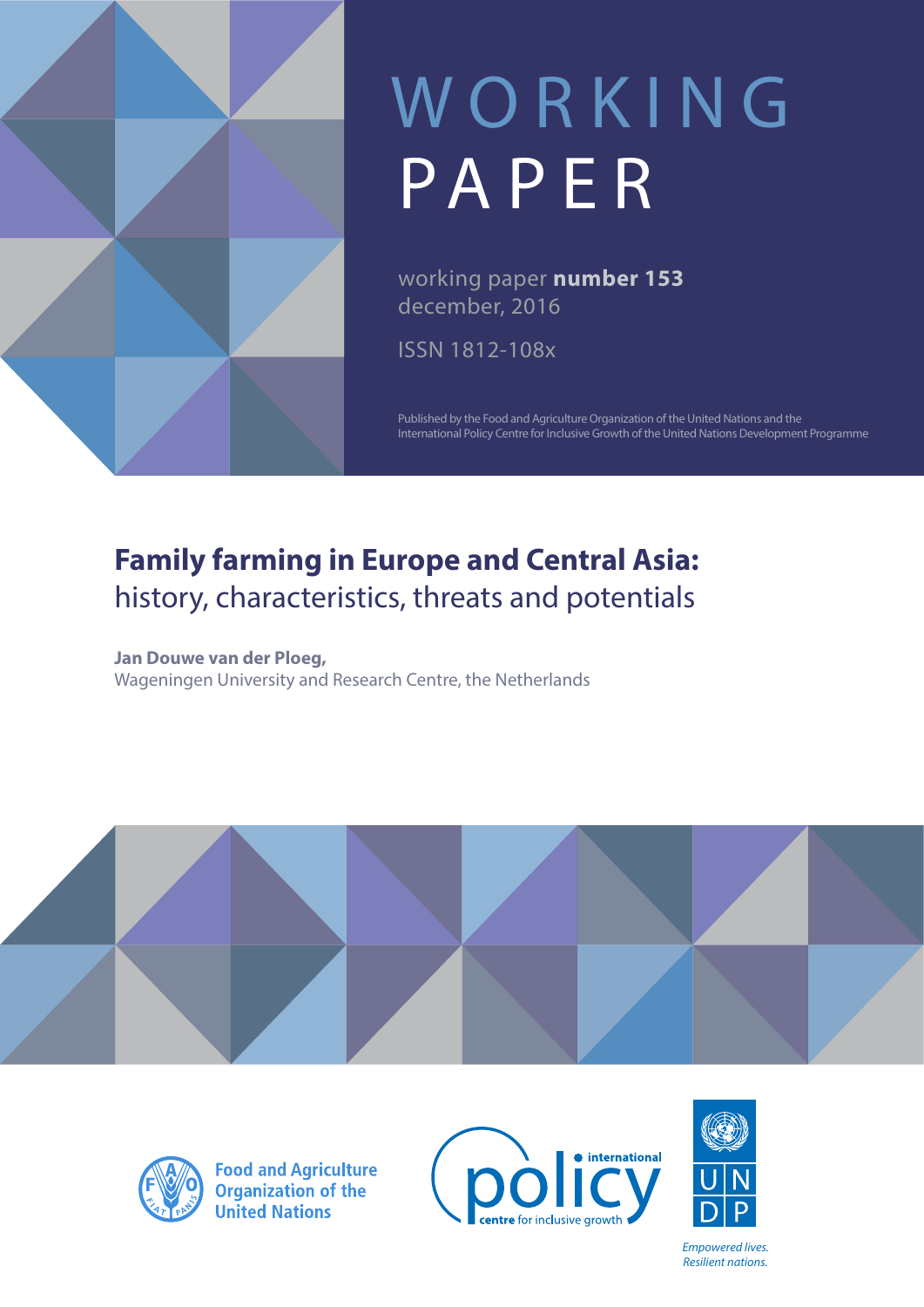#### International Policy Centre for Inclusive Growth (IPC-IG) Working Paper No. 153 **Family farming in Europe and Central Asia: history, characteristics, threats and potentials**

By Jan Douwe van der Ploeg

This publication is part of a series of Working Papers produced in the context of the International Year of Family Farming, helping to inform regional discussions and debates about the phenomenon worldwide.

Published by the Food and Agriculture Organization of the United Nations and the United Nations Development Programme.

© FAO and UNDP, 2016

All rights reserved.

Developed in Brazil by the International Policy Centre for Inclusive Growth (IPC-IG)

*The International Policy Centre for Inclusive Growth is jointly supported by the United Nations Development Programme and the Government of Brazil.*

#### **International Policy Centre for Inclusive Growth (IPC-IG)**

United Nations Development Programme

SBS, Quadra 1, Bloco J, Ed. BNDES, 13º andar 70076-900 Brasília, DF - Brazil Telephone: +55 61 2105 5000

#### [ipc@ipc-undp.org](mailto: ipc@ipc-undp.org) ■ [www.ipc-undp.org](http://www.ipc-undp.org)

The designations employed and the presentation of material in this information product do not imply the expression of any opinion whatsoever on the part of the Food and Agriculture Organization of the United Nations (FAO), or of the United Nations Development Programme (UNDP) concerning the legal or development status of any country, territory, city or area or of its authorities, or concerning the delimitation of its frontiers or boundaries. The mention of specific companies or products of manufacturers, whether or not these have been patented, does not imply that these have been endorsed or recommended by FAO, or UNDP in preference to others of a similar nature that are not mentioned. The views expressed in this information product are those of the author(s) and do not necessarily reflect the views or policies of FAO, or UNDP.

FAO and UNDP encourage the use, reproduction and dissemination of material in this information product. Except where otherwise indicated, material may be copied, downloaded and printed for private study, research and teaching purposes, or for use in non-commercial products or services, provided that appropriate acknowledgment of FAO and UNDP as the sources and copyright holders is given and that neither FAO nor UNDP endorsement of users' views, products or services is implied in any way.

All requests for translation and adaptation rights, and for resale and other commercial use rights should be made via [www.fao.org/contact-us/licence-request](http://www.fao.org/contact-us/licence-request) or addressed to [copyright@fao.org.](mailto: copyright@fao.org)

FAO information products are available on the FAO website ([www.fao.org/publications](http://www.fao.org/publications)) and can be purchased through [publications-sales@fao.org](mailto: publications-sales@fao.org).

UNDP/IPC-IG publications are available online at [www.ipc-undp.org/publications](http://www.ipc-undp.org/publications) free of charge.

ISBN: 978-92-5-109538-6 (FAO) Print ISSN: 1812-108X

IPC-IG Working Papers are available online at [www.ipc-undp.org](http://www.ipc-undp.org)  and subscriptions can be requested by email to [ipc@ipc-undp.org.](mailto: ipc@ipc-undp.org)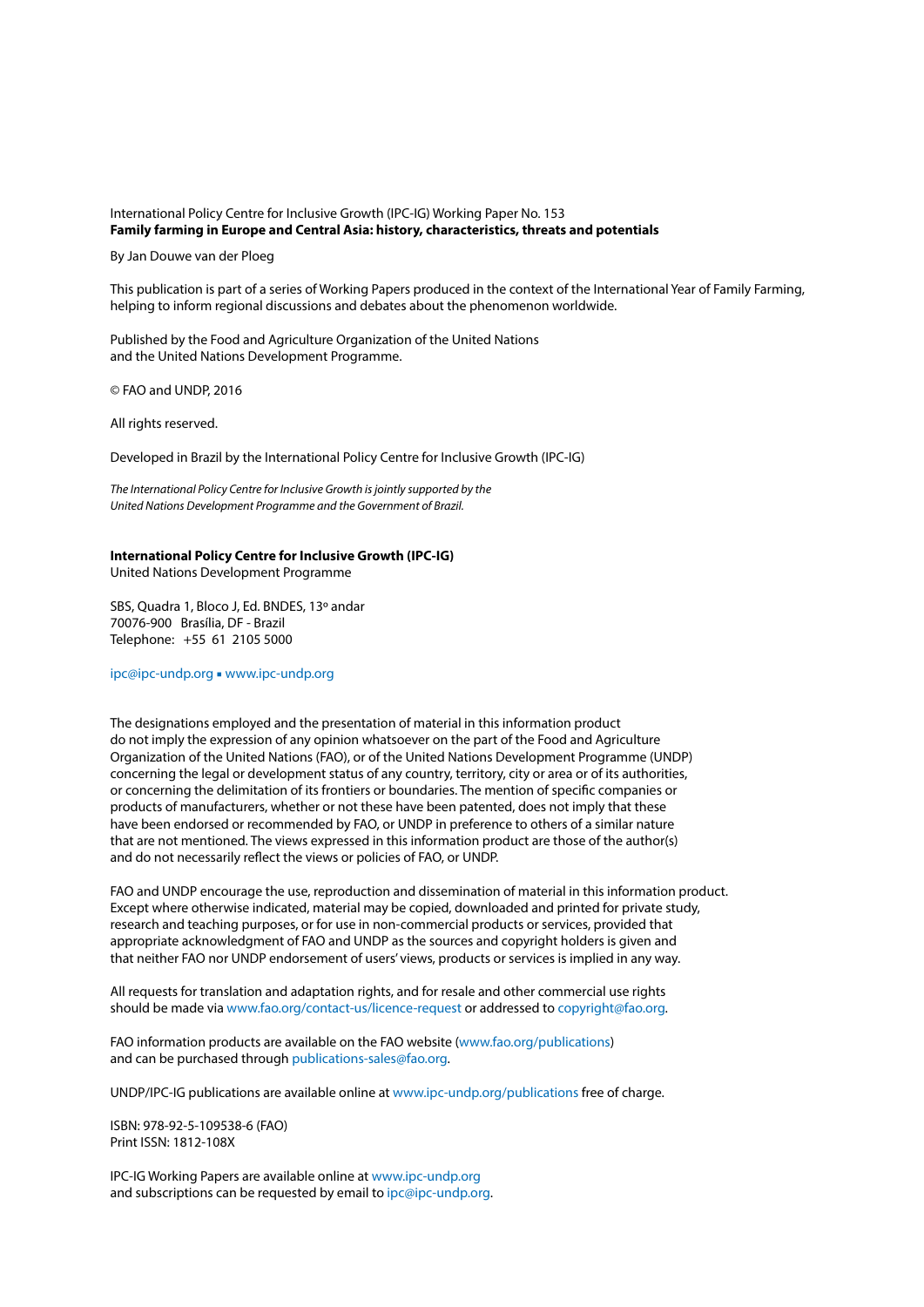# **FAMILY FARMING IN EUROPE AND CENTRAL ASIA: HISTORY, CHARACTERISTICS, THREATS AND POTENTIALS**

Jan Douwe van der Ploeg<sup>1</sup>

Most people have a clear understanding of what the term 'family farm' means. This is especially true in Europe. The term refers, in a seemingly straightforward and unambiguous way, to well-known and self-evident realities. It is solidly internalised in the memory of most people, even those with an urban background. People may like or dislike family farming, and scientists may dispute its virtues or shortcomings (Osaba 2014), but there is hardly any confusion or debate over the concept itself.

However, these certainties become less evident when the context in which family farms are embedded changes drastically, and this can lead to a rethinking, questioning or even contestation of the concept. This happened after the Second World War when agriculture experienced a massive restructuring. At that time Folke Dovring, a talented staff member of the Food and Agriculture Organization of the United Nations (FAO) in Rome, observed that "the family farm especially is obscure in definition" (Dovring 1956, 99). The same occurs when the family farm itself experiences deep and far-reaching alterations.<sup>[2](#page-2-1)</sup>

The uniqueness of our times is that *both* context and the family farm itself are going through drastic transitions. The once stable reality of the family farm is being radically affected—both from the outside and the inside—and this requires, probably more than ever before, a rethinking of the concept.

This paper addresses three basic questions. First, what does the family farm mean for *the actors involved in it*? Second, why, how and under what conditions is family farming important *to society as a whole*? And third, will family farming be relevant, attractive and important in the *future* of Europe and Central Asia?

<u>.</u>

<span id="page-2-0"></span><sup>1.</sup> Wageningen University and Research Centre, the Netherlands. I am grateful to Max Spoor, Babis Kasimis, Flaminia Ventura, Manolo Gonzalez de Molina, Rudolf van Broekhuizen, Laurent vande Poele, Terry Marsden and Krszyztof Gorlach for their helpful comments and suggestions.

<span id="page-2-1"></span><sup>2.</sup> In this vein Whatmore et al. (1987, 21) observed: "In Britain, the family farm encompasses a wide range of productive, labour and business relations representing neither an empirically nor a theoretically discrete category."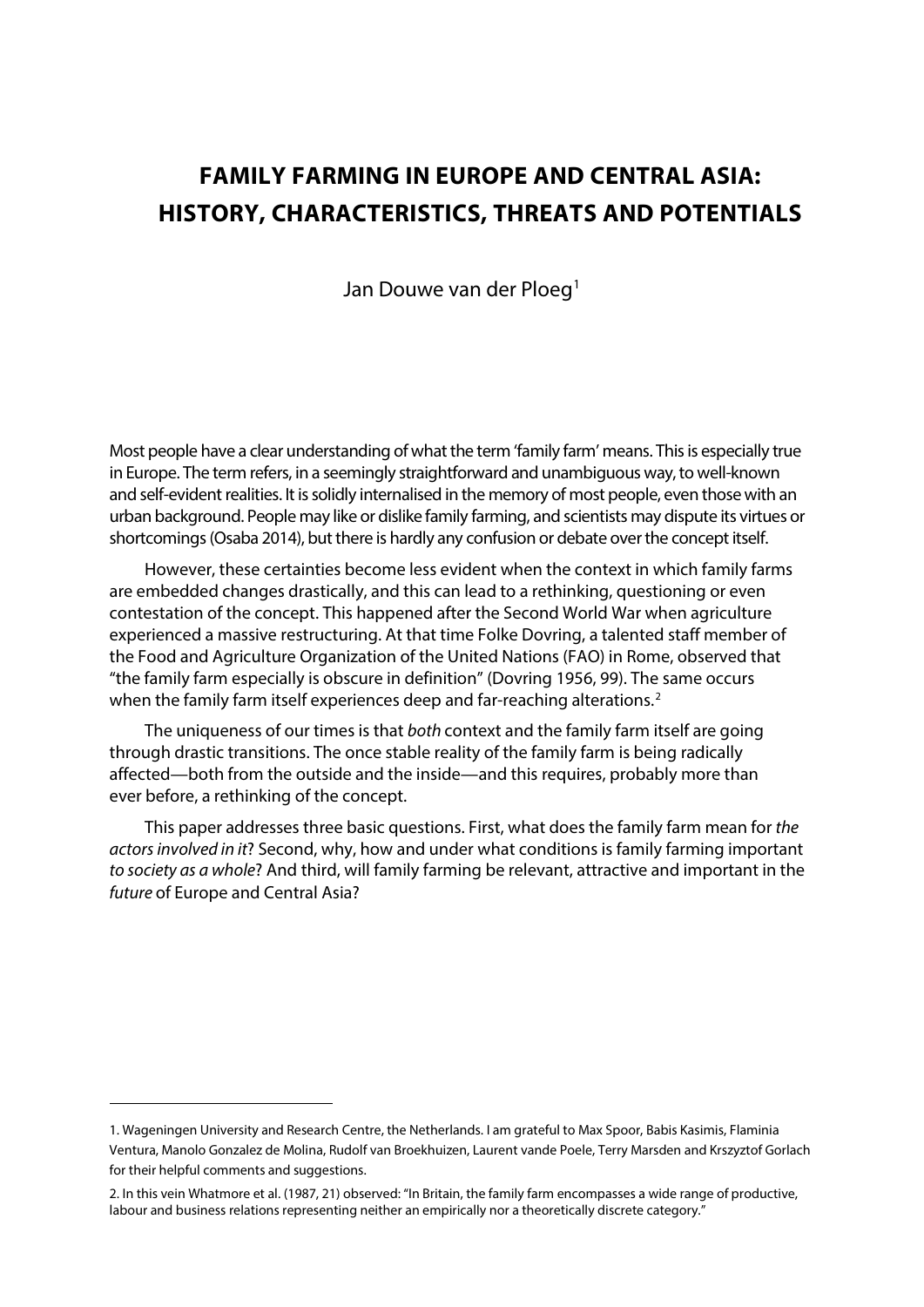Within Europe and Central Asia<sup>[3](#page-38-0)</sup> family farming is the dominant, although not exclusive, land-labour institution.<sup>[4](#page-38-1)</sup> This has not always been the case, and it is not a foregone conclusion that it will continue to be the case. In recent history (1850–2000), Europe has had an important sub-sector of capitalist farm enterprises. Some pockets apart (notably Scotland, Andalucia, the Italian Mezzogiorno and parts of Eastern Europe and Central Asia) this sub-sector has significantly decreased, mainly due to the devastating agrarian crises of the 1880s and the 1930s as well as to land reform processes that took place, particularly in northern and central Italy, in the immediate aftermath of the Second World War and in Portugal after the Carnation Revolution of 1974. Eastern Europe and large parts of Central Asia witnessed a re-emergence of family farming (alongside a rise of large, capitalist farms) after de-collectivisation (Lerman 2001).

Currently, 11,885,000 (i.e. 97 per cent) out of a total of 12,248,000 farms in the 28 countries of the European Union (EU28) are classified as family farms. The situation is more or less the same in the remaining European countries. The notable exception is Russia, where family farming and corporate agriculture co-exist. In Russia and western Commonwealth of Independent States (CIS) countries family farms only cover 34 per cent of all land (although they produce 62 per cent of all output).<sup>[5](#page-38-2)</sup> In Central Asia family farming is stronger: family farms control 71 per cent of all agricultural land (on which they produce 88 per cent of total output) (Davidova and Thomson 2013, 14–20). Especially Tajikistan and Kyrgyzstan have strong family farm sectors.

It would be imprudent, though, to hypothesise that this dominant position of family farms (Russia and Kazakhstan apart) represents a stable situation. First, there is a 'growth pole' of rapidly expanding farms within the family farming sector. This is not only leading to an accentuated concentration of land (and other resources); it also gives rise to farm enterprises that are partly built on wage labour (often in disguised form).<sup>[6](#page-38-3)</sup> Within the EU27 the larger farms,<sup>[7](#page-38-4)</sup> which on average have a utilised agricultural area of over 1000 ha, represent only 0.6 per cent of the total number of farms. Nonetheless, they cover 20 per cent of all utilised agricultural area in Europe (a total of 35 million ha, equivalent to the total area of Germany) (EUROSTAT 2011, 2–3). These newly emerging 'mega-farms' are having a significant, and often negative, impact on the rest of the family farming sector.

Second, on the 'borders' of Europe one sees the construction of, often extremely large, capitalist farms (mostly with a network structure) that can now—due to deregulation and liberalisation—directly commercialise their products on European markets. Once such large farm enterprises were indeed 'far away', now their presence and produce represent an undeniable reality within European markets: they compete directly with produce from family farms located in Europe. For example, Van Oers United BV is a horticultural enterprise that operates in Morocco, Senegal and Ethiopia and has 1300 hectares of irrigated land in Morocco alone. For horticulture that is unprecedented. Equally there is a dairy farm in Russia (EKOSEM Agrar) that has 18,000 head of cattle and is expanding to 36,000 head. On the Eurasian continent this is unprecedented. In Romania there is an arable farm of 10,000 hectares with only 10 employed workers (Emiliana West Rom). Once again: unprecedented. These newly constructed corporate farms (there are hundreds) may very well flood the main Central Asian and European markets with cheap commodities, negatively affecting the existing family farm sectors. The European Commission organised an extensive e-consultation in the run-up to the International Year of Family Farming (2014) which showed that "competition with large-scale corporate farming" is seen as the second largest "key economic challenge for family farms".[8](#page-38-5)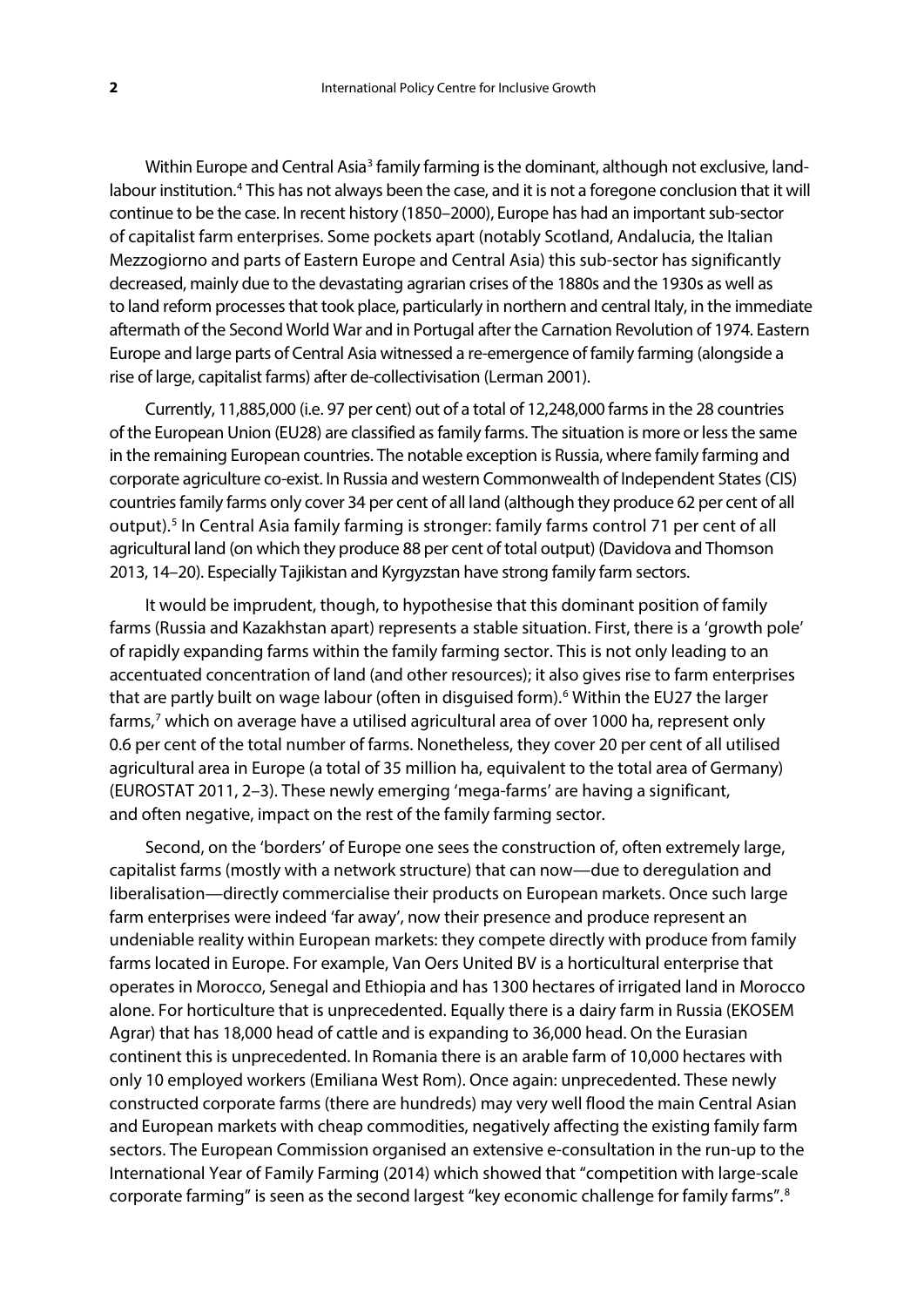The largest key economic challenge was "bargaining power within the value chain" (European Commission 2013, 33). This is also related, albeit less directly, to the presence of corporate agricultural enterprises. Their (real or potential) supply evidently weakens the position of family farms vis-à-vis food industries and large retail chains.

The creation of new corporate agricultural enterprises partly occurs through land grabbing (see Franco and Borras 2013). This is especially the case in Eastern Europe and Central Asia. Through the application of extra-economic pressure, large capital groups establish direct control over extended tracts of land (often up to tens of thousands of hectares), after which the land is systematically converted to mono-cropping, while new technologies and increased use of external inputs sharply reduce employment levels.

Third, it should be recognised that in some sectors, in some areas, farmers are so indebted that they hardly actually own the family farm anymore. Most of the value of the farm is owned by the banks. This is an issue for many large and modern horticultural enterprises in the Netherlands that *de facto* belong to Rabobank. The same applies to many wine-producing farms in Italy that are virtually owned by the Monte dei Paschi di Siena bank. If these banks decide to sell these farms (in case of default), it is possible that large-scale, corporate farm enterprises could also emerge in the *heart* of Europe.

In short, the relations between family farms and corporate farm enterprises are being redefined, both within and beyond national and supranational borders. This is a contradiction of a truly global dimension. The presence and apparent dominance of the family farm in Europe and Central Asia is far from guaranteed, and the current situation could well change abruptly.

# **1 A SHORT HISTORICAL NOTE**

The historical roots of family farming are manifold. They include the ancient agrarians of the Greek city states, who were independent producers having title to their land, voted in the local councils and were more or less free from gratuitous political exploitation (Hanson 1995). Later came the soldiers of the Roman Empire, who received land after returning from warfare and also became independent agricultural producers. Another important cradle of family farming was located on the margins of the large feudal systems—notably along the North Sea coast—where the notion of 'free farmers' became a reality from medieval times onwards. The available records show that the creation of the family farm in these places was far from a one-off episode. It took long periods of social struggle to liberate the farm from often asphyxiating dependency relations, and to create what the great agrarian historian Slicher van Bath (1978) termed "farmers' freedom": a freedom *from* abusive relations of power and exploitation as well as the freedom *to* farm in a way that aligns with the interests and prospects of the farming family.

The family farm cannot be considered a simple remnant from the past. It has been actively constructed over time; it adapted itself continuously to changing circumstances and spread from the original cradles to ever larger areas in Europe and Central Asia. This dissemination was tightly interwoven with the development and consolidation of democracy. The French Revolution was a milestone in this respect, just as the introduction of universal (male) suffrage (at a moment when peasants were the largest occupational category in society) brought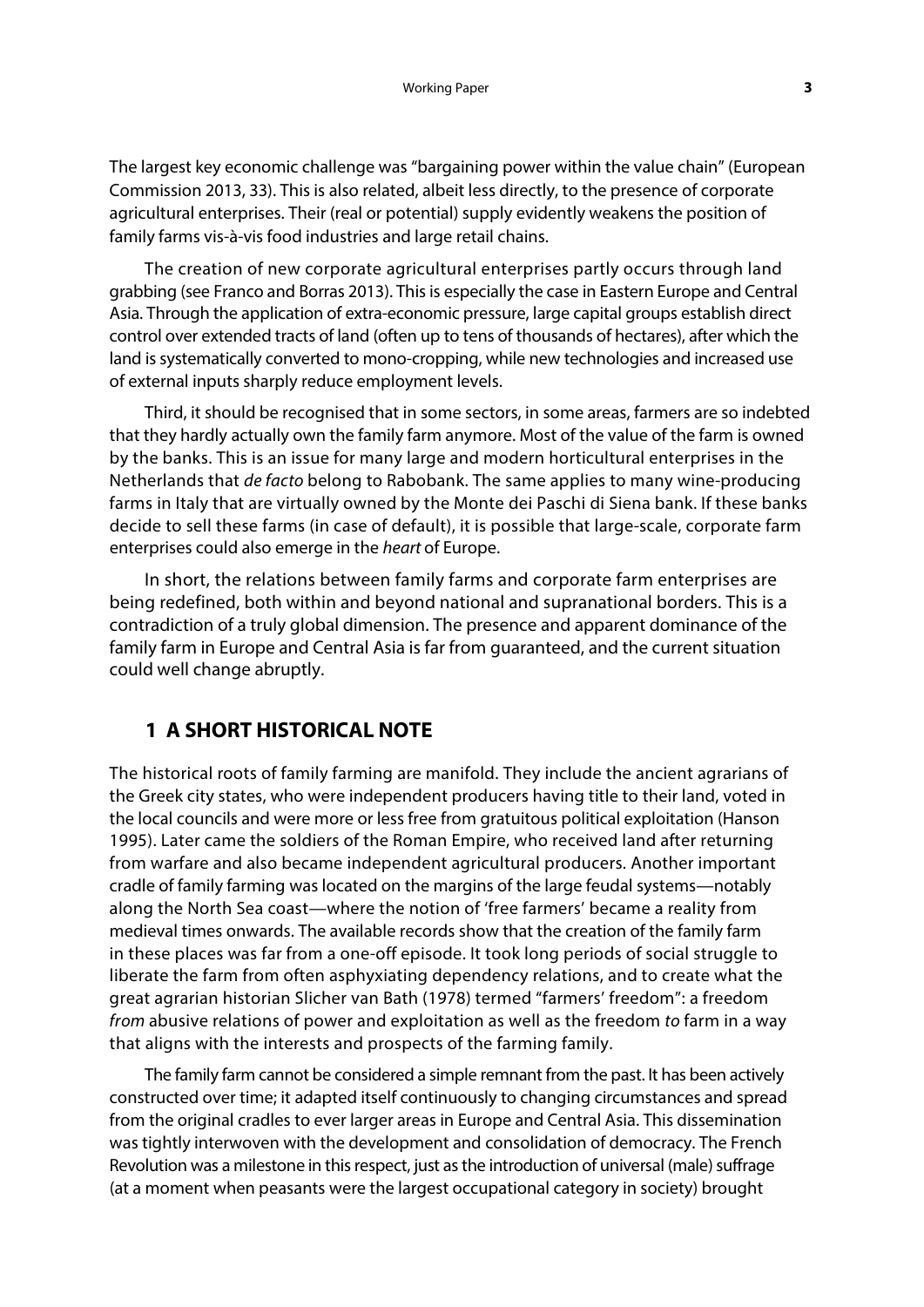increased political (and intellectual) attention for the family farm.<sup>[9](#page-38-6)</sup> It is telling that the agrarian crisis of the 1880s, which triggered widespread agitation throughout the Mediterranean area and Eastern Europe, also generated the first proposals for redistributive land reforms that aimed at increasing the numbers of family farms.

The making of the family farm into the main and probably the most solid land-labour institution was far from a straightforward process. The enclosures in the UK, the development of large landholdings in the south of Spain, the Italian Mezzogiorno, the claiming of the Scottish Highlands and the Prussian experience were but some of the many countertendencies. The same applies to the brutal collectivisation imposed first in Russia and then in far wider areas. However, many of these countertendencies gave rise, sooner or later, to new sets of responses. In Central Asia, for example, "agricultural reform [....] produced tens of millions of small family farms" (Lerman 2012, 8). As concluded by Gorlach (1989, 23) in his review of recent Polish agrarian history, "the family farm is [and remained] an important battlefield in Polish society" (see also Szumelka 2013).

The dominance of the family farm cannot be seen as a mere organisational matter. The development of family farming coincided with the emancipation of large segments of the rural populations of Europe; wherever this emancipation was blocked, many of the poor and down-trodden migrated (to Brazil, the USA, Canada and Argentina) to develop a family farm over there. In many parts of Europe, family farming translated into ongoing agricultural growth and contributed considerably to the wealth of nations. Not surprisingly, the role and dynamics of family farming became the subject of passionate socio-political debates, just as they gave rise to important scientific contributions from leading European scholars such as Chayanov, Mendras, Sereni, de Vries, Georgescu-Roegen, Shanin Bourdieu and Martinez-Alier.

There are a number of *current* social drivers that together explain the continued ubiquity of family farming. In Europe and Central Asia there still are (just as in other parts of the world) too many places where poverty, oppression and/or hopelessness abound (see, for example, Özturk 2012). Here the family farm offers many a possibility (often the *only* possibility) to make a living and some progress (or at least the hope for it). This occurs through the sturdy struggles that take place in the fields, stables and marketplaces and which translate into investments (HLPE 2013), increases in production and a permanent search for small improvements that, together, result in ongoing development. In many other places (which partly overlap with those mentioned before) family farms offer a kind of economic democracy: being your own boss, having your own farm, having the possibility (but by no means the certainty) of making it prosper makes family farming attractive and (partly) explains why so many people like to be engaged in it. Finally, there are yet other places where family farming allows people access to goods becoming increasingly scarce in our highly urbanised societies: interactions with living nature, the making of one's own (trustworthy) food and even—in some instances at least— being involved in the construction of alternatives that might be important for this world.<sup>[10](#page-38-7)</sup>

While the family farm is currently the main land-labour institution, it is currently facing, just as it has in the past, considerable threats and forms of erosion. Agricultural policies, once designed to protect family farms, are disappearing as a consequence of deregulation. New global markets have introduced patterns of competition that are highly detrimental to family farming and, especially, its continuation over time through rejuvenation. Consequently, family farming figures prominently (again) on the intellectual and political agendas, the designation of 2014 as the International Year of Family Farming being just one, albeit important, expression of this renewed attention.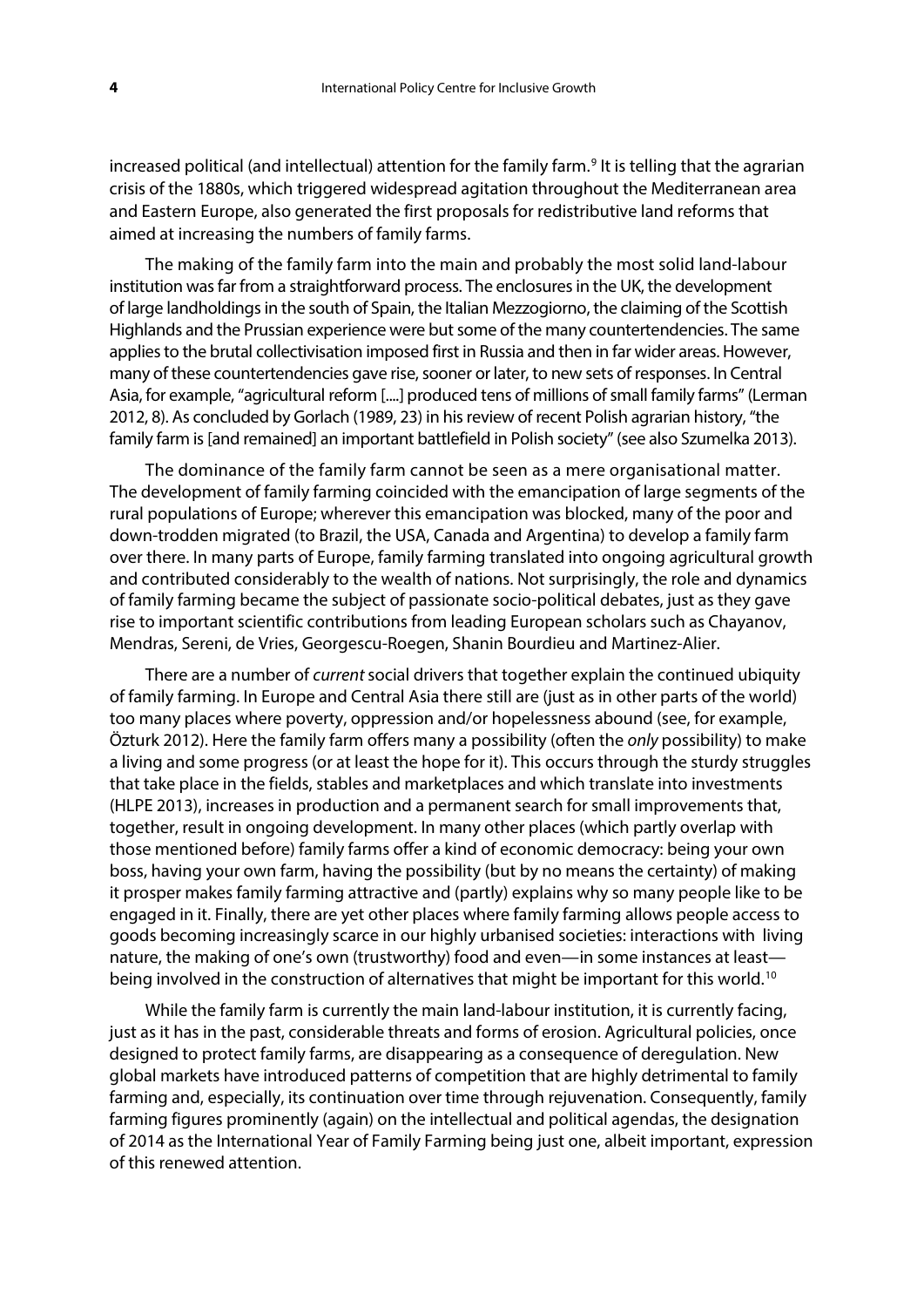# **2 FAMILY FARMING AS IT STANDS NOW**

In contemporary Europe and Central Asia, nearly everybody agrees on the standard definition of the family farm. It is, in the first place, a farm in which most of the resources required (land, buildings, crops, animals, machinery, knowledge, networks etc.) are controlled by the farming family. Second, most—if not all—of the work is done by family members.<sup>11</sup> The advantage of this definition<sup>[12](#page-38-9)</sup> is that it is easy applicable (i.e. it can be operationalised in statistical terms; see, for example, Hill 1993) and mostly uncontested (although borderline cases may provoke considerable debate).[13](#page-38-10) The two features also figure in the definition used by the FAO (2013): "A family farm is an agricultural holding which is managed and operated by a household and where farm labour is largely supplied by that household." At the same time, though, this definition sometimes turns out to be problematic, partly due to its simplistic nature. It takes just two characteristics out of a much wider set of features that together constitute family farming.<sup>[14](#page-38-11)</sup>

This wider range of features (see also Gasson and Errington 1993) is described below and illustrated in Figure 1. In practice, these features provide the (potential) *qualities* of family farming. Individually, but especially when taken together, they constitute the attractiveness of the family farm and contribute decisively to its relevance for society. Not all of these features are always present: this depends on time and place. The family farm may unfold completely (then all qualities are strongly present). It may, however, also suffer from processes of erosion (then only a few features remain).

## FIGURE 1



#### **The multiple features of the family farm**

*Source:* van der Ploeg (2013); see also Chatel (2014).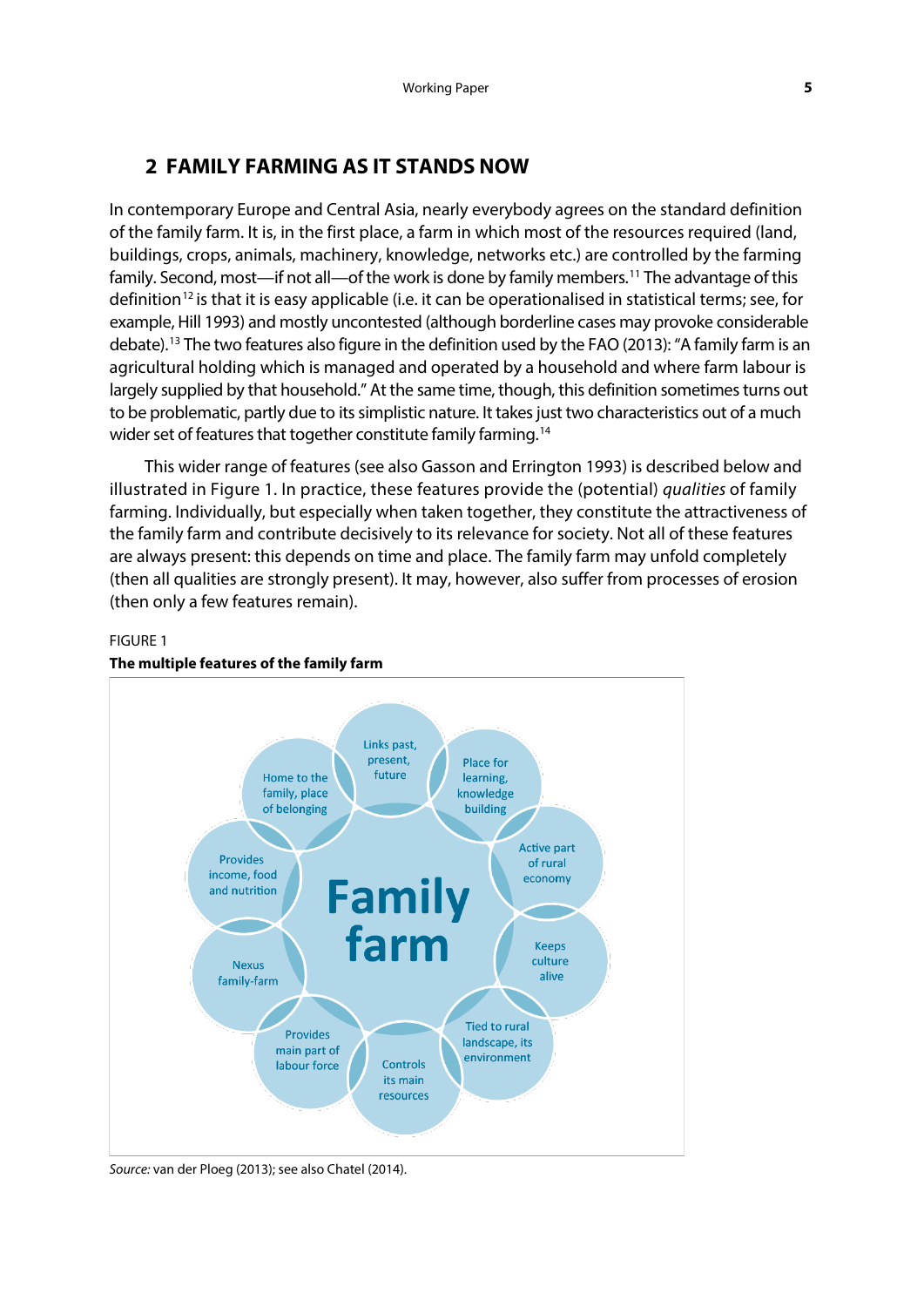#### 2.1 AUTONOMY

A first defining feature of the family farm is that the family retains control over the main resources used in the farm. This control is often (but not necessarily) rooted in property rights. The resource base includes the land, together with the animals, the crops, the genetic material, the house, buildings, machinery, labour force and, in a more general sense, the know-how that specifies how these resources need to be used and combined. Access to networks and markets, as well as shared ownership of cooperatives, are also important resources.

Many of these resources have been constructed and/or acquired through long processes covering different generations. These resources are often the result of hard work, dedication and the hope for a better future. Family farmers use their resources, not to make a profit, but to make a living; to acquire an income that provides them with a decent life and, if possible, allows them to make investments that will further develop the farm.

The ownership and control of the resources provide the farming family with an important degree of (relative) autonomy. It allows them to face difficult times as well as to construct, with their own work, attractive prospects for the future. In this respect, their control over the resource base indeed is a quality, the importance of which is reflected in the value of being independent (of 'being one's own boss'). Autonomy is especially valued because it gives the primary producers control over the labour process, allowing them to mould agricultural production in a way that optimally corresponds with their needs and strategies (thus giving rise to different styles of farming).

At the same time the level of autonomy that farmers have over their resource base is far from self-evident. In reality it is being eroded in many places. High degrees of indebtedness and increased financialisation imply that the real control shifts to banks and/or processing industries. Contract farming often has similar consequences. Strict regulatory regimes imposed by state apparatuses and/or processing industries also reduce farmers' control over their resource base. Through external prescription and sanctioning of the production process, real control shifts to external institutions.

#### 2.2 SELF-EMPLOYMENT

A second defining feature relates to the farming family providing the main part of the labour force. This makes the farm into a place of self-employment and of progress for the family. It is through their dedication, passion and work that the farm is further developed and the family's livelihood is improved. The farm is there to meet the many needs of the family, while the family provides the possibilities, the means and also the limitations for the farm. This feature often emerges as a quality. For the family members working on the farm, work frequently involves an attractive set of highly diversified activities. It is work with living nature, often in the open air, and it is possible for them to avoid a rigid organisation of their working days. The work is also attractive because it builds on an organic unity of mental and manual labour. Available surveys show that all those who work on a family farm appreciate these aspects of their work. However, all is not unbridled attractiveness and satisfaction. In practice family farming always implies a balance of drudgery and satisfaction. The important fact, however, is that—at least in the ideal situation—it is the involved actors themselves who determine, often in a coordinated way, these balances. Equally important, farmers are ingenious at finding novel ways to reduce the drudgery as much as possible.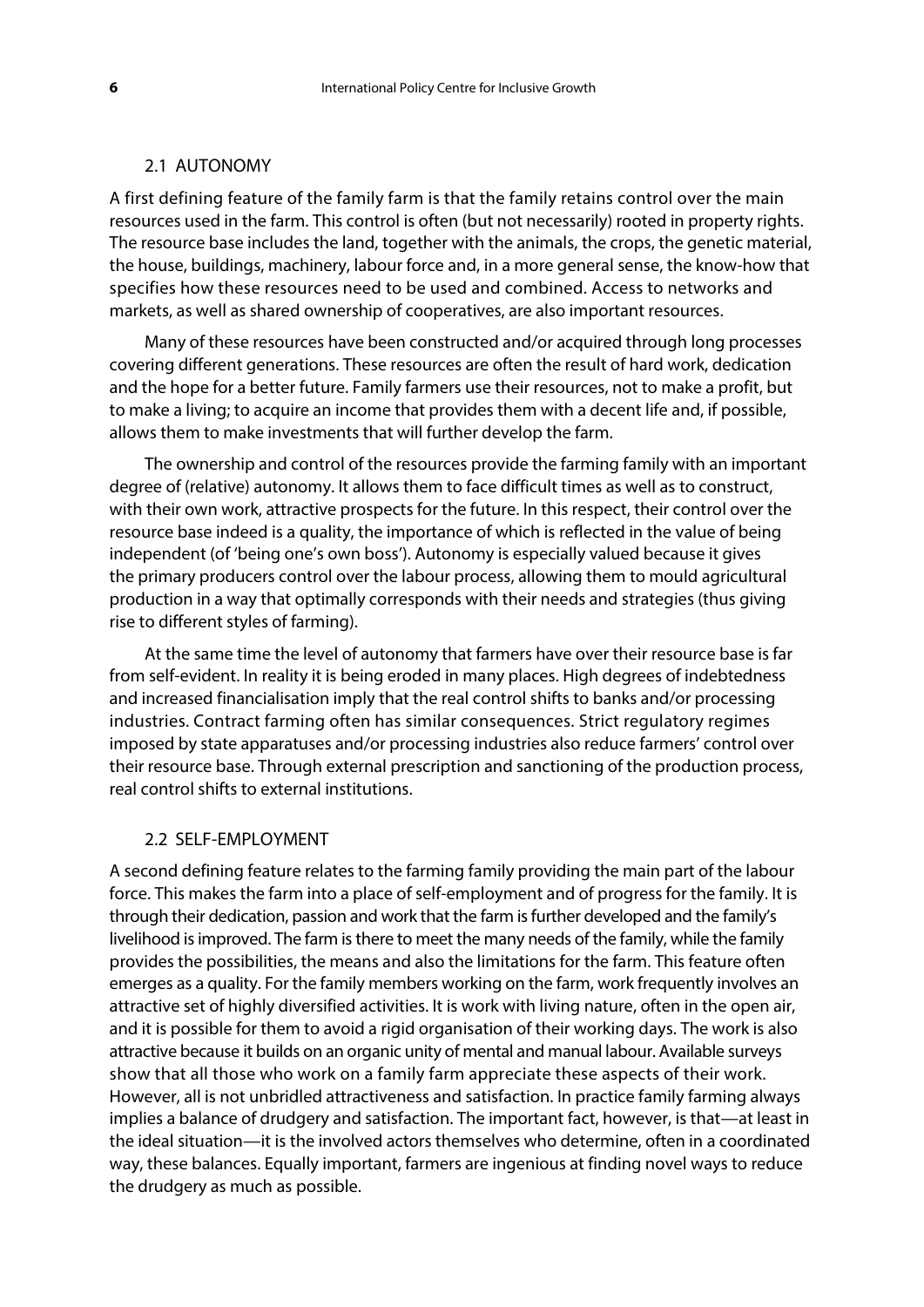There is a mirror-side to this. Intra-generational and/or gender relations may induce sharp imbalances, and lead to a highly unequal distribution of drudgery and satisfaction, often resulting in satisfaction for a few (notably the male heads of the family, the *padri padroni*) and drudgery for the others (notably women and young people). Very low levels of remuneration and long working days are modern forms of drudgery. Recent research in Italy indicates that many young people who have an interest in farming actually refrain from doing it due to this new form of externally induced hardship (Rete Rurale 2013)**.**

#### 2.3 CO-EVOLUTION

The nexus between the family and the farm implies a third defining feature. The major decisions about the organisation and development of the farm are taken within the farming family itself. The family's interests and prospects are at the core of the many decisions that are to be taken. Decision-making involves making balances, such as those discussed above, as well as others, such as that between the 'supply' of family labour and the organisation of the farm. Another important balance regards the social organisation of time: short-term actions need to be well coordinated with long-term prospects. Balances like these tie family and farm together. The two co-evolve simultaneously. Through this co-evolution each defines and moulds the other. But again: the unity of family and farm can very well become disarrayed or disrupted. This might occur when prolonged days of hard labour and heavy work, combined with low levels of remuneration, create a seemingly hopeless, endless and inescapable routine. At this point family farming turns into (voluntary) enslavement. As with the other features, co-evolution also can have a bright, as well as a dark, side. That makes family farming an ambiguous concept. It can bring emancipation and development, but it can equally bring stagnation and misery. This balance is highly dependent on time and place. Family farming is not immune from history, geography or society. It is integrally linked to them, and societal conditions strongly influence which of Janus's faces will be visible.

#### 2.4 CREATING WEALTH

There is far more in the family farm than ownership, labour and decision-making. A fourth defining feature is that family farms provide the farming family with a part (or all) of its income and food. Having control over the quality of self-produced food (and being confident that it is not contaminated) is becoming increasingly important for farmers around the world. Family farms have the capacity to produce more, with a given set of resources, than other forms of production (e.g. corporate farms). For the 'post-Soviet space', for instance, Lerman (2012, 1) observes that "the recovery point for agricultural growth is closely linked with the [...] individualization of farming [i.e. the creation of family farms]. Furthermore, the rate and the attained level of recovery are higher in countries that pursued decisive individualization policies (Transcaucasus, Central Asia), while in countries with less sweeping individualization reforms (European CIS) the recovery has been sluggish." There are "significant improvements in agricultural productivity due to the higher incentives in family farming" (ibid.; see also Lerman 2009). In comparative analyses family farms emerge as achieving the highest yields (i.e. the highest levels of physical productivity). In addition, family farms are able to realise, at a given level of total production, the highest incomes. These distinguishing features imply that family farms are able to maximise (far more than other forms of production) the value added from primary production. They do so because obtaining a good family income (and securing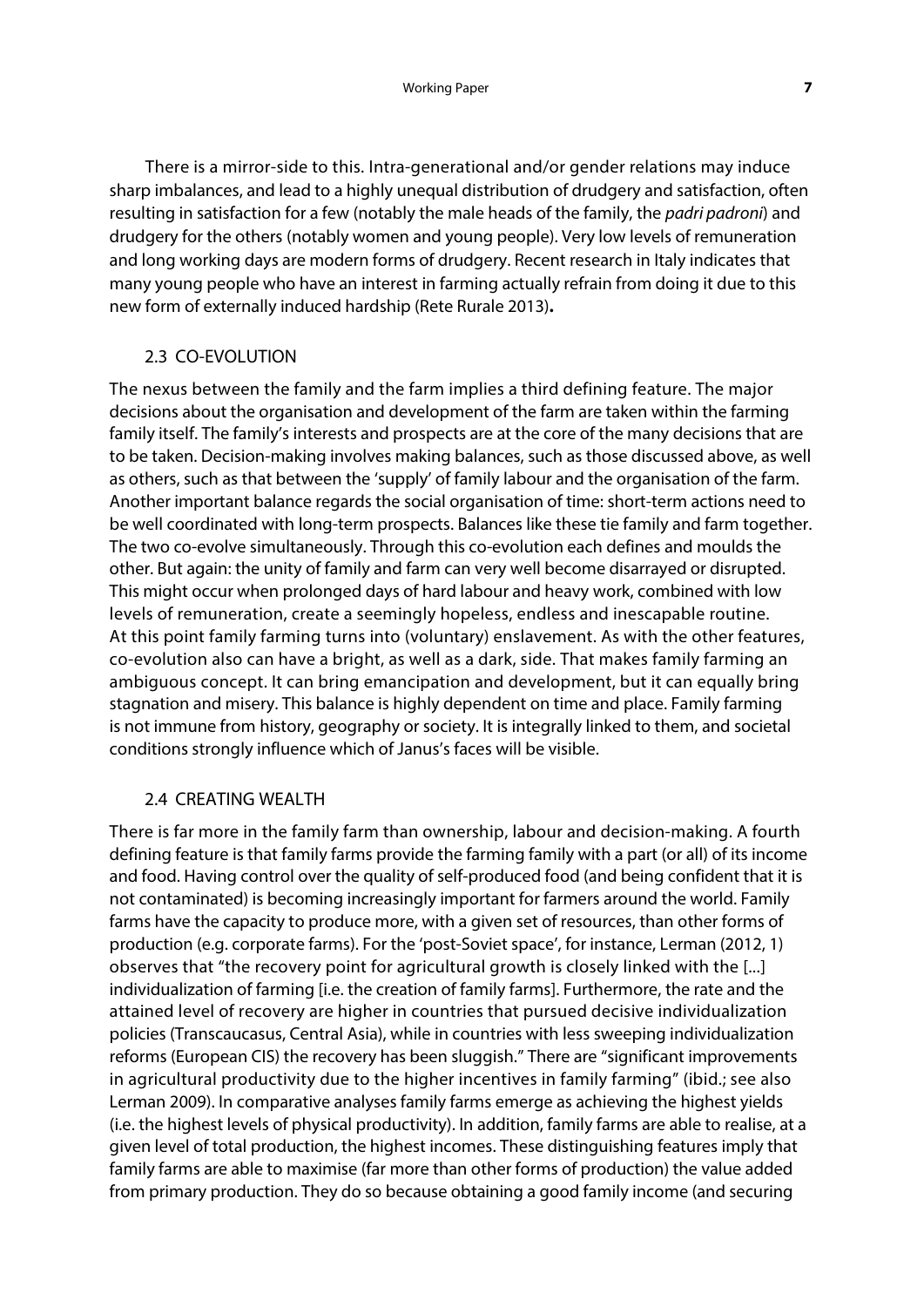the long-term prospects of the farm) is their prime objective. This search for income translates into intensity levels (yield per hectare, production per animal etc.) that are generally superior to those realised in corporate farms.

In Europe and Central Asia, the majority of family farms have members who are also engaged in off-farm economic activities. This phenomenon is mostly referred to as pluriactivity but also known as multiple job-holding or as part-time farming. In Dutch agriculture, for instance, 80 per cent of all farming families have the man or woman earning an additional income outside the farm. This additional income contributes on average 35 per cent to the total family income. Italian agriculture in 2010 generated EUR26 billion, but pluriactivity added another EUR18 billion. There may be many reasons for engaging in pluriactivity, and they can be contradictory. Pluriactivity may represent a form of risk aversion. Farmers do not like to have 'all their eggs in one basket'. It might represent an attractive alternative to daily routines (this is often the case for rural women) or it may provide the capital needed to invest in enlarging and/or improving the farm (this is often the case for young farmers). But pluriactivity might also be needed to complement the family income because farming itself provides an inadequate income. In this case pluriactivity is experienced as coercion: an unavoidable, rather than enviable, destiny. However, it is also experienced, at least by some, as an opportunity to employ one's own talents and skills outside the farm and extend their social contacts.

Pluriactivity has the potential to combine the best of two different worlds (the rural and the urban).[15](#page-38-12) Be this as it may, pluriactivity enables many farming families to sustain their incomes and also make a contribution to supporting and developing the regional rural economy.

A relatively new development occurring throughout Europe is that family farmers increasingly develop new economic activities *within* the farm in addition to conventional farming. This is mostly referred to as multifunctionality.<sup>[16](#page-38-13)</sup> I return to this point later. One interesting finding is that such new, multifunctional activities contribute to sustaining food production itself (de Rooij et al. 2014).

#### 2.5 DOMUS

The family farm is not only a place of production. It is also home to the farming family. It is, indeed, *domus*, as the ancient Latin expression goes (Le Roy Ladurie 1975). It is not only the place that gives people shelter but also the place people belong to. It is where the family lives and where their children grow up. Recent Italian research shows *domus* to still (or again?) be a major factor that explains the vitality and resilience of family farming and thus the continuity of food production (Rete Rurale 2013). *Domus* makes farming into a livelihood: it introduces strong links between cultural repertoire and agricultural practices. The relative weight of *domus* and agriculture will vary considerably (as will be discussed later). Nonetheless, domus is strategic in family farming. In a major Europe-wide study, the Arkleton Trust (1985, 25) observed that "the farm family or household is the most useful unit of analysis... This is the social and economic unit that allocates changing labour and other resources between farm and non-farm activities in response to perceived pressures and opportunities at home and externally. It may be seen as the interface between the farm and the non-farm environment, filtering energies, resources and ideas between them."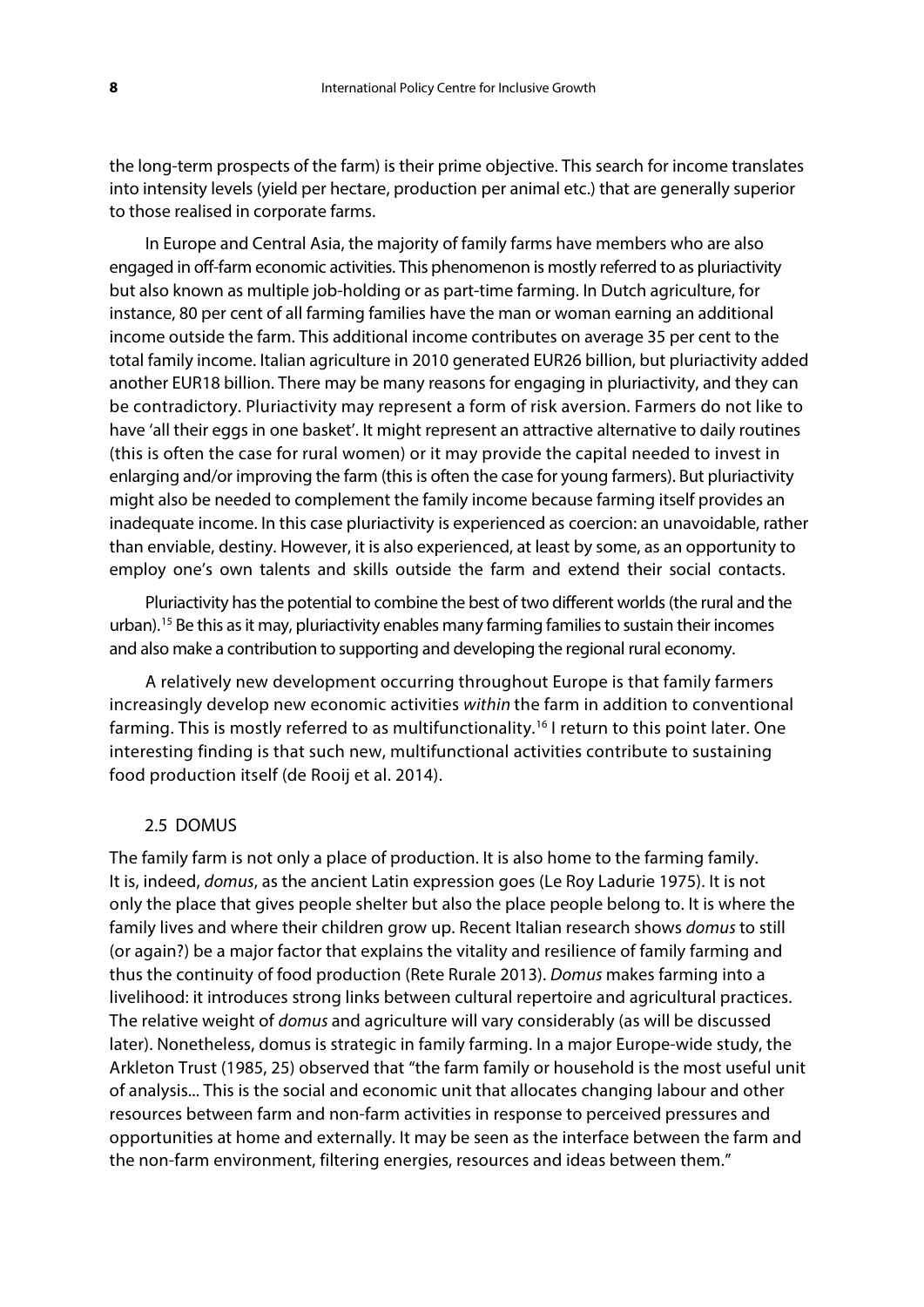#### 2.6 A FLOW THROUGH TIME

The farming family is part of a flow that links past, present and future. This means that every farm has a history and is full of memories. It also means that the parents are working for their children. They want to give the next generation a solid starting point, whether within or outside agriculture. And since the farm is the outcome of the work and dedication of this, and previous, generations, there is often pride. There can also be anger if others try to damage or even destroy the jointly constructed farm. 'Keeping the name on the land' has been important throughout agrarian history (see Arensberg and Kimball 1940) and helps to explain at least a part of farmers' resilience these days to outside pressures (as argued by Whatmore et al. 1987, 33).

#### 2.7 A PLACE FOR LEARNING

The family farm is the place where experience is accumulated, where learning takes place and knowledge is passed on, often in subtle but strong ways, to the next generation. The family farm is a node in wider networks in which new insights, practices, seeds etc. circulate. Thus, the farm becomes a place that produces agricultural know-how which is combined with innovation (Osti 1991) and novelty production (Wiskerke et al. 2004). In a classical contribution to the literature, Giampietro and Pimentel (1993) refer to the "dual nature of agriculture": it provides society's needs and deals with the natural ecosystem and must ensure compatibility between the two (see also Toledo 1990). Agriculture depends on, uses and transforms the ecosystem and the associated natural resources. Due to the highly heterogeneous nature of ecosystems and constant changes in them over time (both short and long term), the interactions between family farmers and their fields, animals, crops and the climate require ongoing cycles of observation, interpretation, intervention and evaluation. In other words, *human agency* is central in family farming, and with it comes the strategic importance of skills, practical knowledge (or *art de la localité*, as Mendras (1987) beautifully phrases it) and ongoing learning. The family farm and, at a higher level of aggregation, the rural village are decisive mechanisms. It goes without saying, however, that the centrality of human agency can also get lost. The capacity to learn is particularly decisive on smaller family farms. "The Bolton Committee (1971) found that small firms were innovative and responsive to change. In the farm context, Priebe (1969) suggested that the strength of family farms lay in their ability to react quickly to changing conditions" (Gasson et al. 1988, 16).

#### 2.8 A CARRIER OF CULTURE

The family farm is not just an economic enterprise that focuses mainly, or only, on profits, but a place where continuity and culture are important. The farming family is part of a wider rural community, and sometimes part of networks that extend into cities. As such, the family farm is a place where culture is generated, kept alive and transmitted to others and to future generations. Many farms are places of cultural heritage. As the Regional Conference on Family Farming (2014, 5; 23) observed: "Family farmers [....] preserve traditional cultures. The existence of family farms, particularly small- scale ones, is a significant part of national cultural heritage, customs, dress, music, cuisine and habitats."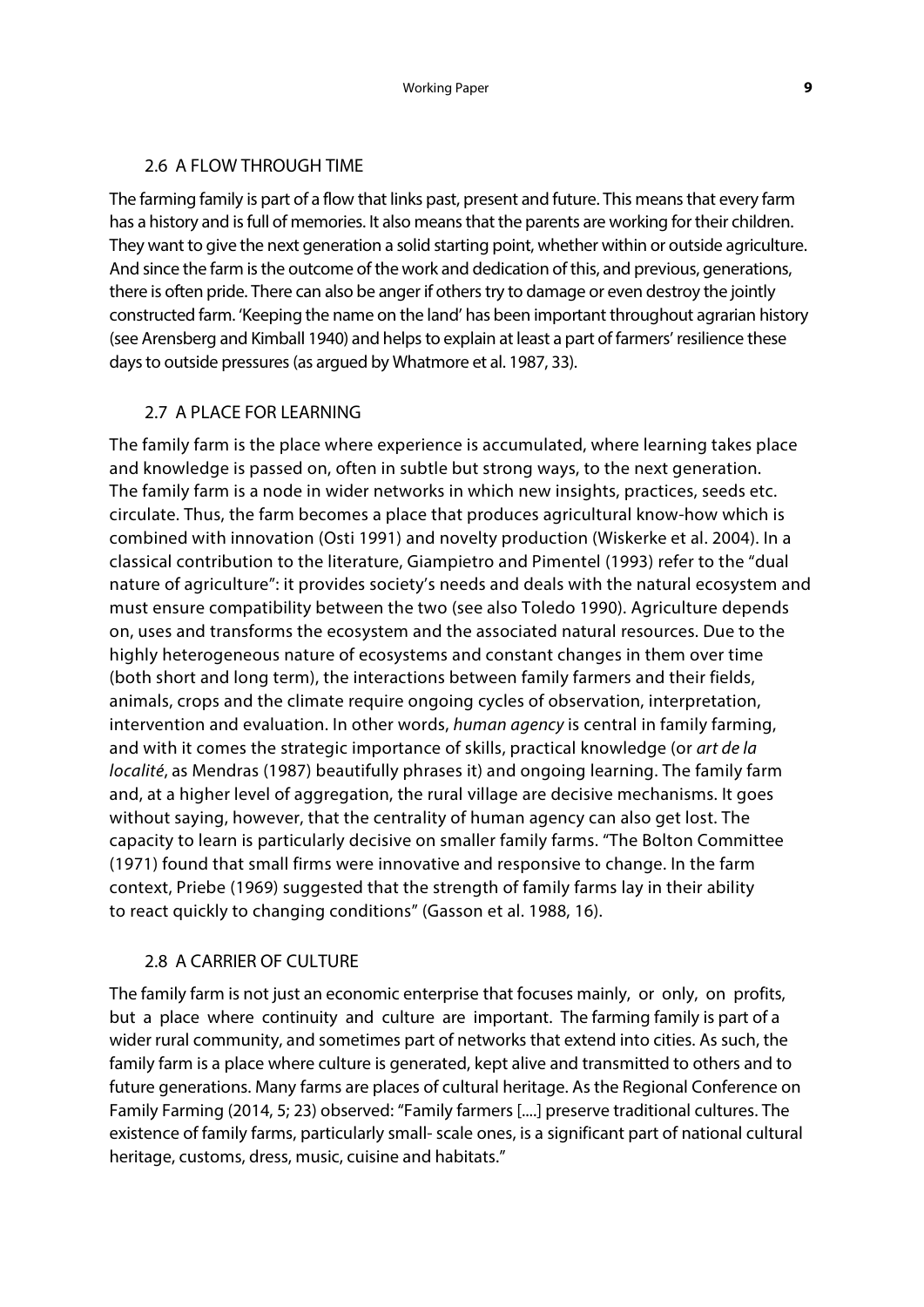#### 2.9 A CORNERSTONE OF THE RURAL ECONOMY:[17](#page-38-14)

The family and the farm are part of the wider rural economy: they are tied to the locality, carrying the cultural codes of the local community. Thus, family farms can strengthen the local rural economy through what they buy and spend their money on and by engaging in other activities. The strategic role of family farming for the regional rural economy is one of the major components of the 'European Model of Agriculture', endorsed by the European Council in 1997. It aims at "a farming sector that serves rural communities, reflecting their rich tradition and diversity, and whose role is not only to produce food but also to guarantee the survival of the countryside as a place to live and work, and as an environment in itself" (European Commission 2004). We can find specific examples of this: the *mezzadri* in Italy, who transferred their networking capacities into the towns and gave rise to a blossoming small and medium enterprise (SME) sector (Bagnasco 1988), and part-time farmers in Norway, who, having a strong fallback position, were largely responsible for the introduction of strong labour unions and democratic relations in Norwegian society (Brox 2006). A more recent example is the 'social buffer' function exerted by the family farming sector (and especially the subsidiary household plots) in Russia and other Eastern European countries following the demise of the Soviet system (Petrick and Weingarten 2004). In the current crisis this aspect is again strategic.

#### 2.10 BUILDING ON NATURE AND A PART OF THE LANDSCAPE

The family farm is equally part of a wider rural landscape. The family farmer may work with, rather than against, nature, using ecological processes and balances, instead of disrupting them, thus preserving the beauty and integrity of landscapes. When family farmers do this, they also contribute to conserving biodiversity and to fighting global warming. The work implies an ongoing interaction with living nature—a feature that is highly valued by the actors themselves (Regional Dialogue 2013). This quality is increasingly being recognised and supported by the Second Pillar of the EU's Common Agricultural Policy.

The features described above illustrate the strength of the family farm as a major land-labour institution. From an economic point of view the search for autonomy (1), selfemployment (2) and the farm being a place for learning (7) systematically translate into *a lowering of monetary costs* and *an increase in technical efficiency*. This latter aspect implies that the function of production is moved upwards.[18](#page-38-15) When it comes to *food security* the combination of co-evolution (3), the creation of value added (4) and the flow linking past, present and future (6) translate into *continuity, robustness and resilient food production*. And being a cornerstone of the rural economy (9), a carrier of culture (8), a co-shaper of landscapes (10) and *domus* (5) strongly support the *quality of life in rural areas* just as they *strengthen the regional rural economy*.

If, however, these features are weakened (that is, if family farming is eroding), production and both land and labour productivity will decline; food security will come under considerable threat; food provisioning will become more expensive; and the strength of the regional rural economy and the quality of rural society will decrease—possibly irreversibly.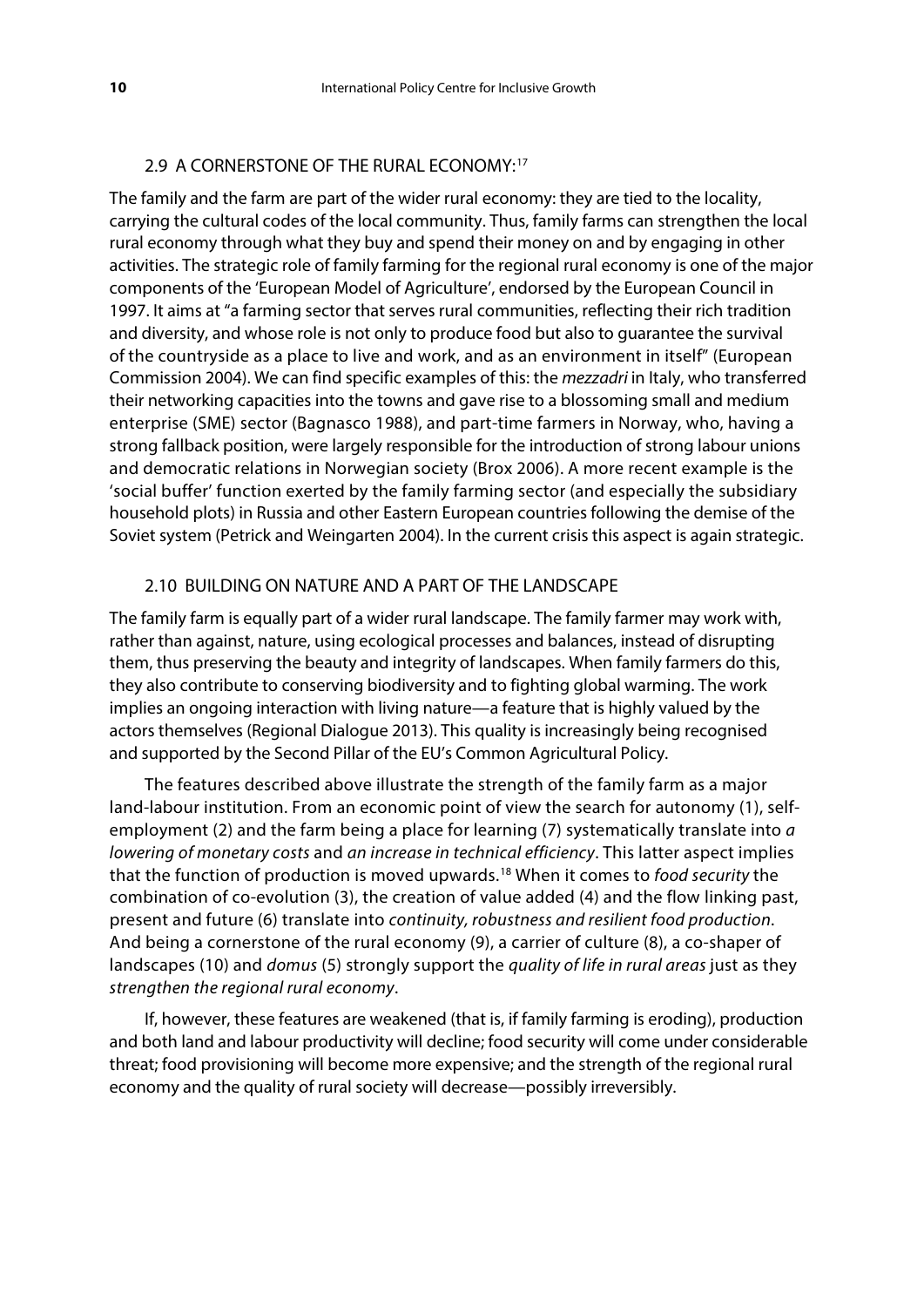# **3 THE DIVERSITY OF FAMILY FARMING**

Diversity is intrinsic to family farming due to a combination of internal and external factors. Family farms are developed according to the possibilities, limitations, interests and prospects of the family. The strategies operated by these single families result in differentiation. The differently moulded farms then interact in different ways with markets, policies, regulatory frameworks etc., resulting in further differentiation.

The diversity of the family farming sector resides in the way in which the process of agricultural production is structured and developed (there might be important differences in, for example, the scale and intensity of farming). It equally is grounded in the relationship between farming and the wider economy. This latter aspect has been meticulously elaborated by Laurent and her colleagues (1998). A central aspect in their scheme of classification is the function of agricultural activity for the family. Table 1 summarises their most important observations.

| <b>Macro-economic functions</b>                       | Type of activity system                                       | Main function of the agricultural<br>activity for the household |
|-------------------------------------------------------|---------------------------------------------------------------|-----------------------------------------------------------------|
| <b>Commodity production</b>                           | Employee-run companies (1%)*                                  | Income, profit                                                  |
|                                                       | Capitalist agriculture (3%)                                   | Income, profit                                                  |
|                                                       | Agriculture as a structured<br>profession (20%)               | Income, satisfaction of being a farmer                          |
|                                                       | Agriculture based on traditional<br>farming logic (21%)       | Income, self-employed<br>profession, satisfaction               |
| <b>Combined economic</b><br>activities in rural areas | Rural enterprises (8%)                                        | Additional income, patrimony                                    |
|                                                       | Non-integrated multi-activity (7%)                            | Additional income, to keep<br>an inherited family farm          |
| Income distribution system/<br>social welfare         | Subsistence farming for retired<br>farmers (13%)              | Topping up a low pension,<br>subsistence and barter             |
|                                                       | Qualifying for social benefits or<br>old age pensions (9%)    | Access to social schemes,<br>subsistence and barter             |
| Consumption                                           | Agricultural activity for home consumption<br>and barter (2%) | Subsistence and barter                                          |
|                                                       | Luxury agriculture (4%)                                       | Leisure, prestige, patrimony                                    |
|                                                       | Small-scale recreational agriculture (12%)                    | Leisure, subsistence and barter                                 |

#### TABLE 1 **Different activity systems in rural France**

**\*** Estimated percentage of the total farming population at national level in France in 1998 **(**figures rounded up or down to whole percentages).

*Source:* Adapted from Laurent et al. (1998); Laurent and Rémy (1998).

Table 1 shows that, apart from the first two categories that are added for the sake of comparison, family farms may have, indeed, different functions for the family. These range from income and self-employment, through the preservation of patrimony (*domus* and the linkages between past, present and future), access to schemes for social welfare, leisure and cheap housing, to subsistence, barter and prestige.<sup>[19](#page-38-16)</sup> A farm may have (a combination of) different functions for the family, and these functions (or their combination) may very well change over time. Grandfathers might have been farming (together with the grandmothers) for income and food, their children may have kept the farm for housing and/or leisure, and now (as is currently happening in large parts of the Mediterranean area) one of the grandchildren may start again with market-oriented farming to gain an income and thus find a solution to the financial and employment crises.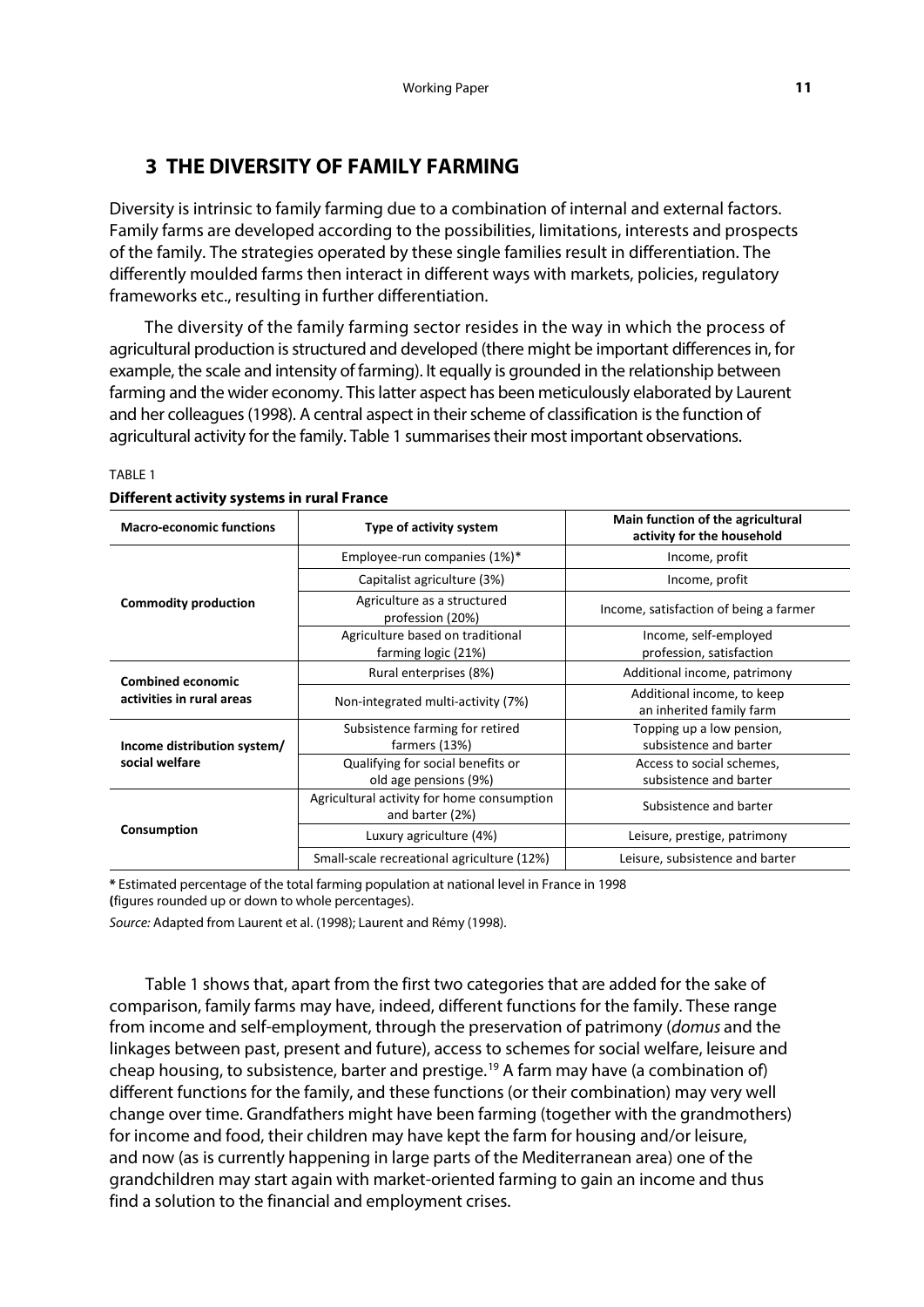In practice many rural families combine their agricultural activities with other ones, thereby creating new systems of activity (such as those shown in Table 1). Consequently, farms do not have fixed boundaries, and many of the (smaller) farmers whom it was assumed would disappear (and *leave* agriculture) have reconstructed a rural existence by combining and intertwining different activities and sources of income.

Taken together, the data in Table 1 indicate that there is a 'core' of family farms focused mainly, though not exclusively, on commodity production  $(20+21 = 41$  per cent), together with a more complex layer of family farms (totalling 55 per cent) whose main functions (partly at least) reside in other functions which are equally important to society as a whole (and, evidently, also to the families involved).

Table 1 also makes clear why, in practice, the *application* of the concept of family farming might be contested. When the aspect of *domus* becomes relatively more important, some will argue that there is no proper 'family *farming'* anymore. The same applies to mega-farms, which, it can be argued, is hardly '*family* farming' anymore. Echoing this situation, Davidova and Thomson (2013) argue, in a recent background report on family farming, that "family farming is an umbrella concept". It does indeed embrace a wide range of different types and activity systems (as summarised in Table 1). This wide variety, though, does not make the concept redundant. It rightly points to one crucial feature: repeatedly it is the family (i.e. a concrete set of interrelated social actors) that explains the presence, nature and commonalities of the different forms.

Throughout Europe and Central Asia the quantitative relations between different farm families' activity systems vary considerably. There is a gradient that runs from the west to the east, along which the quantitative importance of subsistence, access to social benefits and barter increases significantly. There is a second gradient running from the north to the south, in which the role of leisure, prestige, patrimony and, to a lesser degree, subsistence and access to social schemes increases. In countries such as Russia, Poland, Romania, Greece and Ukraine agricultural activity for home consumption and barter is widespread. As the Regional Conference (2014, 4: point 16) noted: "Many of the small family farmers are semi-subsistence they sell less than 50 percent of their output and use the remainder for consumption within their extended households. In the EU28 in 2010 there were six million semi-subsistence farms, most of which (4.1 million) were smaller than two hectares." For the Europe and Central Asia (ECA) region as a whole it applies that "there are millions of people [who] operate household plots". However, the owner-operators of these small household plots are mostly not treated as 'farmers', even if their plots make a huge contribution to food security and mitigating rural poverty (see Oglobin and Brock [20](#page-38-17)06 for Russia and USAID 2005 for Ukraine).<sup>20</sup> Mostly these household plots (which are re-emerging in Western Europe under the aegis of 'urban agriculture') are not registered. However, "their exclusion from the family farming [category] would mean that their role in the ECA Region might be grossly underestimated" (Davidova and Thomson 2013, 9; see also Policy Department 2013).

Within the 'core' of family farms focused on commodity production a second level of diversity can be discerned.[21](#page-38-18) This hinges around different ways of structuring and developing the process of agricultural production. The resulting diversity is often referred to in terms of farming styles. Agricultural production might be more intensive (i.e. have higher levels of production per object of labour) or more extensive. The scale of production (objects of labour per unit of labour force) might be large or small. Taken together, intensity and scale define the economic size of a farm.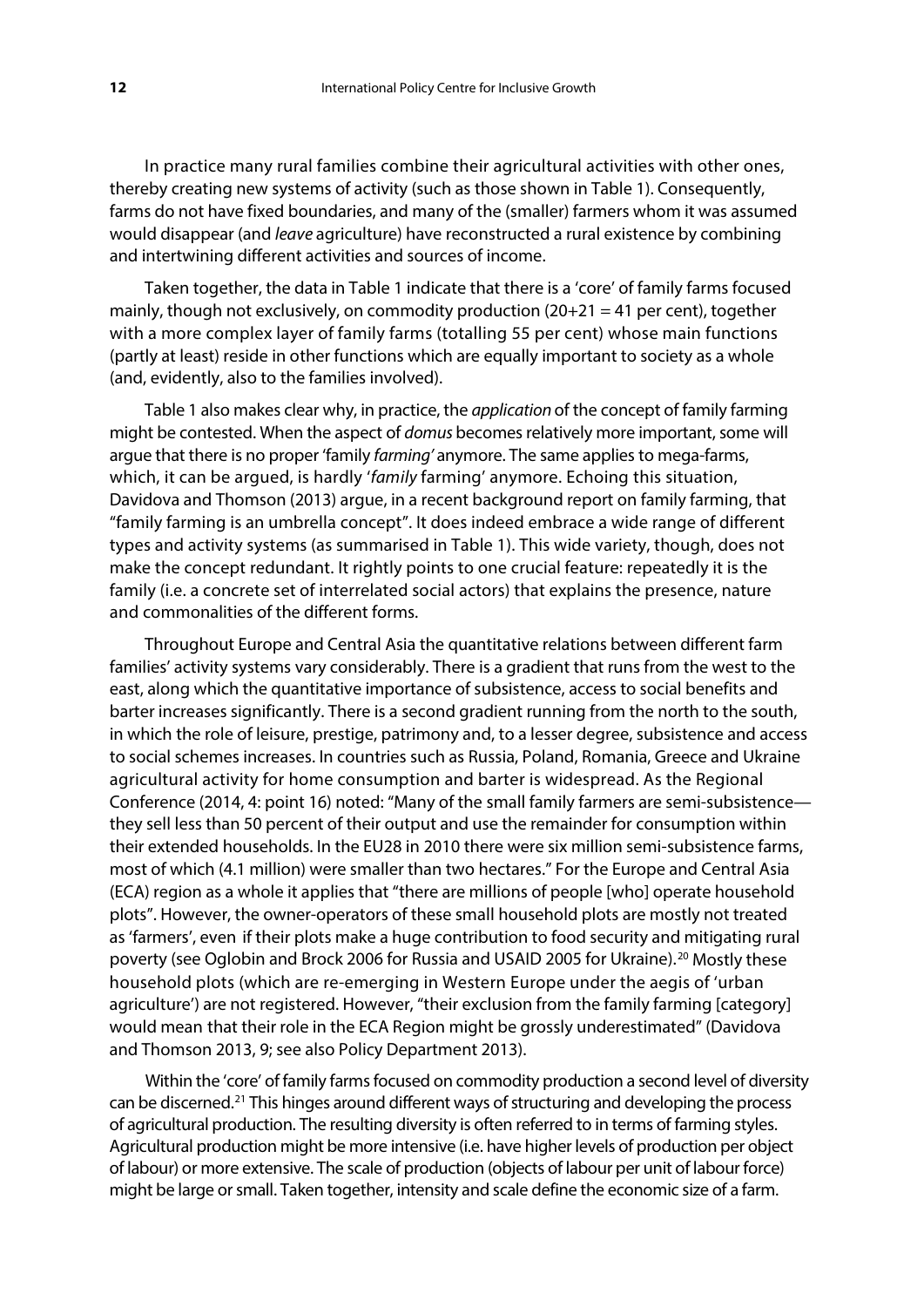The important differences in scale, intensity and economic size of farming (and its associated dimensions) arise *because* farming is a strategic and goal-oriented activity and the main differences within it reflect the strategic choices of the families involved. Figure 2 provides a graphic summary of the main styles of farming that emerge in this way.<sup>[22](#page-38-19)</sup> These styles are especially important because they illustrate the malleability of agricultural production processes. When looking at the future of farming this malleability is a strategic asset.

Relatively small-scale but highly intensive family farms mostly are the outcome of a strategy that centres on intensification, a process that basically depends on the quantity and quality of (family) labour. High-yielding milk cows and/or productive grain fields are the frequently used symbols here: they represent the pride of the farmer and express the skill of those involved in the production process. There are relatively few objects of labour, but the earnings per object of labour are high.

Large-scale, intensive farms are mostly built on the application of the newest technologies (and are associated with high levels of input use). The strategy underlying this style centres on ongoing expansion. This style typifies the trend towards the industrialisation of agriculture. Those who pursue this style typically regard farming as, above all else, an entrepreneurial activity. The income here depends largely on the total number of objects of labour.

Relatively small-scale and extensive farms nearly always have low external inputs. Farming economically (keeping monetary costs as low as possible) is central to the strategy that underlies this style. The use of external resources is kept at low levels, while the use of internal resources is optimised. Due to low cost levels, the earnings per object of labour can be considerable. This style is a modern variant of classical peasant agriculture.

In large-scale and relatively extensive farms the decisive strategic objective is that of optimising labour productivity (using as many objects of labour per unit of labour force). Here the 'machine' is used as a telling metaphor.

#### FIGURE 2

#### **The diversity of farming styles**



*Source:* van der Ploeg (2003).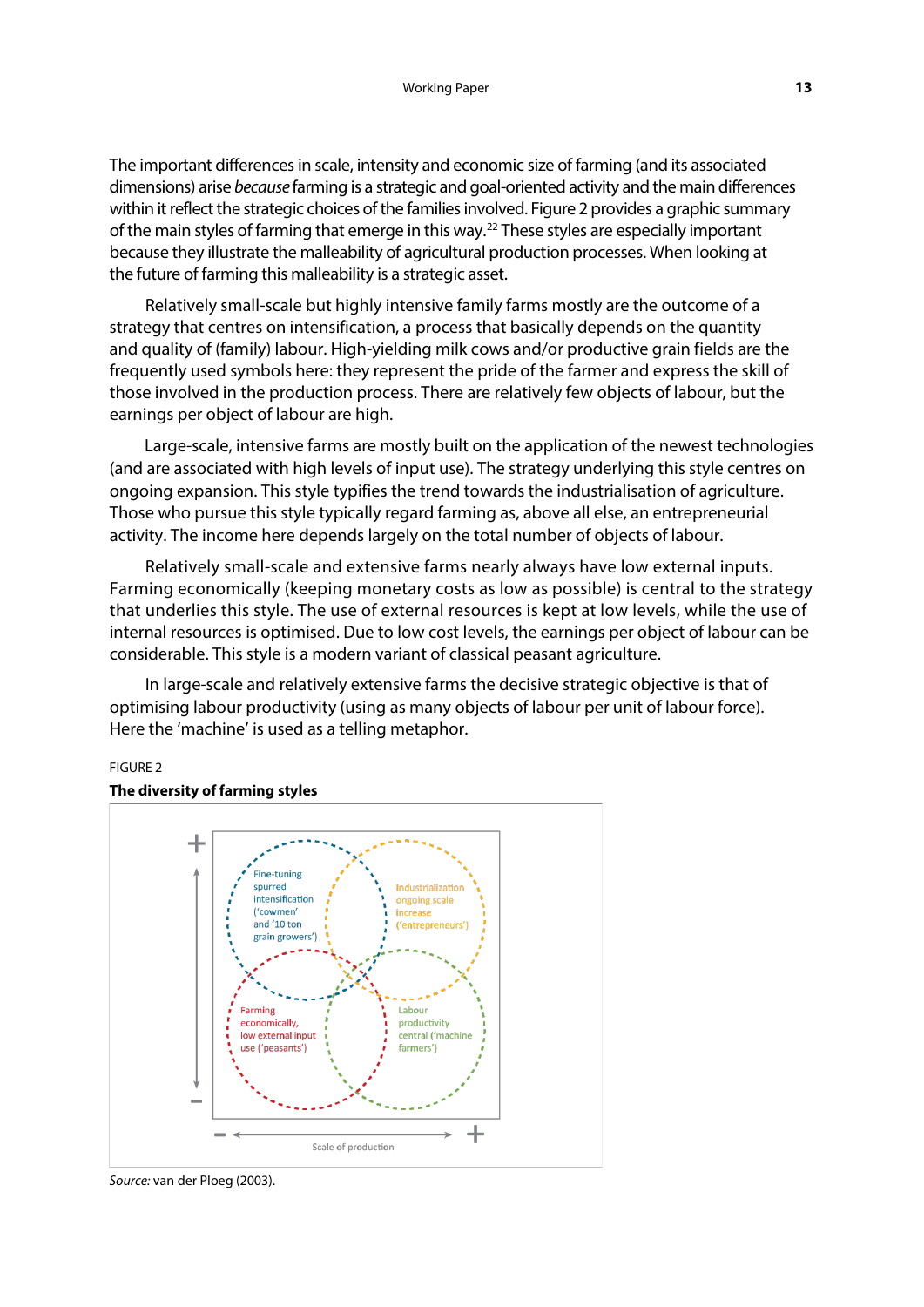On any farm and at any given level of production these different styles may generate considerable differences in the income achieved and labour required.[23](#page-38-20) The same applies to the efficiency of resource use (water, energy, fertilisers etc.),<sup>[24](#page-38-21)</sup> animal welfare<sup>[25](#page-38-22)</sup> and the farm's impact on the landscape, biodiversity and overall sustainability.<sup>[26](#page-38-23)</sup> Together, these differences provide a rich source for further development. They all have implicit potentials that might open up promising trajectories. At the same time there are complex trade-offs: gains in one dimension might imply losses and setbacks in others (Groot et al. 2007). This may give rise to complex questions about farm design (Rossing et al. 2007; Brunori et al. 2011).

# **4 FAMILY FARMS AND THE PROCESSES OF AGRICULTURAL AND RURAL DEVELOPMENT**

Conventional theories often posit that farming is basically governed by markets and technology: technology defines the function of production (i.e. the technical conversion of inputs into outputs), and the markets (i.e. price–cost relations) define the position of the farm enterprise on this function. From this perspective the family farm is merely an organisational device, the performance of which is dependent on its capacity to adopt the newest technologies and to follow the logic of the market.

This view is accompanied by the notion that agricultural development is basically a selective process that will ultimately exclude considerable parts of the family farming population. Here there are schemes of classification that distinguish three categories of farms. The first category is thought of as consisting of consolidated family farms that carry the promise of future expansion and development.<sup>[27](#page-38-24)</sup> The second category has an intermediary nature. The farms in this stratum might evolve towards the first category (this would require extra efforts) or they will be relegated into the third category. The third category is what is known as 'marginal' farms. These family farms are considered to lack the assets or capacity to achieve any substantial growth and development (currently similar schemes are applied in the global South; see Spoor and Moreda 2014 for a critical discussion). Thus, economic rationality would imply that their resources are, in the fullness of time, to be re-allocated to the intermediate and, especially, the consolidated group.

Viewing (and consequently ordering) the process of rural and agricultural development as a selective process, which is ordered through such schemes of classification, was probably useful and justified in Europe and the USA in the 1950s and 1960s (when industrialisation required massive migration from the countryside towards the cities). However, it is blatantly wrong and highly counterproductive under current conditions. This is due to two sets of reasons.

First, we should not ignore the dynamics of family farms. A farm that looks small now might be developed through hard labour (and through changes in cropping schemes and the introduction of new on-farm activities) into a medium or even a large farm enterprise. And a farm that is currently classified as large (having a considerable economic size) might tomorrow turn out to be small—i.e. rendering very little or no income. This might be due to cattle diseases, market volatility or a host of other reasons. Technically well-performing farms might drop, after several years, to the lower echelons, while the initially poorly functioning ones improve their performance (Zachariasse 1979). In the real world there is no such thing as a unilinear farm development trajectory that implies that the larger farms are better, able to earn more, save more, invest more and thus become ever larger and better. The view that smaller farms are necessarily doomed to perform badly and to disappear is not valid either.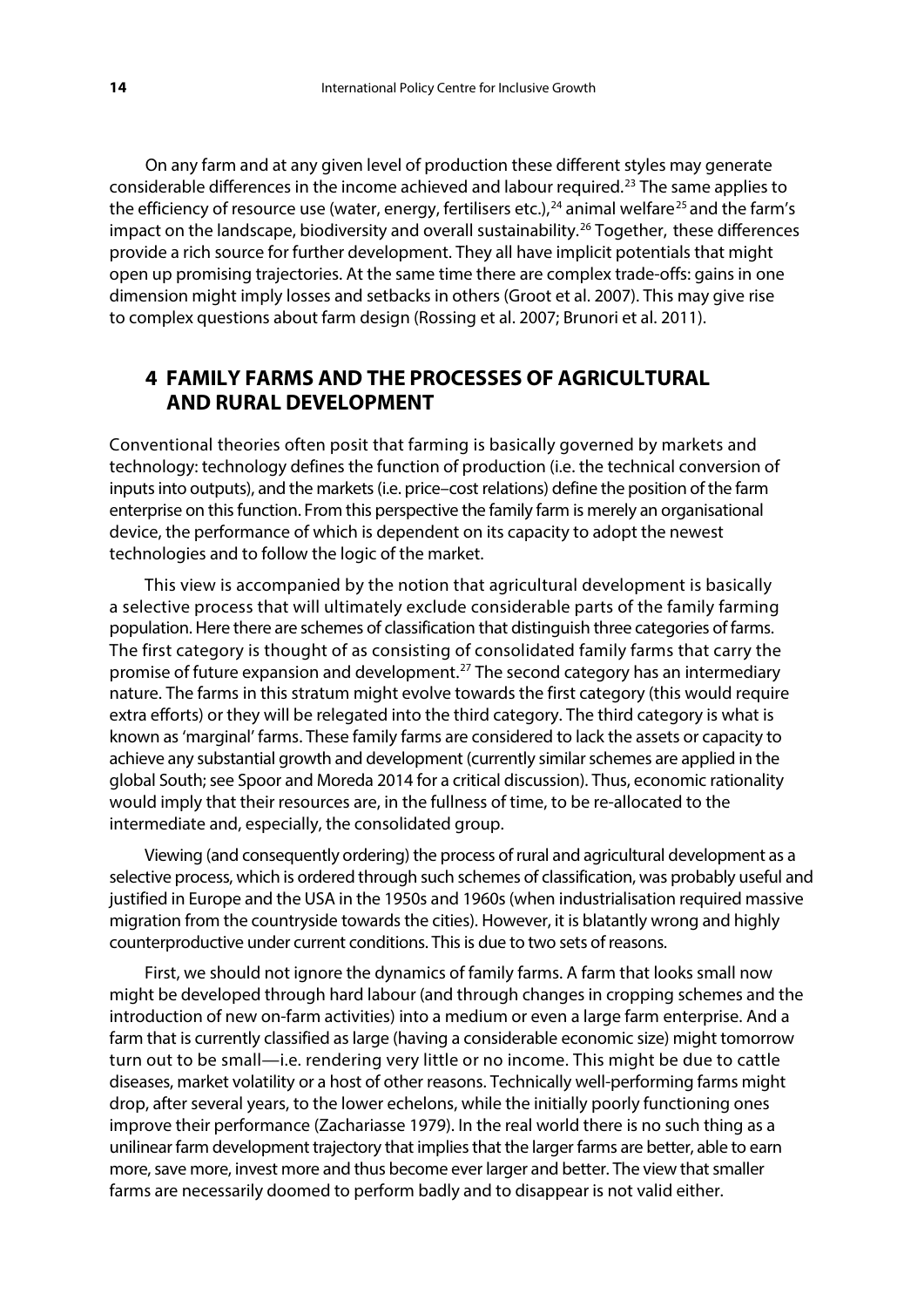Second, we have to take into account the concrete interactions between the agricultural sector and society at large. In large parts of the global South, and equally in parts of Europe and Central Asia, agriculture is needed to provide substantial productive employment. There are currently no industrial sectors that are in dire need of manpower. At the moment, many young people are seeking employment opportunities in agriculture (especially, but not only, in the Mediterranean area). Beyond this, the ongoing general economic crisis requires that domestic markets grow rather than contract. A large and well-remunerated agricultural workforce can contribute to the growth of consumption and thus mitigate some effects of the crisis. Hence, any *a priori* exclusion of parts of the family farming sector should be avoided. The more so since the required shift towards more sustainable forms of agricultural production (and notably the shift towards agroecological practices, as currently promoted by the French Ministry of Agriculture) will require more, rather than less, labour input.

At the Regional Conference on Family Farming (2014, 2: point 3) held in Bucharest it was argued that "a shift towards more equal and balanced development" is needed. In the current circumstances it is counterproductive to concentrate agriculture in a few 'strong' regions and/or in a small group of large farms defined as 'feasible' by experts. What is needed is a development pattern that includes all regions and which offers opportunities to all types of family farms.

Empirical reality clearly demonstrates that agricultural development cannot be understood as a unilinear and selective process that necessarily involves the growth of some, larger farms and the simultaneous elimination of many other smaller farms. Figure 3 shows how (a constant sample) of 117 dairy farms, all located in the western part of the Province of Friesland in the Netherlands moved, in the space of 24 years (1967–1991), from being a more or less homogeneous group and developed along highly different lines. Some farms increased their intensity of farming (here measured as milk yield per cow). Others followed a significantly different pattern: they increased their scale of production (measured here as milking cows per unit of labour force). Others combined the two processes, making considerable jumps in total production. And finally, a fourth group showed step-by-step growth: only modestly increasing their intensity and scale. The underlying difference here is their different farming styles (see Figure 2), which led to different patterns of farm reproduction over time (de Bruin 1997; see also Langthaler et al. 2012 for Austrian data). An important point to note is that these contrasting development trajectories result in comparable income levels for the farmers. There is indeed more than one way to skin a cat.

Thus agricultural development cannot be understood as a unilinear process that converges towards one singular optimum, defined by the markets and technology. Local ecology and the degree to which farms adapt to it or not, cultural repertoires, town– countryside relations (including local markets and culinary traditions), policy arrangements and, above all, the strategic choices of the farmers all play a role in the development of specific agricultural sectors. Consequently, there is multiple causality, and diversity is not a casual, but an intrinsic, outcome. Agricultural development implies differentiation. Today, in Europe and Central Asia, this is more than ever the case.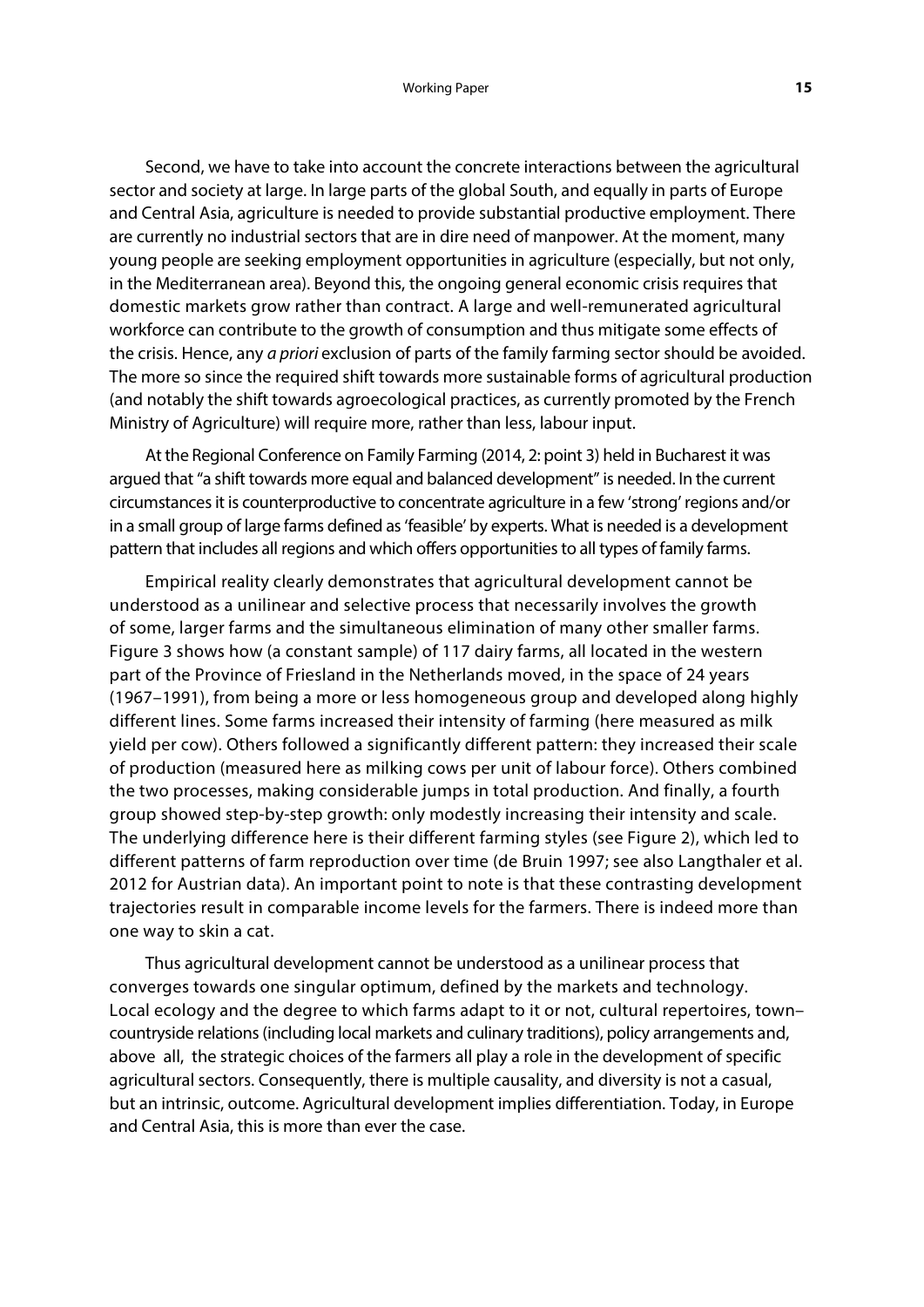

FIGURE 3 **The diversification of the friesian dairy sector 1967–1991**

# **5 THE CONTEXTUAL CHANGES CURRENTLY AFFECTING FAMILY FARMS**  (REQUIRING A RETHINKING OF THE CONCEPT OF FAMILY FARMING)

Over the last 25 years the *context* within which the family farming sectors of Europe and Central Asia operate has changed profoundly. On the one hand, a range of new societal demands (new scarcities) have arisen. Several of these relate to the way in which the countryside is changing (especially in Europe) from being solely a space for production to also being a space for consumption. In this respect the maintenance of scenic landscapes and natural values is becoming more important, and strengthening (or at least maintaining) biodiversity is also more of a priority. There are growing societal demands to increase access to the countryside and develop facilities where people can enjoy the 'green and pleasant land'. The countryside is also becoming a place to live. Rural dwellers who commute to the cities for their daily work (or who work remotely) expect an attractive countryside with a good quality of life. The global environmental crisis is inducing a second set of societal demands. Agriculture is now expected to contribute to water retention, to the provision of green energy and to the mitigation of global warming. This applies everywhere. Especially important in Central Asia, but increasingly also in certain areas in Europe (Bryden 2003) is the key role that agriculture makes in contributing to the strength of rural regional economies and the generation of productive and enjoyable employment (the latter is particularly true for young people) that provides reasonable incomes. Finally, there are emerging specific demands for high-quality food that is diversified (thus sustaining a wide array of culinary traditions), preferably 'local' and respectful of animal welfare.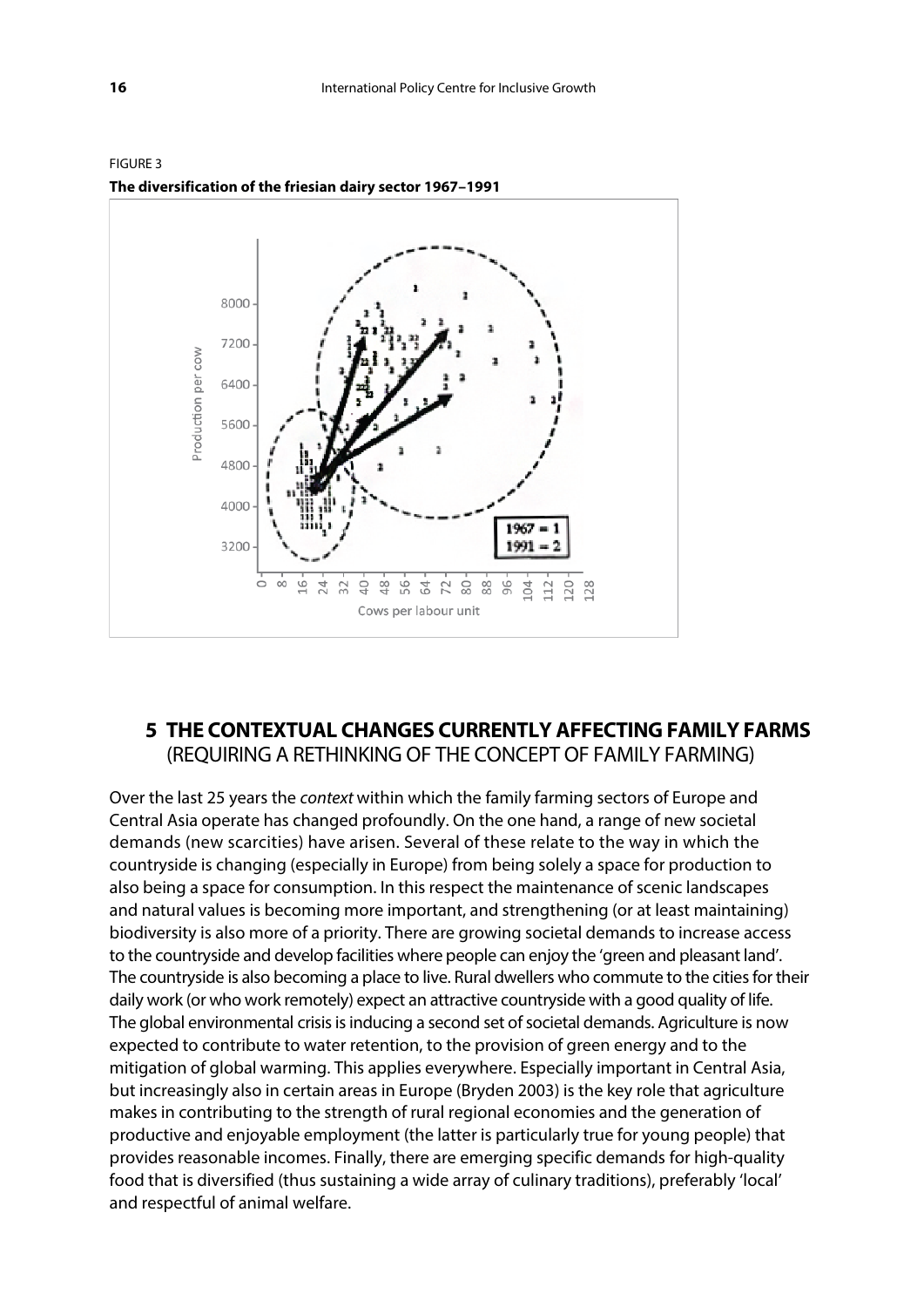While these new societal demands are being placed on agriculture (often offering the sector new opportunities), the sector is simultaneously suffering a range of negative influences: the squeeze on agriculture has been tightened, the volatility of markets has increased enormously, and regulatory schemes leave farmers very little room for manoeuvre.

The squeeze on agriculture (or the "lack of power within the food chain", as the Policy Department of the European Parliament (2014a) phrases it) comes from two sources, the effects of which often combine. Costs are rising, while farm gate prices are stagnating, if not decreasing. Since farmers are trapped between the upstream markets (for inputs, technologies, quota, credit etc.) and downstream markets for their produce (farms are 'pricetakers'), this squeeze implies a strong downward pressure on agrarian incomes. In addition, European and Central Asian farmers face much more volatility in the most important output markets. This volatility can sometimes bring very good prices that can translate, especially for large farms, into very high income levels. At other times it may well imply a negative cash flow. Thus, market volatility turns agricultural production into a somewhat speculative activity, which in turn induces further 'financialisation'.

The squeeze on agriculture basically provokes three responses (see Figure 4). One is an accelerated increase in scale combined with technologically driven intensification. This combination (also referred to as the 'industrialisation of agriculture') is most noted among the segment of already large 'vanguard farms' (see Figure 2) and is leading towards the creation of mega-farms that might formally be described as 'family farms' but which hardly contain any of the characteristics of the family farm described earlier in this essay. In reality, these megafarms pose a great threat to other family farms (both inside the country where they are located and elsewhere). Second, a large segment of farms is increasingly being deactivated. Capital is being moved out of the farm and invested elsewhere. Production is extensified, and family labour is increasingly re-oriented to jobs elsewhere. The third response (also acknowledged in the Regional Dialogue) hinges on the production of new products and new services (which differ from 'conventional' agricultural commodities) which often are marketed through new market circuits that distribute the value added in a way that is more favourable to the farms. Multifunctionality is the key word here, and these new productive and distributive activities are also referred to as 'other gainful activities' (see, for example, Regional Conference 2014, 3: point 9). Multifunctionality strengthens the family farm and often critically depends on it, partly because it enlarges farmers' *autonomy*. In this respect the European Commissioner for Agriculture, Dacian Ciolos (2013, 3), argued at the European Conference on Family Farming that "family farms have a huge capacity for adaptation, resistance and re-dynamizing production". He added that this is especially important in times of crisis.

Multifunctional farms often seek to lower the monetary costs associated with acquiring external inputs. They reduce their use of external inputs and increase the quality and efficiency of use of internal inputs. Thus, the multifunctional farm has much in common with a farm with low external inputs. It is important to note, though, that this response (multifunctionality plus low-external-input agriculture) cannot be applied everywhere or by everybody.

Figure 4 makes an *analytical* distinction that is grounded in the different responses that are being developed in response to the squeeze on agriculture and, more recently, the sharply increased volatility of agricultural markets. In *empirical reality* there will be, of course, many in-between situations, many combinations, as well as considerable overlaps between the different tendencies. Nonetheless, Figure 4 helps explain why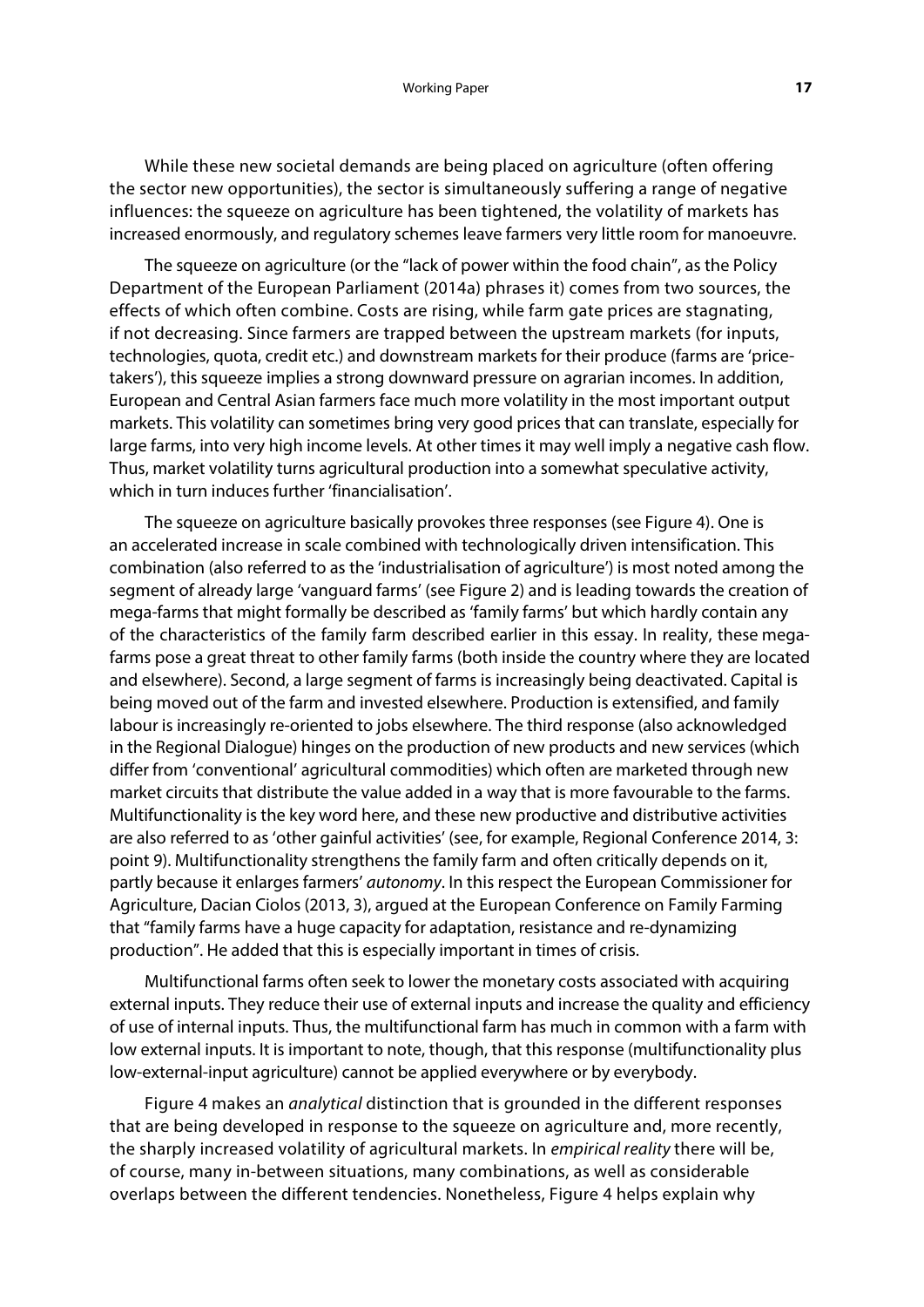(on the symbolic level) the debate on family farms is re-emerging in Europe and Central Asia: *what kind of family farm are we talking about?* Second, the figure helps to show why, at the material level, there is a simultaneous strengthening and weakening of family farming.



**Differentiated development tendencies within European and Central Asian family farming sectors**

The new societal demands articulated towards agriculture are leading parts of the farming population to adopt multifunctionality and new, more agroecological ways of producing. This is leading to a new nexus; new coalitions are being constructed between (parts of) society and (parts of) the family farm sector. This new nexus helps this segment of family farms to escape (at least partly) from the squeeze and protect themselves against volatility. Laurent et al. (1998) showed that farmers engaged in 'other gainful activities' outnumbered, already at the end of the 1990s, the specialised farms without such multifunctional activities (21.4 per cent for the former, vs. 20.8 per cent for the latter). The IMPACT study, undertaken in Ireland, the UK, the Netherlands, Germany, Italy and Spain and based on 3500 surveys, revealed that 51 per cent of *full-time* farms were engaged in multifunctional activities which in total provided an extra income of EUR6. 1 billion (van der Ploeg et al. 2002). A recent survey among *large* farms in Italy (de Rooij et al. 2014) showed that young farmers in particular are turning towards multifunctionality and that multifunctional farmers are more optimistic about their medium- term prospects.

At the same time, the industrialised segment is, as it were, entrapped. The 'race ahead' (*la fuite en avant*, as French scholars say) brings higher costs (including transaction costs), and periods of bad prices translate into negative cash flows. They often see the new societal demands as a threat that implies ever higher cost levels. Thus the gap between social expectations and this particular segment is widening here.

Finally, there is a third type of interaction. The farms that are deactivating do not see the benefits of adopting a multifunctional response or are unable to do so. Equally, they cannot keep up in 'the race ahead' or do not wish to do so. For them the only options are muddling through and, finally, deactivation.

FIGURE 4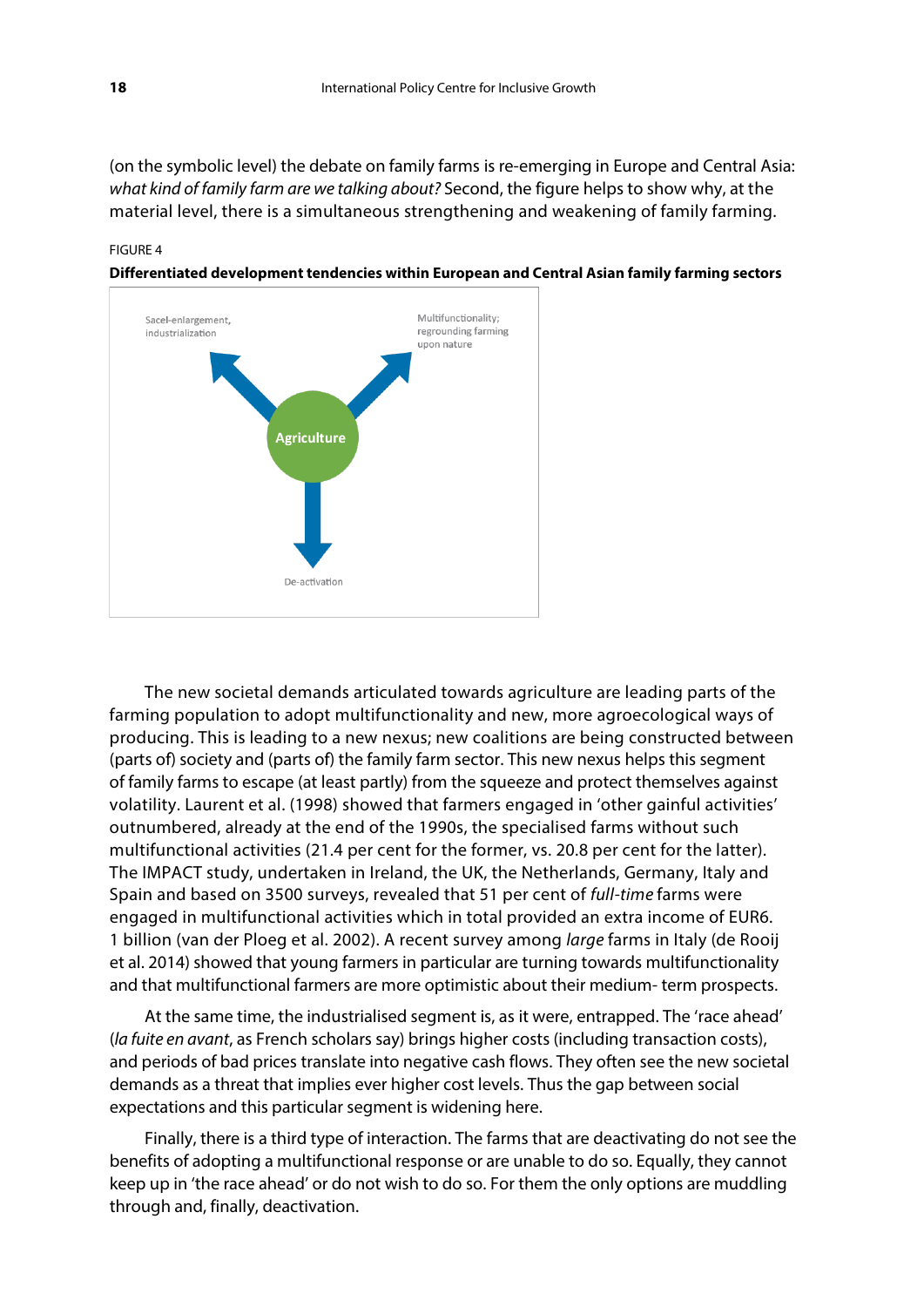The institutional environment within which family farms have to operate is far from neutral in terms of these diverging tendencies. At the Regional Conference (2014, 5; 24) it was observed that "family farms, and in particular small-scale ones, are often constrained in their access to [....] financial capital and to markets". This evidently strengthens the trend towards deactivation (see, for example, Visser 2010 on Russia). It was also observed that "the modern food supply chain may prefer large corporate farms in order to save on transaction costs and achieve a more consistent quality of supply". This strengthens the trend towards industrialisation and the associated rural exodus. Henri Rouillé d'Orfeuil of the French Academy of Agriculture observed during the European Conference on Family Farming: "Every year 65 million farmers [at the global level] quit the farming sector... the main reasons for this development are the growing concentration of farms, unregulated markets and the impoverishment of rural areas" (European Commission 2013, 37).

The implications of these three different trends for the reality of family farming are farreaching. The trend towards industrialisation clearly implies an *erosion* of family farming. Many of the features described before disappear in the course of this process: labour loses its attractiveness; the generation of value added at the level of the agricultural region goes down; autonomy becomes a meaningless concept; etc. etc. Deactivation implies growing insignificance: a *decline* in the importance of the family farm. By contrast, the development of multifunctional farms clearly represents a *renewal* of family farms. These mutually contrasting trends (erosion, deactivation and renewal) are further strengthened through processes internal to the family farm sector.

# **6 INTERNAL CHANGES AFFECTING FAMILY FARMS**

One internal change of utmost importance is the shift from farming as 'destiny' (as a more or less unavoidable, if not compulsory, course of life) towards farming being the outcome of an essentially free choice. This is clearly related to general changes in society and, more specifically, increased mobility, the reduction of poverty, universal education and changing patterns of authority within rural households. This change, together with the demographic changes that have occurred throughout Europe and Central Asia, has without doubt contributed to the decline in the number of young people actively engaged in agriculture (White 2011). Another factor is, of course, the squeeze on agriculture.<sup>[28](#page-38-25)</sup> The low numbers of young people entering farming is not a 'natural disaster'; it is a man-made tragedy that might have a very serious medium-term impact on food security and food sovereignty. If more young people are 'squeezed out' of agriculture, the world will become more dependent on industrialised mega-farms.

A second major change has come about due to the changing position and role of women within the family farm. While there is considerable diversity in how profound these changes have been, there has been an unmistakable trend from women's main role being restricted to the household and only undertaking auxiliary tasks and towards women having their own clear, and recognised, responsibilities and areas of competence within production (de Rooij 1994; Bock 2004). This might range from being the *de facto* manager of the farm and the main supplier of labour (although there is often a formal lack of recognition) to being co-owner (and sharing the work) or to having a delineated domain of responsibility in the farm. The latter often focuses on one, or a set of, multifunctional activities.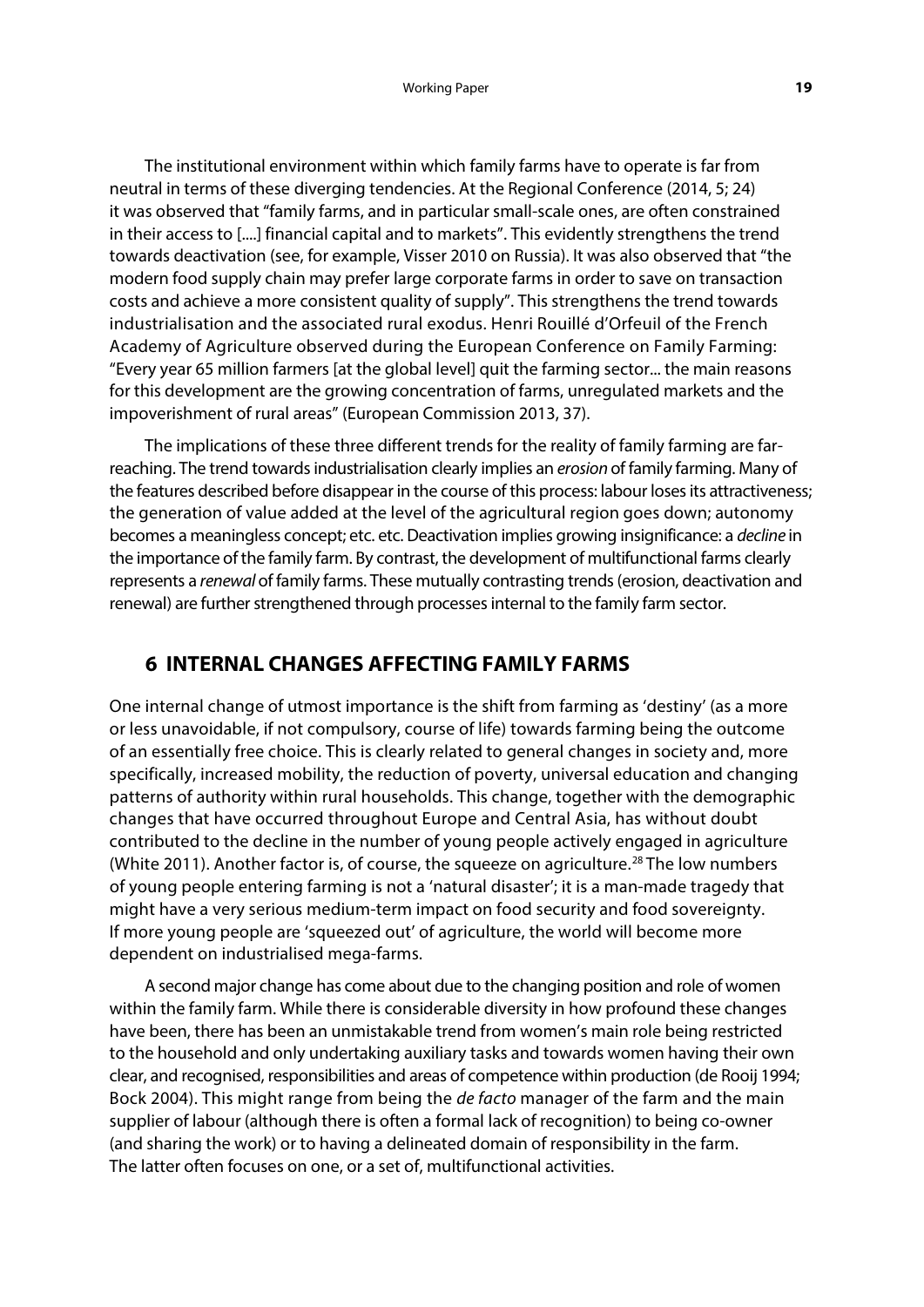There is a strong correlation between a high level of education, youth and a strong presence of women and the uptake of multifunctional activities on European farms.

Even when women have no formal role on the farm, they often make a large contribution (through pluriactivity) to its survival and development (Bjorkhaug and Blekesaune 2008). On many farms (especially the larger and quickly expanding ones) the farming family lives from the money earned by the farmer woman's outside job. While still, apparently, very much 'a man's world' (at least in the minds of some), European agriculture would be impossible without the multifaceted presence and role of women.

A third internal change to be briefly discussed here is the disintegration of rural communities. Solidarity is being replaced by mutual envy. This relates to the strict entrepreneurial focus of some farmers and the internalised belief that there can only be a future for a few, very large farms. Extension services, farmers' unions and agricultural education have done much to promote the notion that agriculture is just 'another' economic activity (comparable and exchangeable with any other) and that development of farming can only follow one trajectory.[29](#page-38-26) This has strongly eroded the normative framework around farming<sup>[30](#page-38-27)</sup> and has reshaped internal relations within the sector (with 'colleagues' becoming 'competitors'). Agro-industries, banks and state apparatuses have further strengthened (and materially underpinned) this new set of beliefs.<sup>[31](#page-38-28)</sup> Overall this internal change has evidently contributed to the rapidly growing concentration of land in an ever-smaller group of very large farms.

# **7 WHY IS FAMILY FARMING IMPORTANT TO EUROPE AND CENTRAL ASIA?**

Family farming is important for Europe and Central Asia. This was explicitly stated at the Regional Conference on Family Farming for Europe and Central Asia (2014, 1: executive summary; see also Regional Dialogue 2013): "At ECA level there is a wide consensus about the crucial role of family farming for food security, sustainable development, employment generation, local development and social cohesion in rural areas." The Eurobarometer (a Europe-wide survey commissioned by the European Commission with a sample size of 27,919) shows the public very strongly agreeing with this position: 92 per cent of respondents considered 'agriculture and the countryside to be important issues for our future'; 87 per cent appreciated the diversity of agriculture and food production; 38 per cent recognised the importance of farmers in maintaining a diversified supply of high-quality food products; and almost as many (36 per cent) considered farmers' contribution to the economic activity and employment levels in the countryside as being the main attribute of agriculture. This is a strong argument for maintaining farming activities in *all* parts of Europe (European Commission 2014).

Family farming is *de facto* important for four reasons. First, it generates much-needed employment. According to the EU27 Agricultural Census, around 25 million people were engaged in agriculture in 2010. "Of this total, 92 per cent were *family members*" (Davidova and Thomson 2013, 12). In full-time equivalents this translates into 18.75 million Annual Work Units. To this we can add for Central Asia at least 22.3 million persons, which probably equates to 13.2 million Annual Work Units (calculations based on WCA/FAO and Mamonova et al. 2013). In the EU27, larger farms (as defined by EUROSTAT)<sup>[32](#page-38-29)</sup> cover 20 per cent of all agricultural land but only generate 5 per cent of total agricultural employment (EUROSTAT 2011, 5). This shows that it is especially *family* farming that is decisive for employment generation.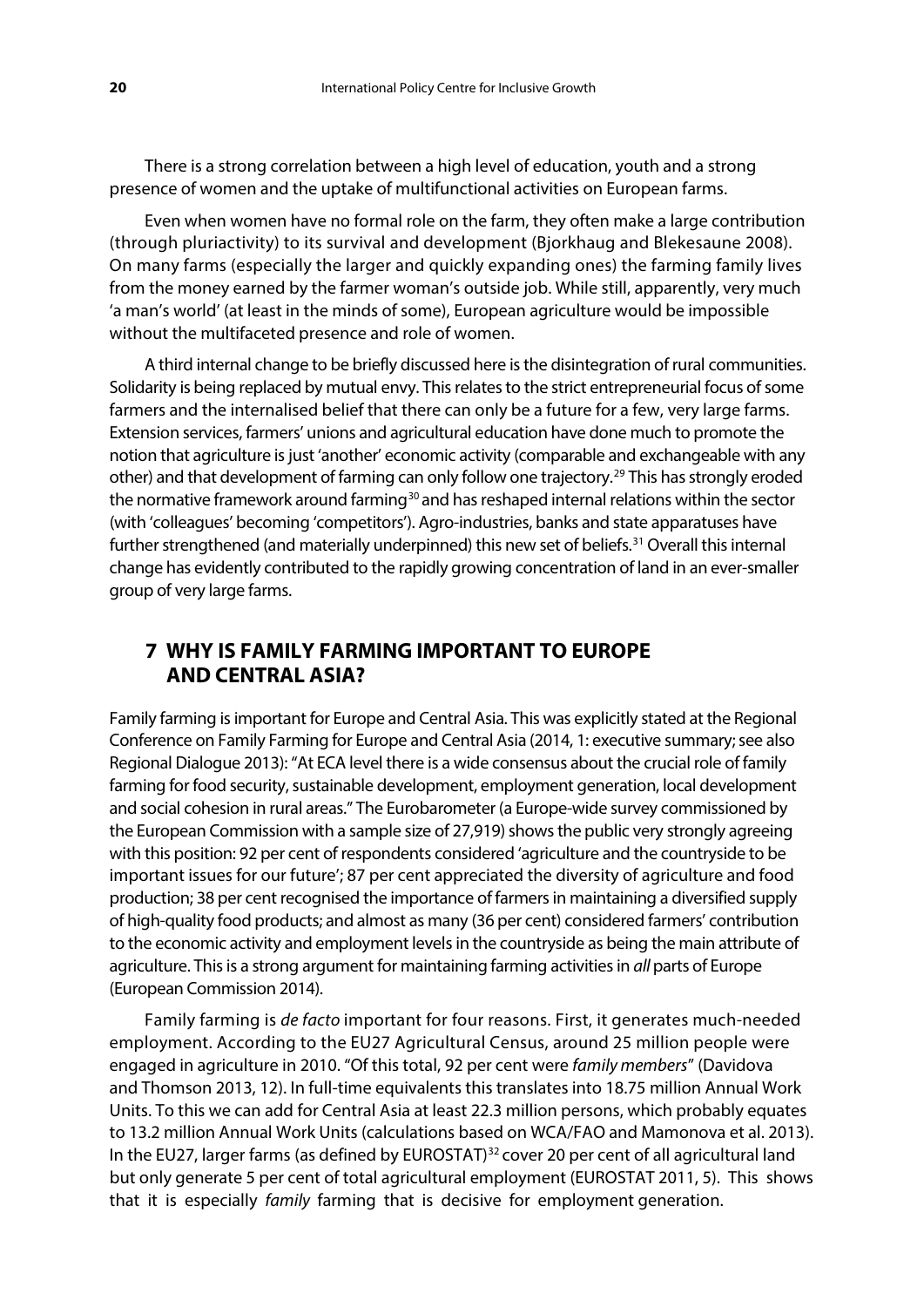Second, the widespread involvement in family farming generates considerable income. A single family's income from farming might be low or even very low, but when we aggregate all agrarian incomes the total amount generated in 2013 comes to EUR144 billion (for the EU28 and calculated here as factor income). Alongside this there is the acquisition of inputs, machinery etc. (EUR251 billion in 2013). We can also add the earnings from pluriactivity and from multifunctional activities (no data available for the EU28). Together these figures show that the presence and robustness of family farming is an indispensable ingredient for regional, rural economies.

Third, the family farming sector is a decentralised and relatively autonomous system of food provisioning. At the same time family farms are, on the whole, more productive (per unit of land) than larger corporate farms. According to EUROSTAT data, the standard gross margin per hectare in most European countries is higher, if not far higher, on smaller farms than on larger farms. These two elements (the family farms' decentralised nature and productive superiority) are essential for food security, and might be important stepping stones for the construction of food sovereignty. Larger farms might produce, *at the level of the enterprise,* more, if not far more, than smaller family farms, but *per unit of land* the latter generate more production (and wealth). The consequence is that larger farms (as defined by EUROSTAT), which use 20 per cent of all utilised agricultural area, *only generate 11 per cent of Europe's total agricultural production* (calculated here as the total standard gross margin of the EU27). As noted above, this contribution of family farming is widely recognised throughout Europe and Central Asia.

Fourth, family farming undoubtedly represents polyvalency. It sustains (and in some places actively manages) scenic agrarian landscapes, sustains (and in some places actively protects and enlarges) biodiversity and offers accessibility. Beyond that, family farming is an indispensable ingredient for the quality of life in the countryside.

# **8 THE PROMISE OF FAMILY FARMING**

Family farming can be very attractive for those involved in it. It equally contributes to society as a whole. Beyond that, family farming offers a set of potentials for the *future* of European and Central Asian societies. It represents a promise. This applies especially when 'new scarcities', over energy, water, climate and employment, are taken into account. Family farming could well play a strategic role in addressing these new scarcities, but this depends very much on the policy environment in which the family farming sectors have to operate.

Family farming can contribute considerably to the mitigation of global warming (associated with carbon dioxide—CO<sub>2</sub>—emissions) (see FAO and OECD 2012). Thomassen (2008, 90) calculated that Dutch dairy farms emit an average of 0.77 kilogrammes of  $CO<sub>2</sub>$ equivalents per kilogramme of standardised milk (based on a sample of 119 family farms). But there is considerable variation around this average:  $CV = 0.20$ . Thus, there is a wide range within which substantial improvements are feasible. Thomassen (2008, 91) also shows a negative correlation between net farm income per full-time equivalent and total climate change of -0.214 (p<0.05): the lower a farm's contribution to global warming, the better its income. This linkage makes it probable that family farming will contribute to the mitigation of global warming, at least if the appropriate means to do so are available. Another promising example is associated with on-farm improvements in composting manure. This contributes to elevating soil organic matter and thus increasing the amount of  $CO<sub>2</sub>$  stored in the soil (carbon sequestration) (Reijs 2007).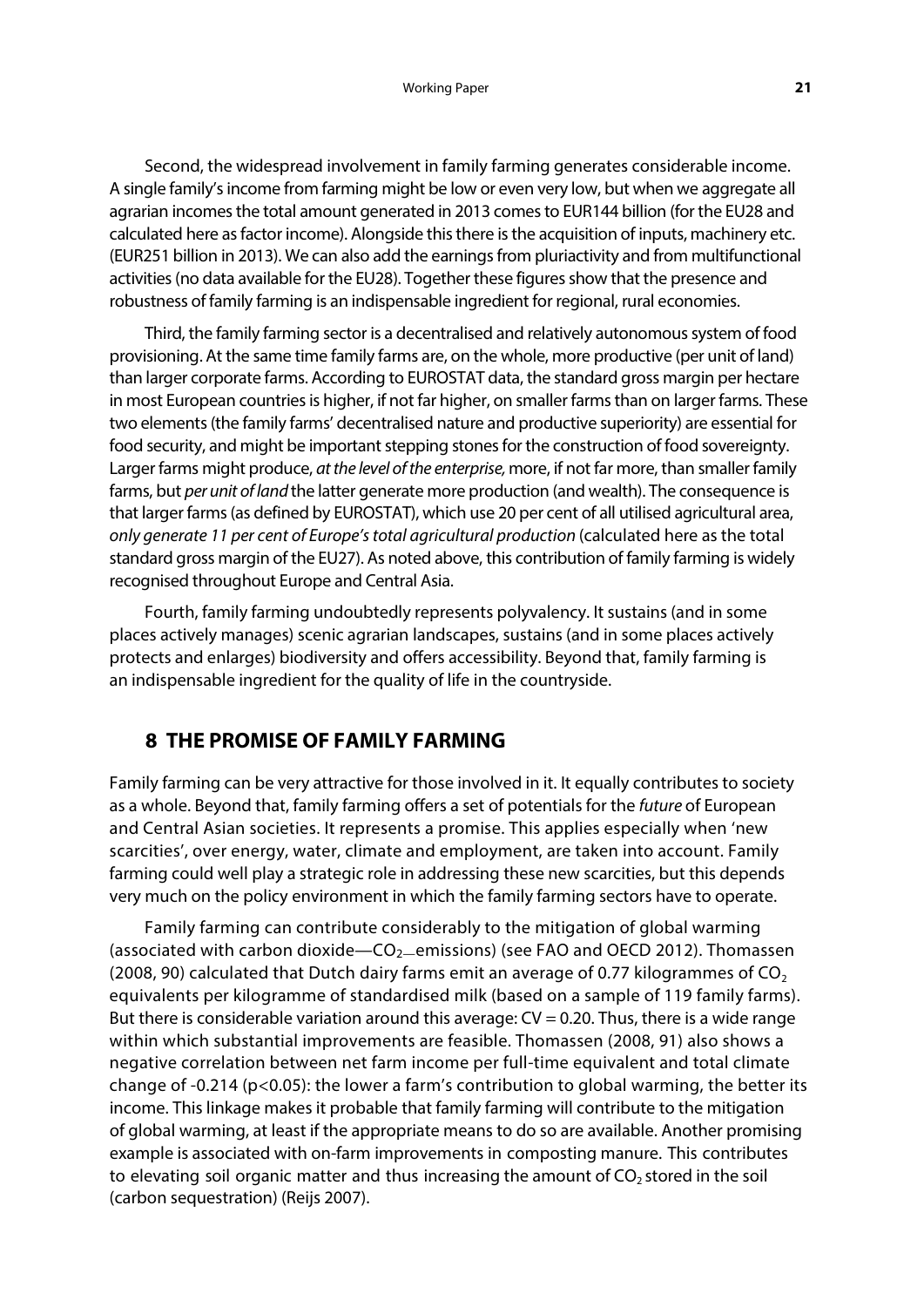Family farming can play a prominent role in the reduction of energy use (thus also giving an extra impulse to the mitigation of global warming). Following the first energy crisis (in the 1970s), the Dutch theoretical agronomist C.T. de Wit wrote an important article about the 'substitution of labour and energy in agriculture'. He argued that agricultural processes of production contain 'iso-yield curves' that allow, within certain limits, for such substitution. He argued that, given sufficient increases in know-how (developing "the art of growing crops with a minimum of added energy" (1975, 16)), it would become possible to maintain or even enlarge employment, reduce the use of fossil fuels, improve resource-use efficiency and increase overall production (ibid., 159). Later empirical studies showed that different farming styles indeed entail different substitution curves (van der Ploeg 2003, 211) and that the total amount of nitrogen used can be greatly reduced (producing nitrogen fertiliser is a highly energy-intensive process)[33](#page-38-30) (ibid., 188; Groot et al. 2006**)**.

Flaminia Ventura has undertaken a strategically important study that compares energy use in animal breeding in two contrasting systems: relatively small-scale family farms (with a 'closed cycle') and large-scale, industrial farm enterprises that buy in most or all of their feed ('feed lots'). She notes that "[t]he energy efficiency of small-scale farms developed around the 'closed cycle' is higher than that of industrial farms, and this is true in both absolute and relative terms. On small-scale farms the production of 1 kg of beef requires 8800 Kcalories and on industrial farms more than 10,000 Kcalories. However, the most interesting features here are the exploitation and profitability of non-renewable resources and the profitability of [the] plant-generated energy transferred to livestock" (Ventura 1995, 228). Pimentel (2006) expanded this analysis by including organic farms. He found that organic grass-fed beef systems consume 50 per cent less fossil energy than conventional grain-fed beef systems. The agroecological movement of today is very much grounded on such differences and continues to strive to improve its environmental performance.

There are structural reasons that underlie the capacity of family farms to reduce fossil energy use and to simultaneously use fossil fuels more efficiently. First, the family farm uses (relatively) more labour than corporate and entrepreneurial farms, and is less inclined than the latter to systematically reduce it (this relates to the feature of self-employment discussed above). The family farm actively seeks ways of using labour and ingenuity to replace purchased inputs. The organic unity of mental and manual labour (as opposed to the systematic separation of the two in corporate farms) means that there is a continuous search for small improvements in the production process (the more so since this translates into improvements in the family income). In this way the 'art of growing crops with a minimum of energy' is developed. Third, in most (though not all) family farms there is a strong tendency to rein in expenditure on external inputs, including energy. These farms use less fossil fuel and less nitrogen-based fertiliser and have a higher overall nitrogen use efficiency, as shown in Table 2. It shows that the style of farming economically (the bottom left-hand cell) might have a large role to play in reducing the agricultural sector's energy use and improving its use efficiency.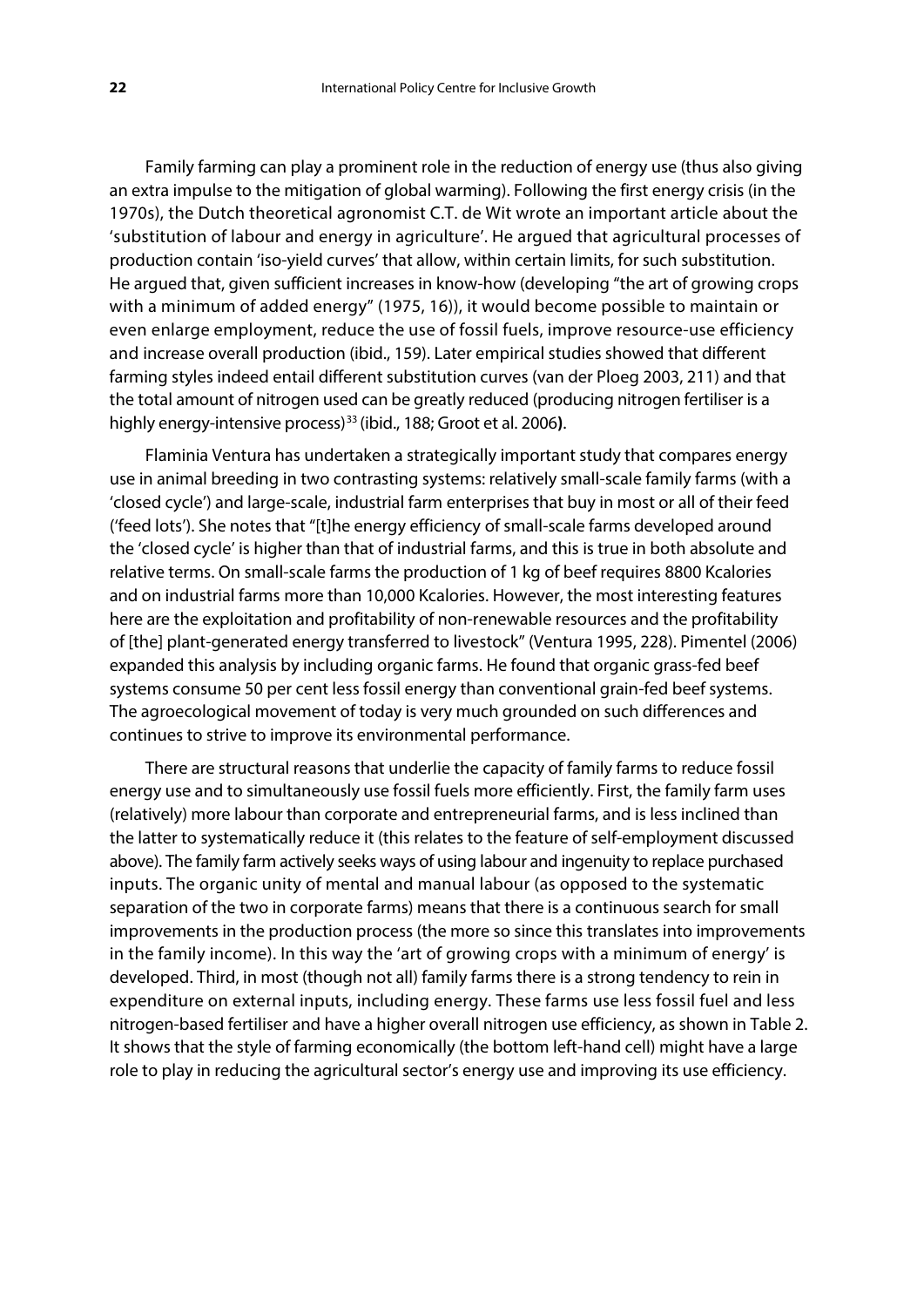| <b>Comparisons in nitrogen use and efficiency</b>             |                                                                |  |
|---------------------------------------------------------------|----------------------------------------------------------------|--|
| Fine-tuning                                                   | <b>Ongoing expansion</b>                                       |  |
| Nitrogen out of fertiliser and concentrates (kg/ha) 329       | Nitrogen out of fertiliser and concentrates (kg/ha) 328        |  |
|                                                               |                                                                |  |
|                                                               |                                                                |  |
|                                                               |                                                                |  |
|                                                               |                                                                |  |
| Kg nitrogen (from fertiliser and concentrates)/100 kg mil1.83 | Kg nitrogen (from fertiliser and concentrates)/100 Kg milk2.00 |  |
| <b>Farming economically</b>                                   | <b>Maximising labour productivity</b>                          |  |
| Nitrogen out of fertiliser and concentrates (kg/ha) 222       | Nitrogen out of fertiliser and concentrates (kg/ha) 282        |  |
|                                                               |                                                                |  |
|                                                               |                                                                |  |
|                                                               |                                                                |  |

Nitrogen use efficiency………………………………………………….…….32% Kg nitrogen (from fertiliser and concentrates)/100 kg milk….….1.95

#### TARI F<sub>2</sub>

*Source:* Dirksen et al. (2013).

Nitrogen use efficiency…………………………………………………...38% Kg nitrogen (from fertiliser and concentrates)/100 kg milk….1.76

A shift to organic or agroecological farming can make a major contribution to reducing energy use (and mitigating against global warming). Integral assessment (Life Cycle Assessment), which takes wider ramifications into account, shows that conventional dairy farming uses 5.0 MJ/kg of fat- and protein-corrected milk (FPCM), and organic dairy farming only 3.1 MJ/kg of FPCM;<sup>[34](#page-38-31)</sup> thus, the organic approach uses 38 per cent less energy per unit of output (Thomassen 2008, 67). Studies by Cederberg and Flysjö (2004) and Haas et al. (2001) show similar results in Sweden and Germany.

More generally speaking, family farming has a potential to become the core of a new ecologically grounded economy (or 'eco-economy'), as outlined by Marsden (2011; 2012), which "relocates agriculture and its policies into the heart of regional and local systems of ecological, economic and community development" (Marsden 2011, 2). Within the context of such an eco-economy, agriculture would make a strong contribution to the delivery of green energy, especially since the dynamics of family farms coincide quite closely with the requirements, flexibility and scale of biogas plants (Bischoff 2012).

By turning towards more sustainable ways of producing, agriculture can help to maintain and further raise employment levels. This would partly come about as a result of lowering energy use, but alongside that there are several other mechanisms pushing in the same direction, such as highquality production (Broekhuizen et al. 1999 offer quantitative data in this respect). By comparing different styles of farming (see Figure 2), we see how malleable employment levels are within family farming. An entrepreneurial farm (large-scale and based on expansion) needs 1.9 labour units to produce 1 million kg of milk. In the 'peasant' style of farming economically the production of the same amount of milk needs 3.3 labour units; 74 per cent more than the entrepreneurial style (data derived from Oostindie et al. 2013). It is often assumed that higher levels of employment come with a price: that lower levels of remuneration are the necessary collateral. Empirical data<sup>[35](#page-38-32)</sup> show that this is not true. In the style of farming economically labour income per full-time equivalent in the Netherlands is EUR54,000, while in the style of large, expanding farms it is EUR57,500<sup>[36](#page-38-33)</sup>—at least, in years with good milk prices. In 2009 (and especially in the first half of the year) milk prices were very low, and dairy farms operated according to the style of farming economically turned out to be far more resilient than those following the logic of ongoing expansion (see also Dirksen et al. 2013 for similar findings).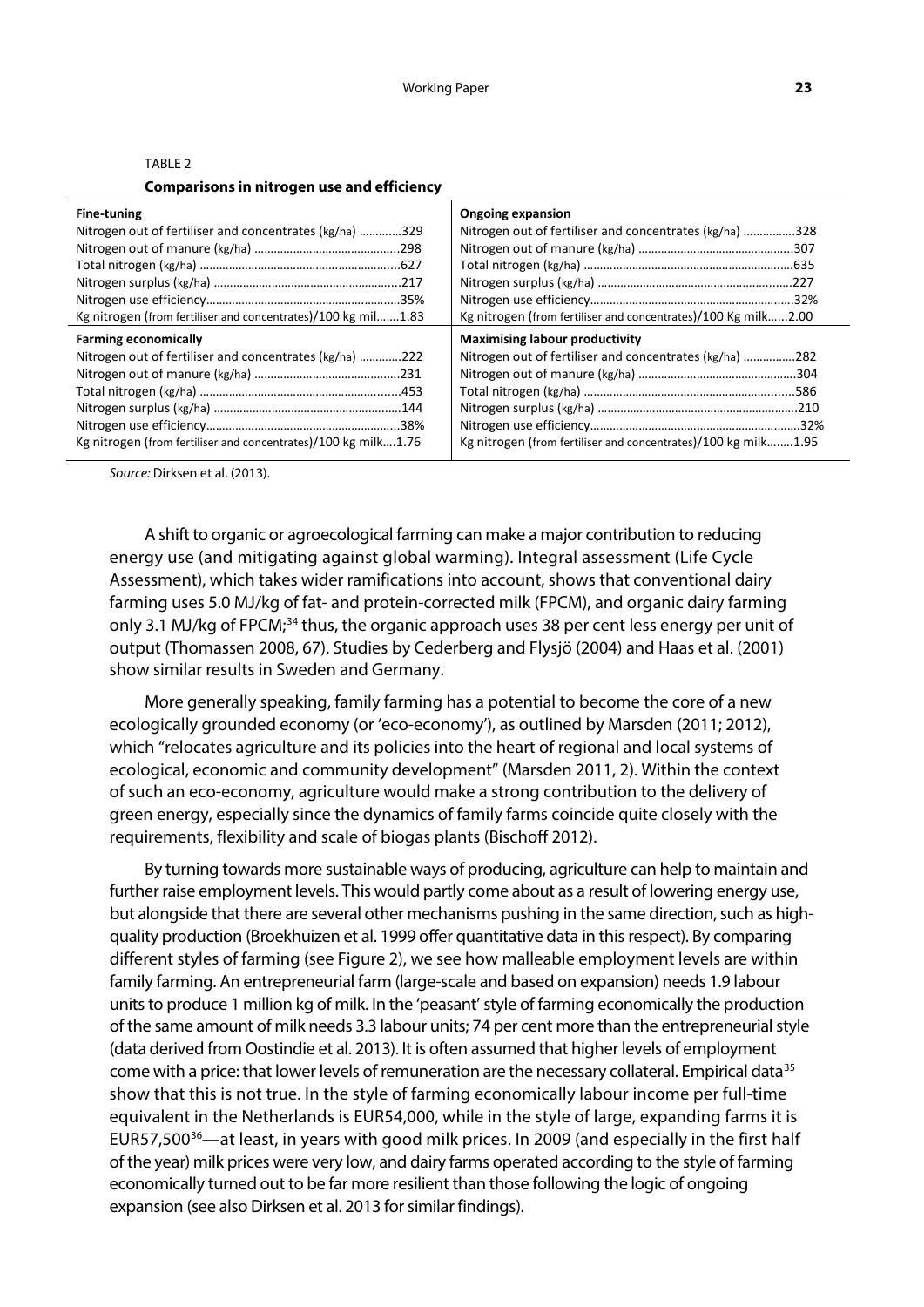To this we might add that there are "large reserves of state-owned land in most CIS countries [...]. These reserves are generally used inefficiently by large corporate farms, or in extreme cases are simply left unused. Governments should channel these reserves to more productive use by distributing them to small family farms. [This would] make a crucial contribution to both sectoral growth and rural livelihoods" (Lerman 2012, 9).

Finally, it should be noted that family farming can strongly contribute to maintaining or enhancing the availability, use and conservation of sweet water. Van den Dries (2002) compared two contrasting farming realities in the north of Portugal. The first was the local style, consisting of breeding that was grounded on a closed cycle, the local production of feed and fodder and the joint use of commons (*baldios*). The second was a newly introduced style of dairy farming grounded on irrigated maize production. In his meticulous analysis van den Dries shows that with this modern approach the gross income earned by 1 cubic metre of scarce summer water dropped by 68 per cent (from PTE660 to PTE210). Net income fell even more: by 78 per cent (from PTE500 to PTE110). That is to say: obtaining the same income required nearly five times more scarce, sweet water (van den Dries 2002, 181). This also shows the malleability of water use within farming. The case highlights the need to adapt farming to local ecological and climatic conditions and to prioritise learning (see feature 7 discussed above). There may be synergies involved too. For example, soils with high levels of soil organic matter are much better at retaining water (Pimentel 2006, 28; Sonneveld 2004), and family farms are far better equipped for soil conservation and improvement than corporate farms.

When the data discussed so far are synthesised, the potential of family farming for addressing emerging social and ecological issues becomes obvious. Family farming can significantly help to create more employment where it is needed; it can help reduce energy use, mitigate against climate change and makes far less demands on scarce sweet water supplies. While doing all this family farming also helps to realise and maintain fair income levels. These are the great promises entailed in family farming. There are, though, two provisos. The first is that some forms of family farming more strongly embody these promises than others. The second is that a stimulating institutional and economic framework is needed to allow these (different) potentials to unfold.

# **9 POLICIES TO ENABLE THESE PROMISES TO BE FULFILLED**

As Jerzy Plewa, Director General for Agriculture and Development of the European Commission, clearly stated during the European Conference on Family Farming: "sustainable development [...] is not possible if farmers are too poor. Poverty and sustainability do not go together [...] Family farming can support sustainable development—but not if family farmers are mired in poverty" (European Commission 2013, 45). This argument can be extended: the different promises I have sketched out above cannot be realised if farmers are being squeezed to the bones.

For many decades Europe's Common Agricultural Policy (CAP) aimed to achieve food security within the European Economic Community. This objective was combined with a second one: assuring reasonable and, more or less, stable incomes for the farming population. Price support, protection and the regulation of the internal market for agricultural products and, later on, income support were the major instruments deployed to achieve these goals. It is important to note that both objectives were deeply rooted and widely supported. The terrible famines at the end of the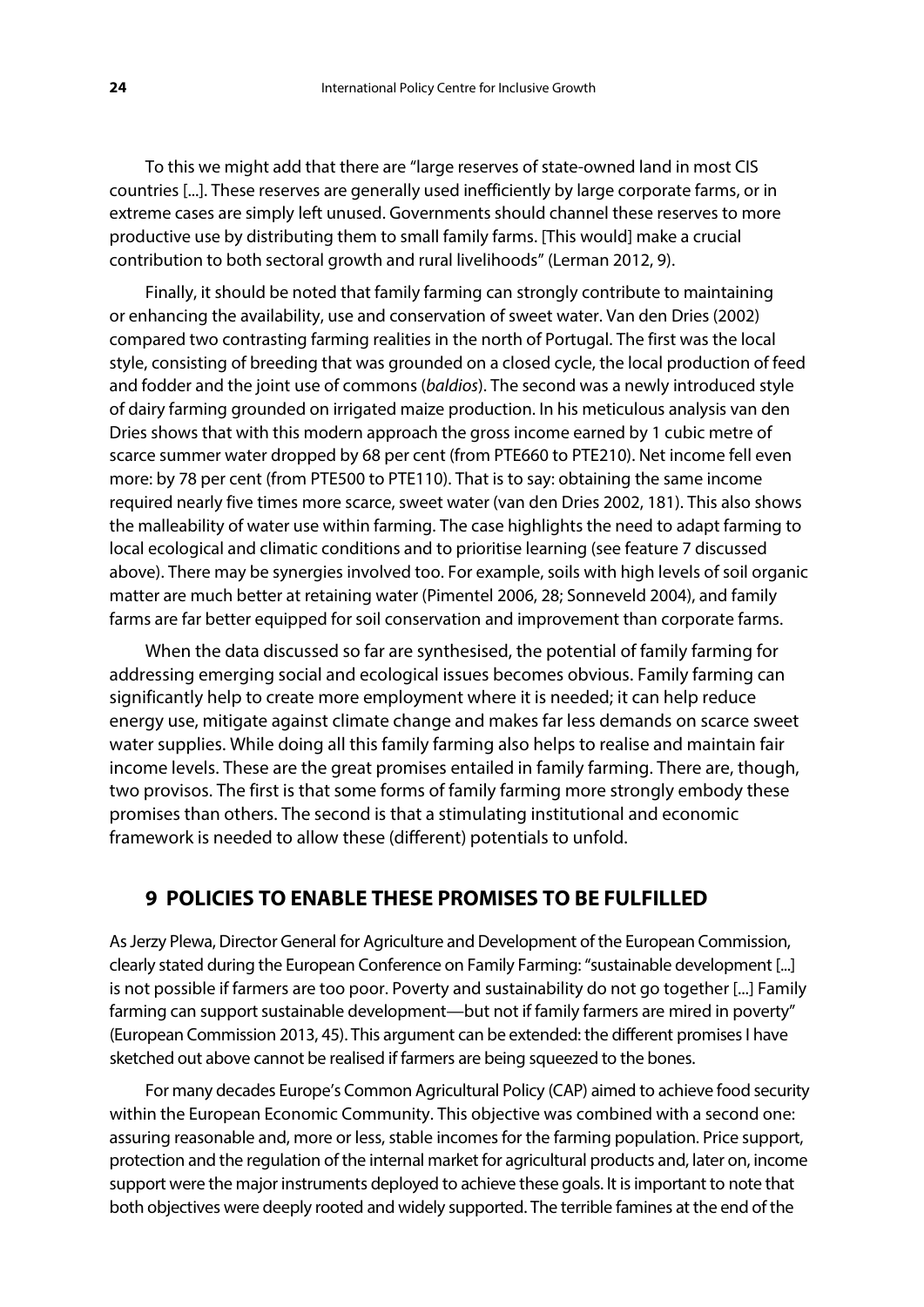Second World War induced a generalised feeling that this should 'never happen again', which translated into the widespread public support for assuring food security. Equally the crisis of the 1930s, which strongly affected the agricultural sectors of Europe and impoverished the farming population, gave rise to the first forms of agricultural policy, many of which re-emerged in the CAP at the EU level. In short: the CAP was not just an aberration—it was solidly rooted in recent European history. But circumstances continue to change.

There is no doubt that the CAP has protected family farming for more than 50 years, but it has done so in a highly unequal way. This was echoed in the FAO's Regional Conference: "In the EU15, agricultural policy over the decades has been tailored to, and has reinforced, the overwhelming predominance of family farms within a context of continuous state intervention and support. However, policy measures have increasingly benefited larger farms rather than smaller ones, for which they have been either out of reach or only marginally useful" (Regional Conference 2014, 7; 39). Beyond this, the CAP has also caused multiple additional problems (dumping on world markets, overproduction and budgetary problems, environmental problems and the contamination and degradation of food), many of which have been corrected by complex and painstaking adaptations of the CAP. In the meantime, in CIS countries, the post-communist transition has varied widely, policies have often been inconsistent and progressed unevenly, and in some of these countries large corporate farms (or agro-holdings) have entered the scene.

From the mid-1990s the CAP has become subject to slow but persistent processes of deregulation and liberalisation. The effects of this include increased volatility in the markets for food and agricultural products and a long-term decline in farmers' incomes (although volatility can also mean years with very good incomes).

Under these new circumstances it is almost impossible for the family farming sector to fulfil the many promises that it potentially carries. For example, the new economic environment excludes long-term investments in  $CO<sub>2</sub>$  capture, and drives the process of accelerated scale enlargement and the emergence of mega-farms,<sup>[37](#page-38-34)</sup> which is definitely at odds with the desire to improve the quality of life of rural areas. These farms rely on industrialised farming techniques and fail to create much-needed attractive jobs in rural areas. Thus, the different promises of family farming are stifled before they can be realised.

A fully fledged return to earlier agricultural policies is neither possible nor justified. The restructured States (and supranational bodies) do not have the budgetary space to go back to the 'big spending' of previous decades. Meanwhile, other urgent problems, such as urban unemployment, have emerged. A return to previous policies (even just a partial one) would not be acceptable either, as it would interfere with agricultural realities that are now far more differentiated than ever before. The potential benefits would be drained away by megafarms and be of no use whatsoever for smaller family farms. Under earlier CAP regimes 80 per cent of the financial resources went to 20 per cent of farms: the larger and richer ones. Under current conditions such a policy would immediately encourage the further expansion of megafarms at the expense of small ones. What is needed, in short, is a *new generation* of rural and food policies. As observed in the Regional Conference on Family Farming (point 4): "The policy needs of family farmers are to be recognized and *specific policies are to be designed.*" This new generation of policies needs at least to cover the realms listed below.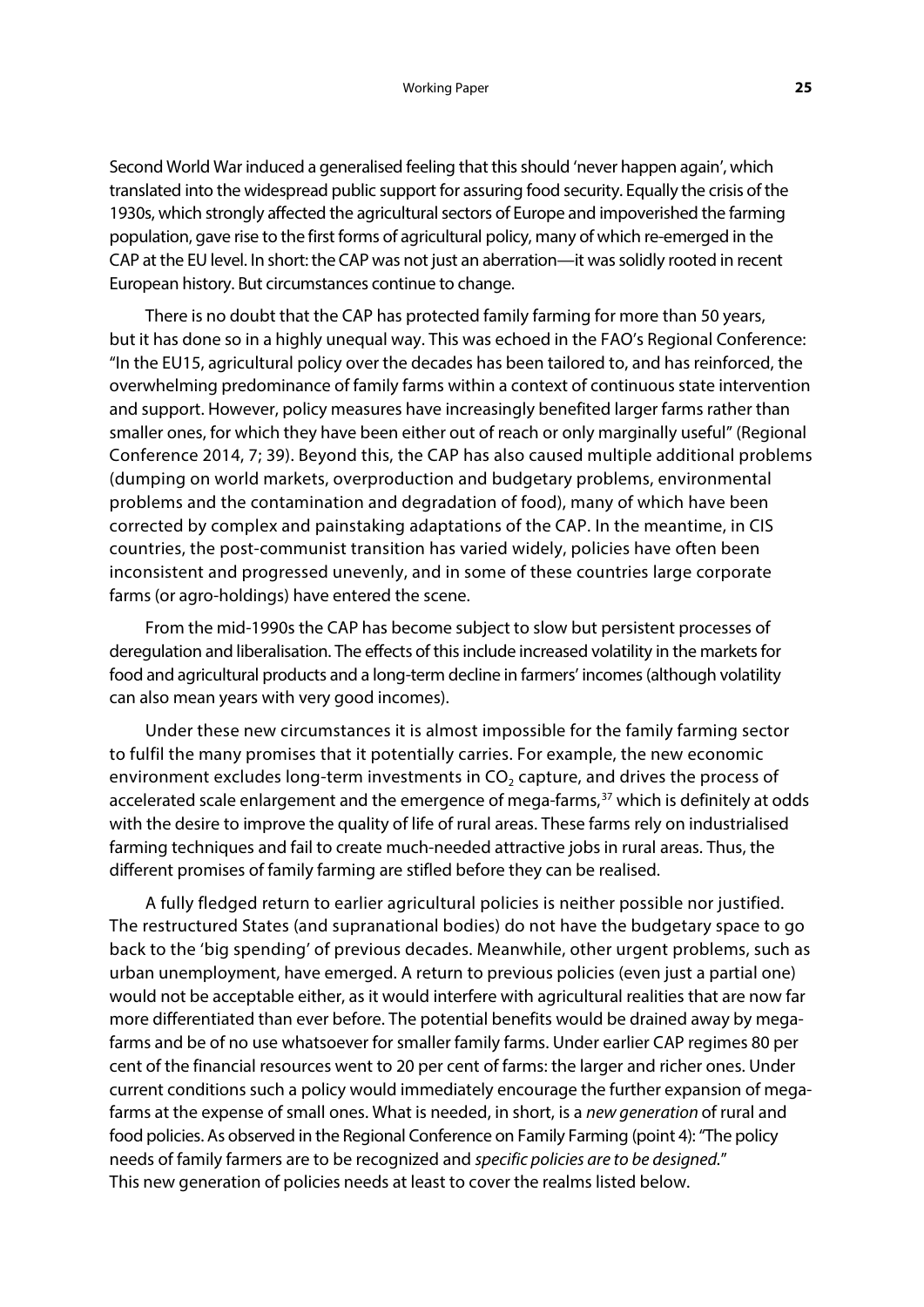- 1. The construction of new, decentralised food markets: In considerable parts of Europe and Central Asia the distribution of food is concentrated in the market segment that is controlled and governed by the large retail chains. This brings both advantages and disadvantages. As empirical evidence shows, it is quite feasible to construct, alongside this now dominant segment, new markets that provide a more direct link between local producers and consumers, which offer a pleasant and proximate place to obtain a wide assortment of fresh and high-quality food products. The same evidence shows that these new markets are not necessarily more expensive than the supermarkets. Indeed they are often cheaper. Local authorities can play a key role in the construction of such new, decentralised markets by making attractive spaces available within towns and cities for these new markets (the city of Rome offers a good example). Adequate regulation is another important element. There is already a strongly rooted trend towards constructing such markets, especially in Western Europe's larger cities. It is important to build on this trend and further strengthen it.
- 2. Throughout Europe and Central Asia there is a high degree of monopolisation in the food-processing industry. It is crucial that the European Commission and nation states design and implement programmes that allow for the building of new SMEs for food processing and distribution. This will enlarge the amount of possible outlets for family farms, strengthen the functioning of new, decentralised markets and help to create extra urban employment. The emergence of such SMEs would also further consolidate emerging regional networks that are able to induce new dynamism into regional and national economies. As part of this policy endeavour it is essential that regulatory schemes (regarding, for example, hygiene or environmental standards) are differentiated. SMEs and multifunctional farms need to have the room for manoeuvre that allows them to develop adapted means to reach specified general objectives and standards, rather than be tied into industrial standards and procedures.
- 3. Agriculture in Europe and Central Asia still has a long way to go on the road of agroecology (see, for example, Spoor et al. 2013). This opens up new fields for the development of know-how, and for new schemes for cooperation between farmers and scientists that give 'field laboratories' a special strategic importance. The new French policy for agroecology appears to be an interesting and important step in this direction.
- 4. The governance of rural areas (regarding spatial planning, the management of landscapes and biodiversity, resource use, the coordination of production and consumption etc.) should be increasingly delegated to new, middle-level structures for legally conditioned self-regulation. The EU's new Rural Development Regulation (for 2014–2020) already offers a range of instruments to do so, and there is a wide spectrum of new but solid initiatives throughout Europe on which these structures can be built (e.g. 'territorial cooperatives' in the Netherlands).
- 5. New rural policies absolutely must include new mechanisms to enable young people to enter the agricultural sector. Here it is again possible to build on existing positive experiences already obtained in practice, such as those of Terre de Liens in France, some rural estates in the Netherlands and some programmes of ISMEA in Italy). As experience shows, there is no need for big capital injections: an intelligent adjustment of regulations can achieve much.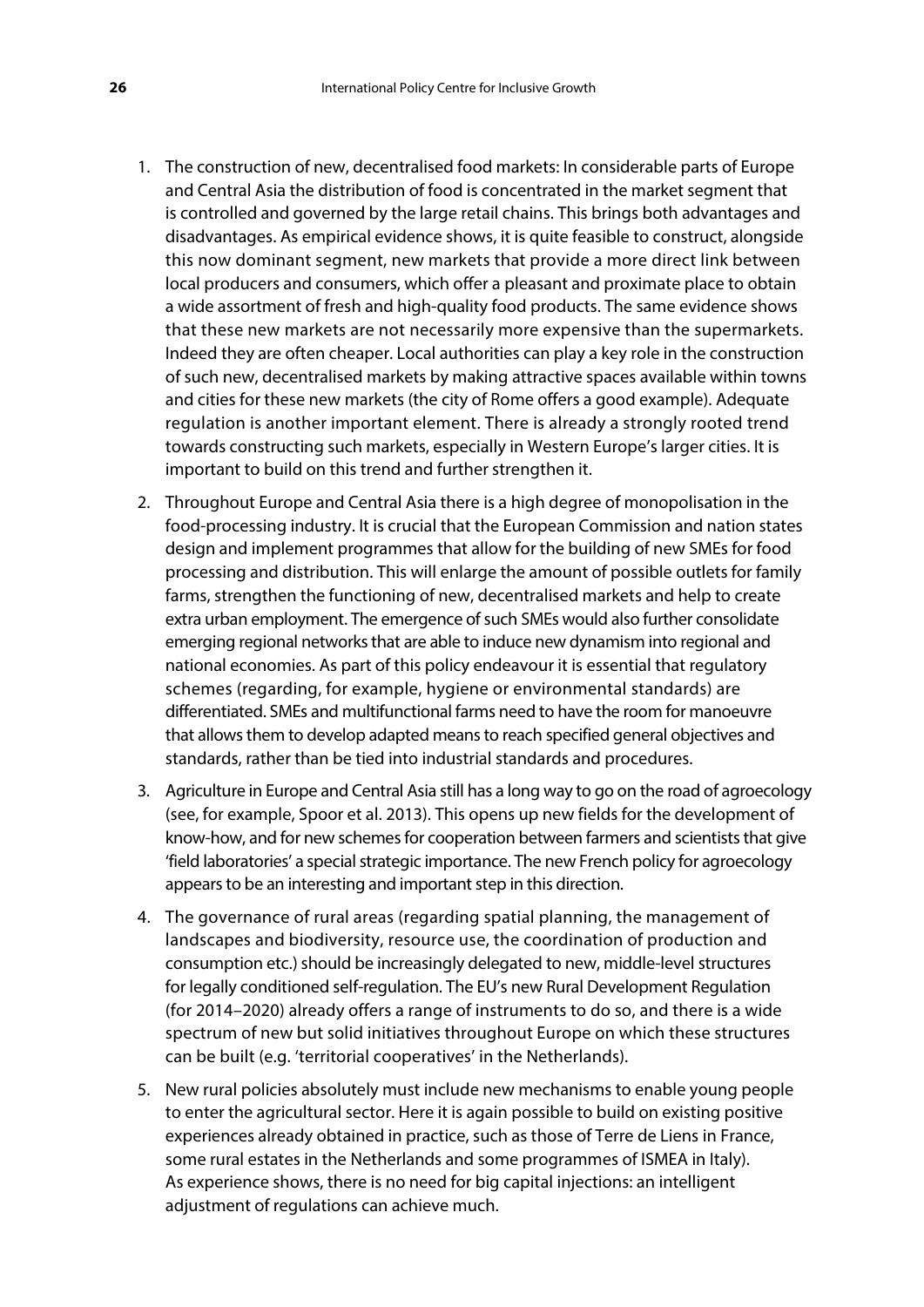- 6. Well-focused adjustments to flanking policies are also required. These might cover public procurement, fiscal policies, hygiene regulations and other issues. If the maintenance and stimulation of a vibrant family farming sector is a priority, then different state policies and programmes need to be family-farm-proofed and (re)adjusted where necessary. Policy fields where this should be done include energy, public health, transport etc.
- 7. The different obstacles that block or hinder the access of family farms to relevant markets need to be reduced (see also Policy Department 2024b, 15). This also applies to the unequal distribution of benefits and costs between family farms (especially the smaller ones) and large-scale farm enterprises that arise as a result of agrarian policies, markets and service provisioning.
- 8. The "substantial presence of semi-subsistence farms in the NMSs [New Member States]" needs to be more appreciated and to be "recognized in a special Pillar II measure" (Regional Conference 2014, 8; 40). The development and dissemination of cheap technologies that are appropriate to small farms and which have the potential to (strongly) contribute to increases in both land and labour productivity is paramount for these semi-subsistence farms.
- 9. Administrative requirements and procedures that, directly or indirectly, discriminate against part-time farmers making use of the possibilities entailed in Pillar II are to be eliminated.
- 10. Programmes that help to strengthen mutual understanding and cooperation between family farmers and the citizenry (such as the EU's LEADER programme) are to be continued and strengthened, and introduced where they do not exist.

# **10 SYNTHESIS**

At the end of this essay we can return to one of the questions posed in the introduction: how do (or should) we *define* family farming? The most common definition stresses that (1) the farm family has effective control over the main resources employed in the farm; and (2) family labour plays a pivotal role. This definition, which embraces both the labour and the business dimensions, appears fundamentally sound. It is one which is widely accepted and easy to apply in statistical databases and policy interventions.

However, in view of changing circumstances, some additional criteria need to be introduced. For being a family farm, the unit of production (3) must be an instrument, used by the actors involved to defend, accommodate and/or to improve their livelihood.<sup>[38](#page-38-35)</sup> Wherever and whenever speculation becomes dominant (for example, leading to land lying abandoned and barren), one can no longer talk of family farming.<sup>[39](#page-38-36)</sup> The same applies to those situations where control over the process of production has been reduced to a mere formality. Family farms are also supposed (4) to positively contribute to local and regional economies, (5) to be built on and enrich local eco-systems and (6) to avoid antagonistic relations with other family farms. This last criterion excludes the possibility of mega-farms masquerading as family farms (and obtaining benefits drained from the family farming sector as a whole). These last four criteria will strengthen the focus on *inclusive* development (expressed as a key objective at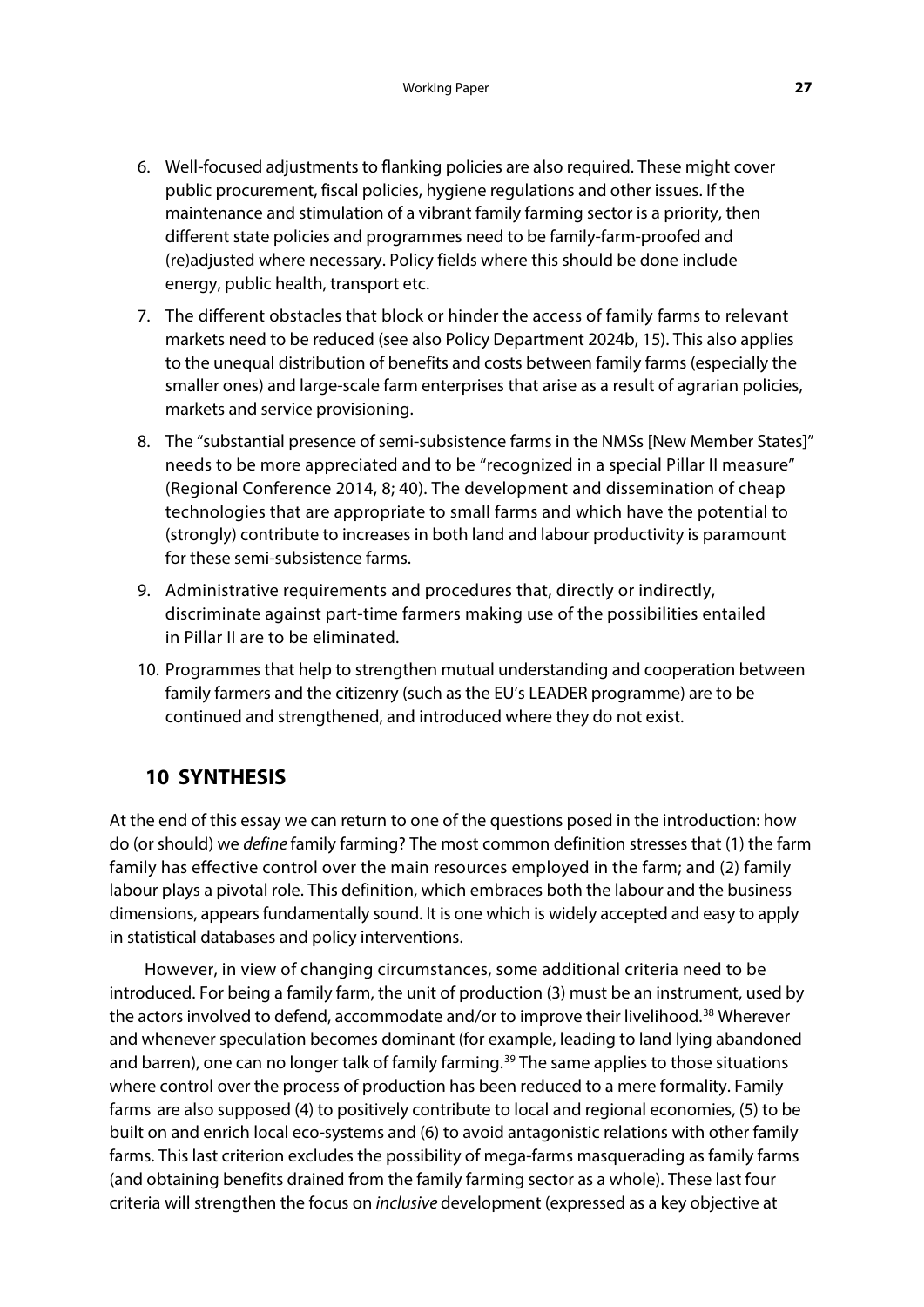the Regional Dialogues on Family Farming in Europe and Central Asia).<sup>[40](#page-38-37)</sup> It is time to carefully operationalise and integrate these additional criteria in policymaking.

All forms of family farming that fit the six criteria mentioned above are important to Europe and Central Asia. Family farming, as delineated by these criteria, strongly contributes to the strength of European and Central Asian economies and contributes in many ways to the quality of their societies.

In the introduction to this essay I explored the possibility of the re-emergence of largescale corporate farms in Europe. We should also ask whether this would be a problem or not. Tying together the different arguments developed in this piece it is clear that the consequences would be disastrous. In the first place it would imply a complete withdrawal of agriculture from the hills and mountains of Europe and Central Asia. Corporate farming only operates in places where 'optimal conditions' are available. Second, a rise in corporate farming would imply a sharp and massive reduction in productive employment in rural areas. Third, monocultures and the increased use of external inputs and preventive medicines would occur, contributing to global warming, biodiversity loss and water pollution and, possibly, threatening public health. Fourth, there would be an increased risk of animal and plant diseases. Fifth, food security and food sovereignty would become seriously threatened, and, finally, the quality of life in rural areas would be considerably degraded.

Even if family farming is, at the moment, the main form of farming in Europe and (most of) Central Asia, these areas are by no means a 'safe haven' for family farming. As this text has shown, family farming is greatly threatened by several factors: some of these are external threats, while at the same time it is being weakened by internal ones. This implies that family farming tends to fall short of fulfilling its enormous economic, social and environmental potential. Particular parts of family farming may even turn into direct menaces: the negative externalities dominate over the positive ones.

This implies an urgent need to redefine agricultural and rural policies. Some of the key areas where policy changes are required include: the construction of new, decentralised food markets; the promotion of agroecology; local and regional self-regulation; and more support for young people who wish to enter farming.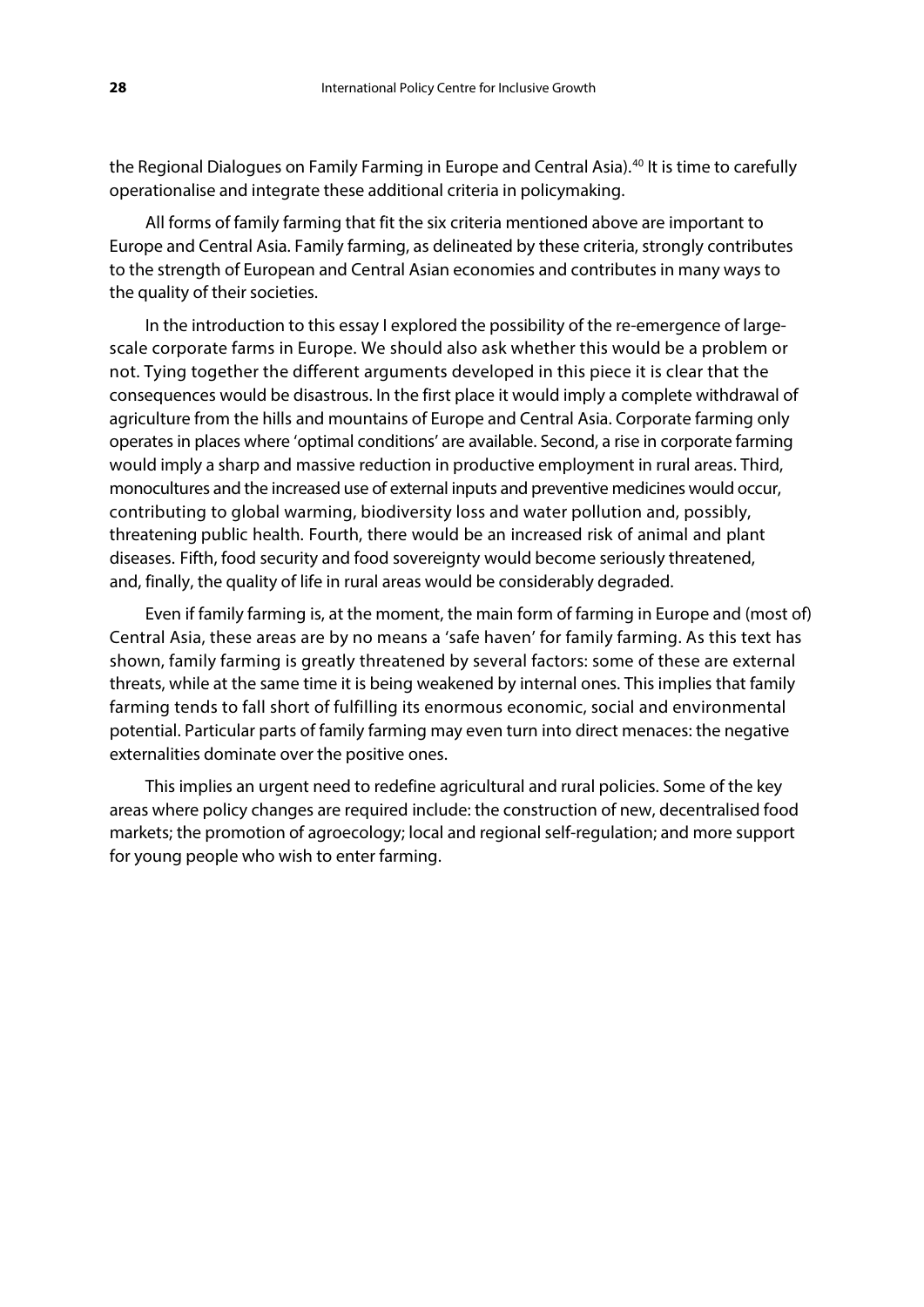# **REFERENCES**

Arensberg, C.M., and S.T. Kimball. 1940. *Family and Community in Ireland*. Cambridge, MA: Harvard University Press.

Arkleton Trust. 1985. *Part-time Farming in the Rural Development of Industrialized Countries*. Langholm, UK: Arkleton Trust.

Bagnasco, A. 1988. *La Costruzione Sociale del Mercato, studi sullo sviluppo di piccole imprese in Italia*. Bologna, Italy: Il Mulino.

Bischoff, A. 2012. "Insights to the internal sphere of influence of peasant family farms in using biogas plants as part of sustainable development in rural areas of Germany." *Energy, Sustainability and Society* 201(2): 9.

Bjorkhaug, H., and A. Blekesaune. 2008. "Gender and work in family farm businesses."

*Sociologia Ruralis* 48(2): 152–165.

Blackbourn, D. 1984. "Peasants and politics in Germany, 1871–1914." *European History Quarterly* 14: 45–75.

Bock, B.B. 2004. "Fitting in and multi-tasking: Dutch farm women's strategies in rural entrepreneurship." *Sociologia Ruralis* 44(3): 245–260.

Bolton Committee. 1971. *Report of the Committee of Enquiry on Small Firms*. London: Her Majesty's Stationery Office.

Brox, O. 2006. *The Political Economy of Rural Development: Modernisation without centralisation?* (edited and introduced by J. Bryden and R. Storey). Delft, the Netherlands: Eburon.

Brun, M. 2012. "Europe du Sud: Un retour á la terre pour affronter la crise économique?,"

*Les Notes d'alerte du CIHEAM* 82, 11 June.

Brunori, G., A. Rossi, V. Malandrin, M. Schermer, H. Renting, and H. Oostindie. 2011. "Co-producing transition: innovation processes in farms adhering to solidarity-based purchase groups (GAS) in Tuscany, Italy." *International Journal of Sociology of Agriculture and Food* 18(1): 28–53.

Burel, F., J. Baudry, C. Thenail, and D. Le Coeur. 2000. "Relationships between farming systems and ecological patterns along a gradient of bocage landscapes." In *Consequences of Land Use Changes*, edited by Ü. Mander and R.H.G. Jongman, 227–246. Southampton, UK/Boston, MA: WIT Press.

Bryden, J.M. 2003. "Rural Development. Situation and challenges in the EU-25." Keynote speech to the EU Rural Development Conference, Salzburg.

Cederberg, C., and A. Flysjö. 2004. "Life Cycle Inventory of 23 Dairy Farms in South- Western Sweden." *SIK-Report* 728. Göteborg: Swedish Institute for Food and Biotechnology.

Ciolos, D. 2013. "*L'agriculture familiale: pour une agriculture plus durable et plus compétitive en Europe et dans le monde."* Speech to the conference 'Family Farming: A dialogue towards more sustainable and resilient farming in Europe and the world', Brussels (Speech 13/998).

Chatel, B. 2014. "Collective challenges." *Spore Special Issue (2014), Family Farming: the beginning of a renaissance*: 4–7.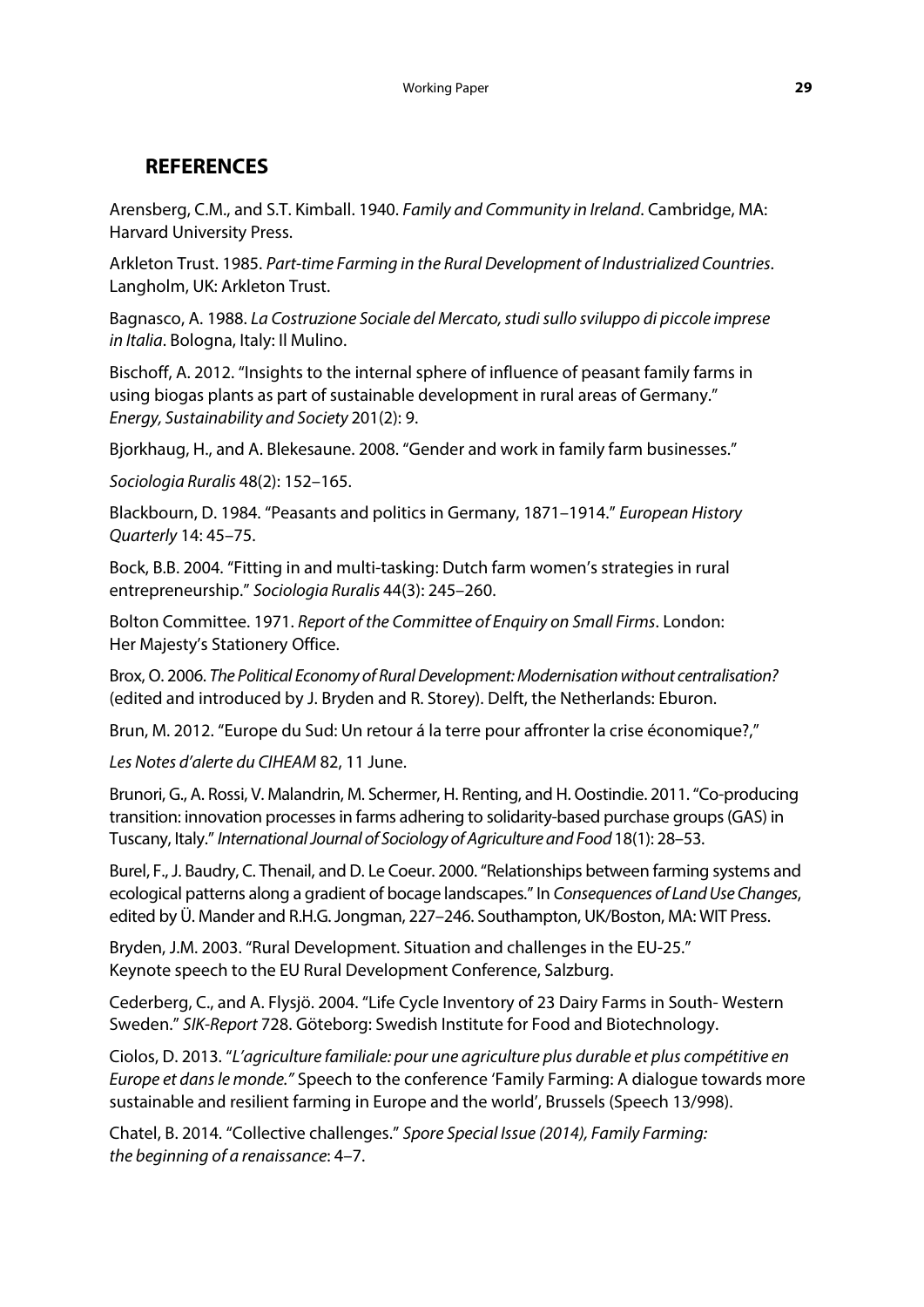Council of the European Union. 2013. "Family Farming Prospects in the Context of Globalization." Working document prepared by the Lithuanian Presidency for the informal meeting of the Ministers of Agriculture, AGRI 516, 12786/13. Brussels: Council of the European Union.

Darnhofer, I., J. Fairweather, and H. Moller. 2010. "Assessing a farm's sustainability: insights from resilience thinking." *International Journal of Agricultural Sustainability* 8(3): 186–198.

Davidova, S., and K. Thomson. 2013. "Family Farming: A Europe and Central Asia Perspective." Background Report for the Regional Dialogue on Family Farming: 'Working towards a strategic approach to promote food security and nutrition', Brussels, 11–12 December [draft].

de Bruin, R. 1997. *Dynamiek en Duurzaamheid: Beschouwingen over bedrijfsstijlen, bestuur en beleid.* Wageningen, the Netherlands: WAU/Circle for Rural European Studies, Studies van Landbouw en Platteland: 23.

de Rooij, S.J.G. 1994. "Work of the second order." In *Rural Gender Studies in Europe*, edited by L. van der Plas and M. Fonte, 69–79. Assen: Netherlands: Van Gorcum.

de Rooij, S.J.G., C.C. de Lauwere, and J.D. van der Ploeg. 2010. "Entrapped in group solidarity? Animal welfare, the ethical positions of farmers and the difficult search for alternatives." *Journal of Environmental Policy and Planning* 12(4): 341–361.

de Rooij, S.J.G., F. Ventura, P. Milone, and J.D. van der Ploeg. 2014. "Sustaining food production through multifunctionality: the dynamics of large farms in Italy." *Sociologia Ruralis* 54(3): 303–320.

de Wit, C.T. 1975. "Substitution of labour and energy and options for growth." *Netherlands Journal of Agricultural Science* 23: 145–162.

Dirksen, H., M. Klever, R. van Broekhuizen, J.D. van der Ploeg, and H. Oostindie. 2013. *Bouwen aan een betere balans: een analyse van bedrijfsstijlen in de melkveehouderij*, Wageningen, the Netherlands: WUR/DMS.

Djurfeldt, G. 1996. "Defining and operationalizing family farming from a sociological perspective." *Sociologia Ruralis* 36(3): 340–351.

Dovring, F. 1956. *Land and Labor in Europe 1900–1950, a comparative survey of recent agrarian history*. The Hague, the Netherlands: Martinus Nijhoff.

European Commission. 2004. "What is the European Model of Agriculture?" European Commission website. [<http://ec.europa.eu/agriculture/faq/index\\_en.htm>](http://ec.europa.eu/agriculture/faq/index_en.htm). Accessed 13 September 2016.

European Commission. 2013. *Summary of Proceedings, Conference on Family Farming: A dialogue towards more sustainable and resilient farming in Europe and the world, 29 November 2012*. Brussels: European Commission.

European Commission. 2014. "Europeans, Agriculture and the Common Agricultural Policy (CAP)." *Special Eurobarometer Report* 410, Wave EB80.2-TNS Opinion and Social. Brussels: European Commission.

EUROSTAT. 2011. *Statistics in Focus, 18/2011*. Brussels: European Commission.

Evers, A.G., M.H.A. de Haan, K. Blanken, J.G.A. Hemmer, C. Hollander, G. Holshof, and W. Ouweltjes. 2007. "Results Low-Cost Farm 2006." *Report* no. 53. Lelystad, the Netherlands: ASG/WUR.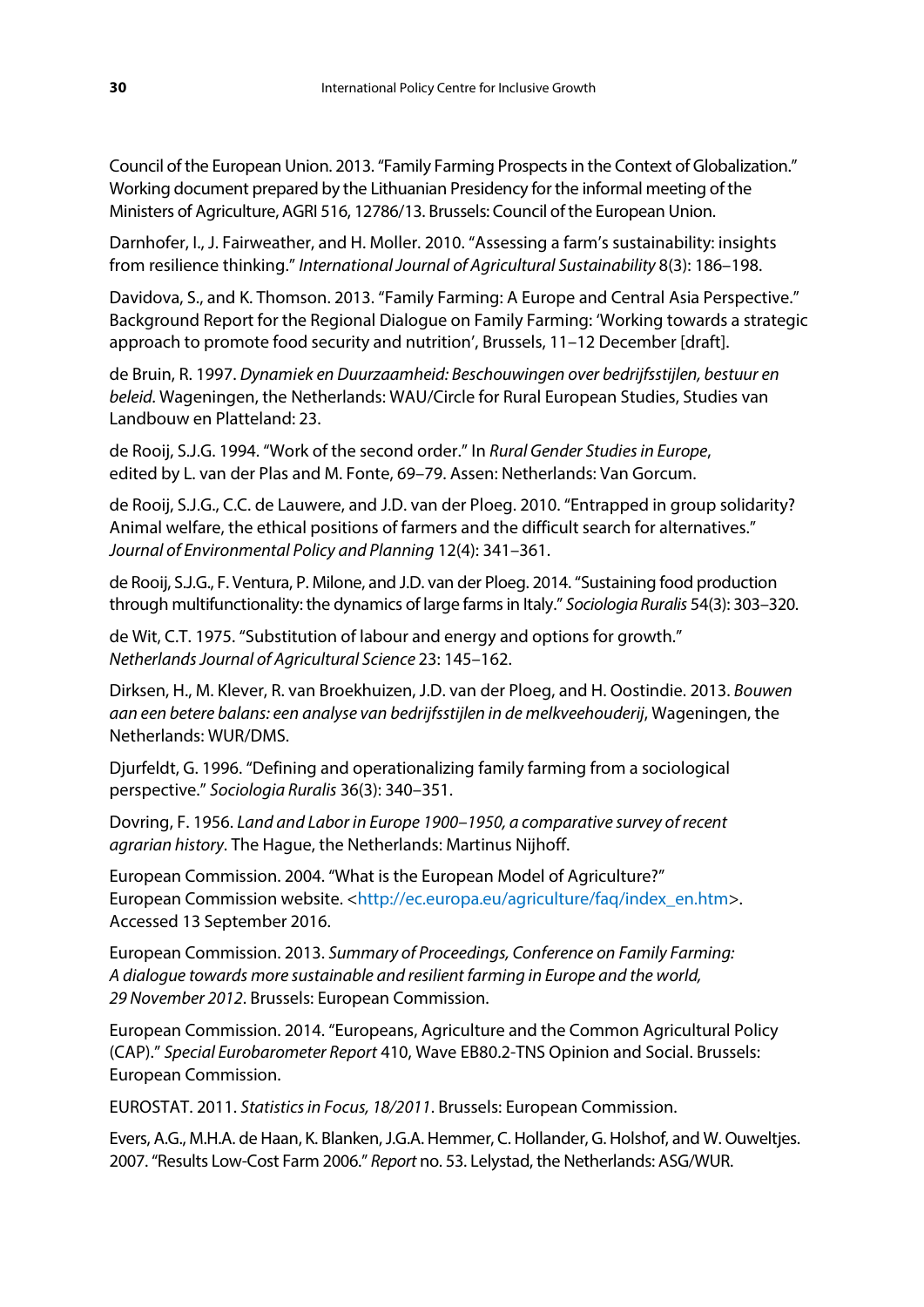FAO. 2014. *Regional Conference for Europe (ERC/14/5)*. Rome: Food and Agriculture Organization of the United Nations.

FAO and OECD. 2012. *Building resilience for adaptation to climate change in the agriculture sector, Proceedings of a Joint FAO/OECD Workshop, Rome, 23–24 April 2012*. Rome: Food and Agriculture Organization of the United Nations.

Franco, J.C., and S.M. Borras Jr. 2013. *Land Concentration, Land Grabbing and People's Struggles in Europe*. Amsterdam: Transnational Institute.

Gasson, R., and A. Errington. 1993. *The Farm Family Business*. Wallingford, UK: CAB International.

Gasson, R., G. Crow, A. Errington, J. Hutson, T. Marsden, and D.M. Winter. 1988. "The farm as a family business: a review." *Journal of Agricultural Economics* 39(1): 1–41.

Giampietro, M., and D. Pimentel. 1993. "The tightening conflict: population, energy use, and the ecology of agriculture." *NPG Forum*, October. Taeneck, NJ: Negative Population Growth Inc.

Gorlach, K. 1989. "On repressive tolerance: state and peasant farm in Poland." *Sociologia Ruralis* 29(1): 23–33.

Groot, J.C.J., W.A.H. Rossing, and E.A. Lantinga. 2006. "Evolution of farm management, nitrogen efficiency and economic performance on Dutch dairy farms reducing external inputs." *Livestock Science*: 99–110.

Groot, J.C.J., W.A.H. Rossing, A. Jellema, D.J. Stobbelaar, H. Renting, and M.K. Van Ittersum. 2007. "Exploring multi-scale trade-offs between nature conservation, agricultural profits and landscape quality—a methodology to support discussions on land-use perspectives." *Agriculture, Ecosystems and Environment* 120: 58–69.

Haas, G., F. Weterich, and U. Kopke. 2001. "Comparing intensive, extensified and organic grassland farming in southern Germany by process life cycle assessment." *Agriculture, Ecosystems and Environment* 83: 43–53.

Hanson, V.D. 1995. *The Other Greeks: The family farm and the agrarian roots of Western civilization*. New York: The Free Press.

Hill, B. 1993. "The 'myth' of the family farm: defining the family farm and assessing its importance in the European Community." *Journal of Rural Studies* 9(4): 359–370.

HLPE. 2013. *Investing in Smallholder Agriculture for Food Security, A report by the High Level Panel of Experts on Food Security and Nutrition, Report 6*. Rome: High Level Panel of Experts on Food Security and Nutrition.

Langthaler, E., S. Tod, and R. Garstenauer. 2012. "Wachsen, weichen, weitermachen. familienbetriebliche agrarsysteme in zwei regionen Niederösterreichs 1945–1985." *Historische Anthropologie* 20(3). Cologne/Weimar/Vienna: Böhlau Verlag: 346–382.

Laurent, C., and J. Rémy. 1998. "Agricultural holdings: hindsight and foresight." *Etudes et Recherches sur les systemes agraires et le développement* 31: 415–430.

Laurent, C., S. Cartier, C. Fabre, P. Mindler, D. Ponchelet, and J. Rémy. 1998. "L'activité agricole des ménages ruraux et la cohesion économique et sociale." *Économie Rurale* 224: 12–21.

Lerman, Z. 2001. "Agriculture in transition economies: from common heritage to divergence." *Agricultural Economics* 26: 95–114.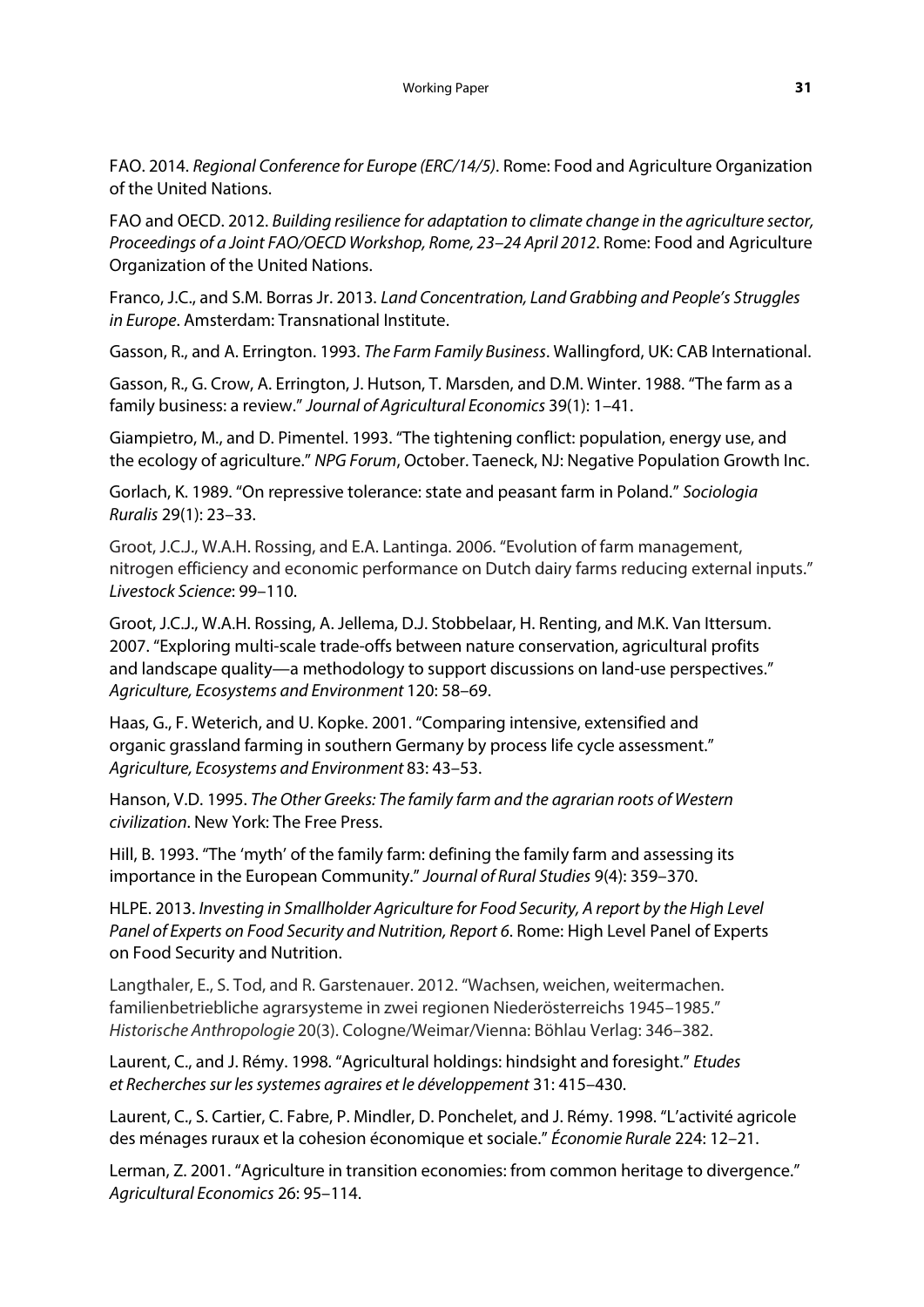Lerman, Z. 2009. "Land reform, farm structure, and agricultural performance in CIS countries." *China Economic Review* 20: 316–326.

Lerman, Z. 2012. "Land reform and farm performance in Europe and Central Asia: a 20 year perspective." *Discussion paper* no. 2.12. Rehovot, Israel: The Hebrew University of Jerusalem. [<http://ageconsearch.umn.edu/bitstream/120260/2/Lerman\\_ECALandReform\\_WP2012\\_1.pdf>](http://ageconsearch.umn.edu/bitstream/120260/2/Lerman_ECALandReform_WP2012_1.pdf). Accessed 13 September 2016.

Le Roy Ladurie, E. 1975. *Montaillou, Village Occitan de 1294 à 1324*. Paris: Gallimard.

Mamonova, N., O. Visser, and M. Spoor. 2013. "The re-emerging peasantry in Russia: 'peasantsagainst-their own-will', 'summertime peasants' and 'peasant-farmers'." Paper presented at the Yale Conference on Food Sovereignty*,* New Haven, CT, 14–15 September.

Markoff, J., and A. Herrera. 2013. "Another chapter from democracy's secret history: a research program on some small Spanish towns." *Voices of Globalization, Research in Political Sociology* 21: 31–49.

Marsden, T. 2011. "Towards a real sustainable agri-food security and food policy: beyond the ecological fallacies." *The Political Quarterly*, doi:10.1111/j.1467-923X.201.02242.x.

Marsden, T. 2012. "Sustainable place-making for sustainability science: the contested case of agri-food and urban-rural relations." *Sustainability Science*, doi:10.1007/s11625-012-0186-0.

McPhee, P. 1992. *The Politics of Rural Life: Political mobilization in the French countryside, 1846–1852*. Oxford: Oxford University Press.

Mendras, H. 1987*. La Fin des Paysans, suivi d'une reflexion sur la fin des paysans: vingt ans après.*  Paris: Actes Sud, Hubert Nyssen.

Mincyte, D. 2011. "Subsistence and Sustainability in Post-industrial Europe: The politics of small-scale farming in Europeanising Lithuania." *Sociologia Ruralis* 51(2), April: 101–118.

Mrad, M., E. Sturaro, G. Cocca, and M. Ramanzin. 2009. "Relationships between stocking rate, livestock production systems and Alpine grasslands management." *Italian Journal of Animal Sciences* 8 (Suppl. 3): 181–183.

Niska, M., H.T. Vesala, and K.M. Vesala. 2012. "Peasantry and entrepreneurship as frames for farming: reflections on farmers' values and agricultural policy discourses." *Sociologia Ruralis* 52(4): 453–469.

Oglobin, C., and G. Brock. 2006. "Household income and the role of household plots in Russia." *Applied Economics and International Development* 6(1): 59–76.

Oostindie, H., J.D. van der Ploeg, and R. van Broekhuizen. 2013. *Buffercapaciteit: bedrijfsstijlen in de melkveehouderij, volatiele markten en kengetallen*. Wageningen, the Netherlands: WUR/ALFA.

Osaba, J.A. 2014. *Brief Report of the Closing Session, International Encounter on Family Farming and Research, Montpellier, 1–3 June 2014*. Montpellier, France: Agropolis International. <http://www.agropolis.org/pdf/news/2014-synthesis-working-groups-AIAF.pdf>.

Accessed 13 September 2016.

Osti, G. 1991. *Gli innovatori della periferia, la figura sociale dell'innovatore nell'agricoltura di montagna.* Turin, Italy: Reverdito Edizioni.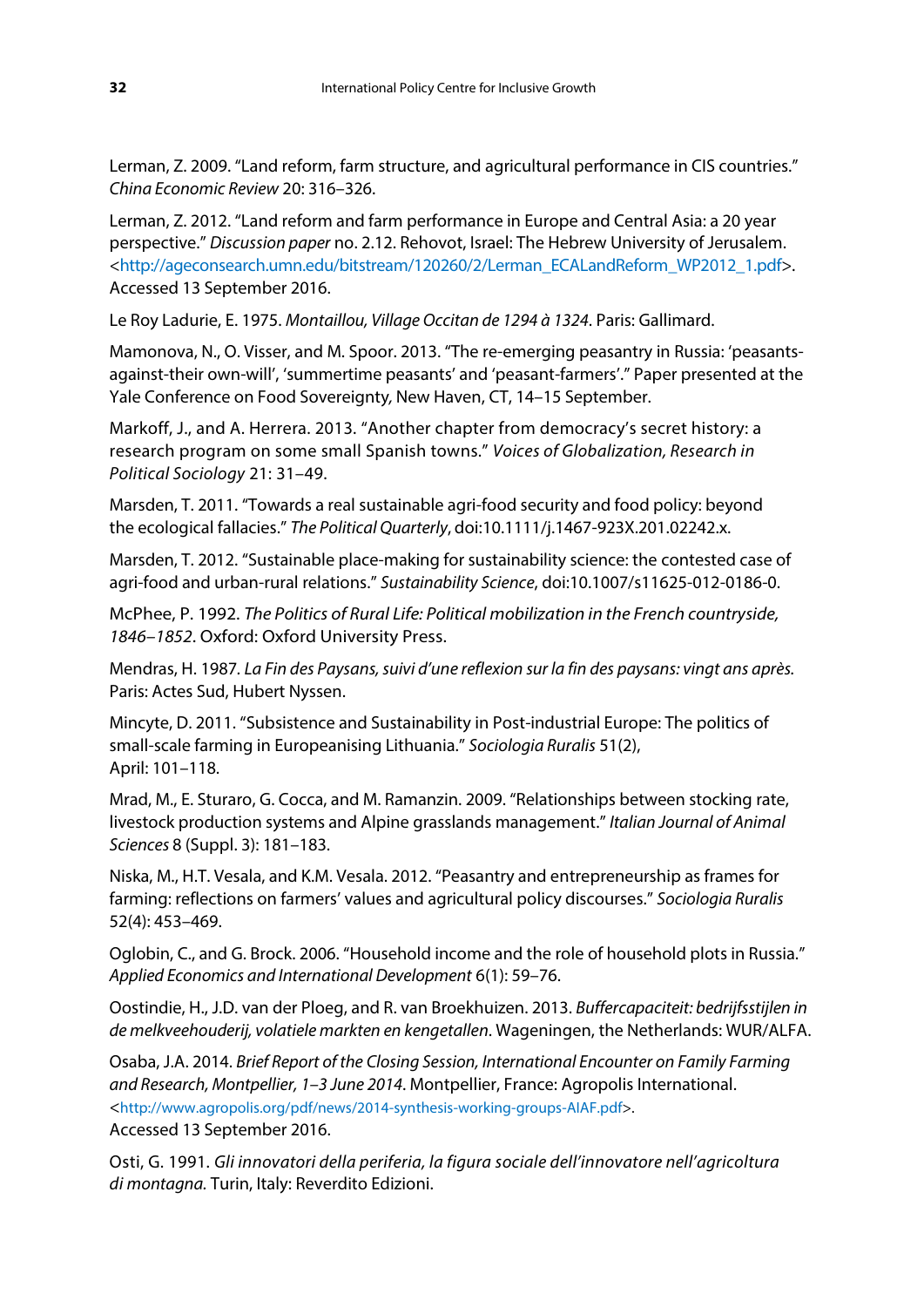Özturk, M. 2012. *Agriculture, peasantry and poverty in Turkey in the neo-liberal age*. Wageningen, the Netherlands: Wageningen Academic Publishers.

Pearse, A. 1975. *The Latin American Peasant*. London: Frank Cass.

Pécout, G. 1994. "La politisation des paysans au XIXe siècle. Réflexions sur l'histoire politique des campagnes." *Histoire et sociétés rurales* 2: 91–125.

Pécout, G. 2010. "Peasants into citizens in the European countryside: the modernization and the politicization of the countrymen since the 19th century." *Procedia Social and Behavioral Sciences* 41: 6675–6682.

Petrick, M., and P. Weingarten. 2004. *The Role of Agriculture in Central and Eastern European Rural Development: Engine of change or social buffer?* Vol. 25. Halle, Germany: IAMO.

Pimentel, D. 2006. *Impacts of Organic Farming on the Efficiency of Energy Use in Agriculture, an Organic Center State of Science Review*. Ithaca, NY: The Organic Center, Cornell University.

Primdahl, J. 1999. "Agricultural landscapes as places of production and for living in owner's versus producer's decision making and the implications for planning." *Landscape and Urban Planning* 46(1–3), 15 December: 143–150.

Policy Department B. 2013. *Semi-Subsistence Farming: Value and directions of development.*  Brussels: Directorate-General for Internal Policies, European Parliament.

Policy Department B. 2014a. *Family Farming in Europe: Challenges and prospects, in-depth analysis.* Brussels: Directorate-General for Internal Policies, European Parliament.

Policy Department B. 2014b. *CAP 2014–2020 Tools to Enhance Family Farming: Opportunities and limits, in-depth analysis*. Brussels: Directorate-General for Internal Policies, European Parliament.

Priebe, H. 1969. "The modern family farm and its problems: with particular reference to the Federal German Republic." In *Economic Problems of Agriculture in Industrial Societies*, edited by U. Papi and C. Nunn, 251–282. London: Macmillan.

Regional Dialogue. 2013. Outcome of the Regional Dialogue on Family Farming, Brussels, 11–12 December. Brussels: Food and Agriculture Organization of the United Nations, International Co-operative Alliance, World Farmers' Organization and World Rural Forum.

Reijs, J. 2007. "Improving Slurry by Diet Adjustments, a novelty to reduce N losses from grassland based dairy farms." PhD thesis. Wageningen, the Netherlands: Wageningen University.

Rete Rurale. 2013. *Il Part-time in Agricoltura: Caratteristiche ed importanza del fenomeno per lo sviluppo delle aree rurali Italiane.* Rome: Ministero delle Politiche Agricole, Alimentari e Forestali.

Rossing, W.A.H., P. Zander, E. Josien, J.C.J. Groot, B.C. Meyer, and A. Knierim. 2007. "Integrative modelling approaches for the analysis of impact of multifunctional agriculture: A review for France, Germany and The Netherlands." *Agriculture, Ecosystems & Environment* 120(1), April: 41–57.

Salter, W.E.G. 1966. *Productivity and Technical Change*. New York: Cambridge University Press.

Schmitzberger, I., Th. Wrbka, B. Steurer, G. Aschenbrenner, J. Peterseil, and H.G. Zechmeister. 2005. "How farming styles influence biodiversity maintenance in Austrian agricultural landscapes." *Agriculture, Ecosystems and Environment* 108: 274–290.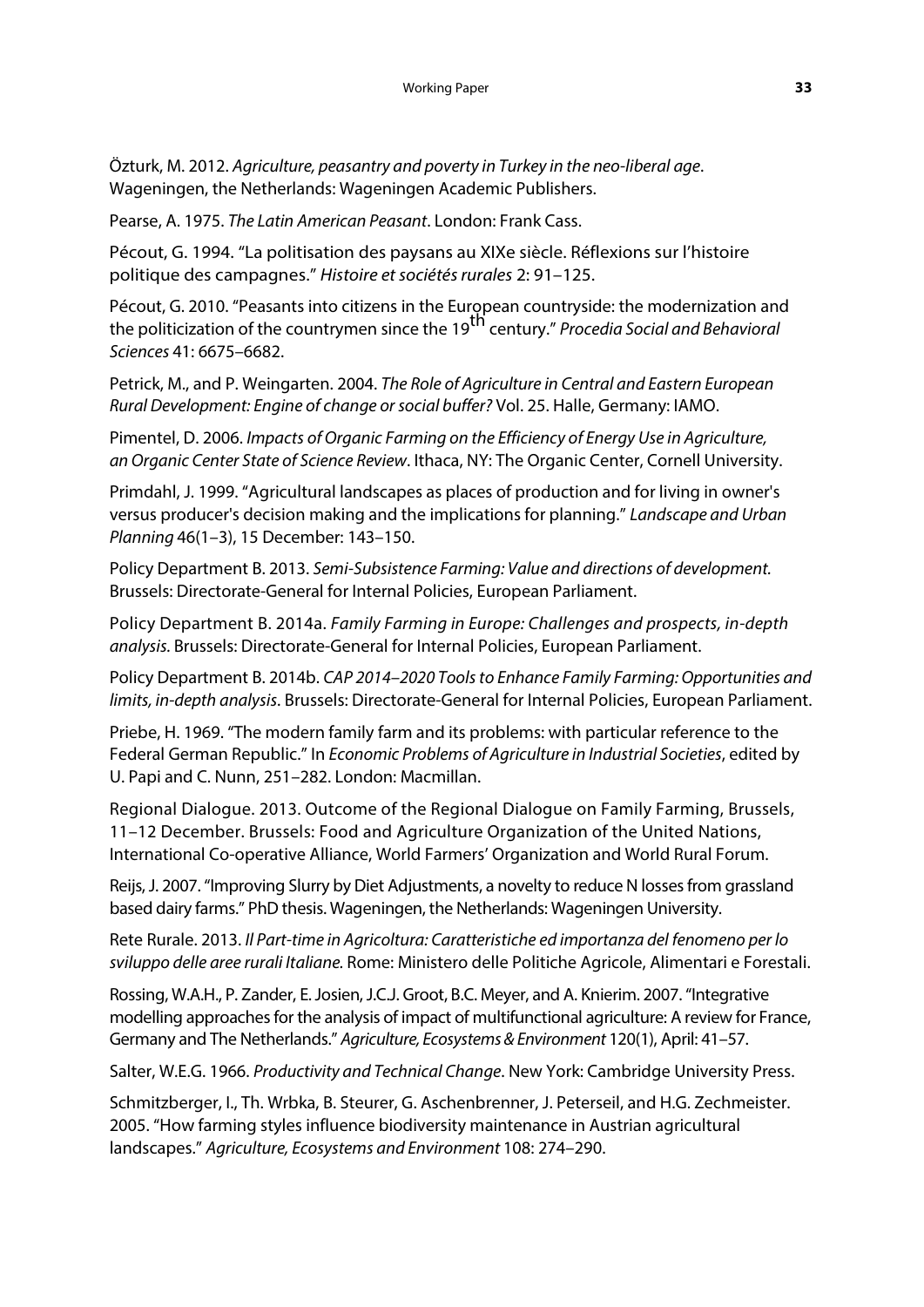Slicher van Bath, B.H. 1978. "Over boerenvrijheid (inaugurele rede Groningen, 1948)." In *Geschiedenis van Maatschappij en Cultuur*, edited by B.H. Slicher van Bath and A.C. van Oss. Baarn, the Netherlands: Basisboeken Ambo.

Sonneveld, M.P.W. 2004. "Impressions of Interactions: Land as a dynamic result of co- production between man and nature." PhD thesis. Wageningen, the Netherlands: Wageningen University.

Spoor, M., and T. Moreda. 2014. "Rural development and the future of small-scale family farms revisited." *Working Paper*. The Hague, the Netherlands: International Institute of Social Studies.

Spoor, M., N. Mamonova, O. Visser, and A. Nikulin. 2013. "Food security in a sovereign state and 'quiet food sovereignty' of an insecure population: The case of post-soviet Russia." Paper presented to the International Conference on Food Sovereignty: A Critical Dialogue, Yale University, 14–15 September (Conference paper 28).

Štefanová, M., and M. Šálek. 2012. *Bird Abundances in Farmland Under Conditions of Organic and Conventional Farming*. Prague, Czech Republic: Czech Society for Ornithology: 25–37.

Swagemaker, P., H. Wiskerke, and J.D. van der Ploeg. 2009. "Linking birds, fields and farmers." *Journal of Environmental Management* 90(Suppl. 2): S185–S192.

Szumelda, A. 2013. "Is Small Beautiful? The Debate on the Future of Small Individual Farms in Poland." *Eastern European Countryside* 19/2013.

Thomassen, M. 2008. *Environmental Impact of Dairy Cattle Production Systems: An integral assessment*. Wageningen, the Netherlands: WUR.

Toledo, V.M. 1990. "The ecological rationality of peasant production." In *Agroecology and Small Farm Development*, edited by M. Altieri and S. Hecht. Boca Raton, FL: CRC Press.

USAID. 2005. *Farm Reference Handbook for Ukraine*. Washington, DC: United States Agency for International Development. <http://pdf.usaid.gov/pdf\_docs/pnaec706.pdf>. Accessed 13 September 2016.

van Broekhuizen, R., and J.D. van der Ploeg. 1999. "The malleability of agrarian and rural employment – the policy challenges ahead." Paper presented at the EU seminar 'Prevention of Depopulation in Rural Areas', 2 October, Joensuu, Finland.

van den Dries, A. 2002. *The Art of Irrigation: The development, stagnation and redesign of farmermanaged irrigation systemsin Northern Portugal*. Wageningen, the Netherlands: Circle for Rural European Studies, Wageningen University.

van der Kamp, A., and M. de Haan. 2004. "High-tech farm and low cost farm in the Netherlands: What is the solution?" Paper prepared for the 'Djurhälso & Utfodringskonferens'. Lelystad, the Netherlands: ASG/WUR.

van der Ploeg, J.D. 2003. *The Virtual Farmer, The Past, Present and Future of the Dutch Peasantry*. Assen, the Netherlands: Royal Van Gorcum.

van der Ploeg, J.D. 2013. "Ten qualities of family farming." *Farming Matters* 29(4): 8–11.

van der Ploeg, J.D., D. Roep, H. Renting, J. Banks, A.A. Melgo, M. Gorman, K. Knickel, B. Schaer, and F. Ventura. 2002. "The socio-economic impact of rural development processes within Europe." In *Living Countrysides, Rural Development Processes in Europe: The State of Art*, edited by J.D. van der Ploeg, A. Long, and J. Banks, 179–192. Doetinchem, the Netherlands: Elsevier.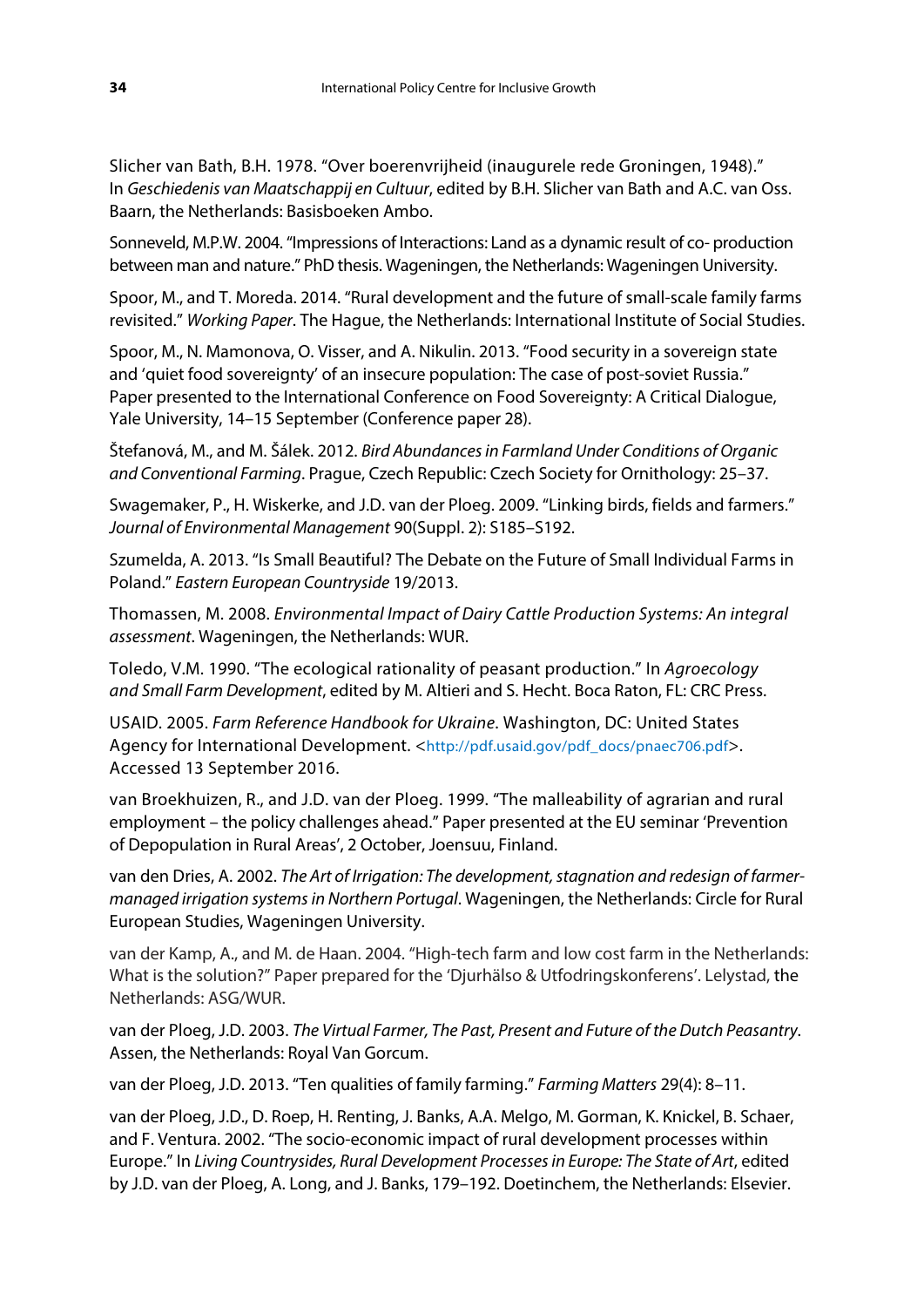Ventura, F. 1995. "Styles of beef cattle breeding and resource use efficiency in Umbria." In *Beyond Modernization: The impact of endogenous rural development*, edited by J.D. van der Ploeg and G. van Dijk. Assen, the Netherlands: Royal Van Gorcum.

Visser, O. 2010. "Insecure land rights, obstacles to family farming, and the weakness of protest in rural Russia." *Laboratorium* 2(3): 275–295.

Visser, O., and M. Steggerda. 2013. "Land acquisitions, labour and the export of farm models: the frictions emerging from Western involvement in Russia agriculture." Paper presented to the 'Research in Progress Seminar', International Institute of Social Studies, The Hague, the Netherlands.

Visser, O., N. Mamonova, and M. Spoor. 2012. "Oligarchs, megafarms and land reserves: understanding land grabbing in Russia." *The Journal of Peasant Studies* 39(3–4): 899– 931.

Whatmore, S., R. Munton, J. Litle, and T. Marsden. 1987. "Towards a typology of farm businesses in contemporary British agriculture." *Sociologia Ruralis* 27(1): 21–37.

White, B. 2011. *Who Will Own the Countryside? Dispossession, rural youth and the future of farming*. The Hague, the Netherlands: International Institute of Social Studies.

Wiskerke, J.S.C., and J. D. van der Ploeg. 2004. *Seeds of Transition: Essays on novelty production, niches and regimes in agriculture*. Assen, the Netherlands: Royal Van Gorcum.

Zachariasse, L.C. 1979. "Boer en bedrijfsresultaat na 8 jaar ontwikkeling." *LEI Rapport* 3.86. The Hague, the Netherlands: Landbouw Economisch Instituut.

Zechmeister, H.G., I. Schmitzberger, B. Steurer, J. Peterseil, and T. Wrbka. 2003. "The influence of land-use practices and economics on plant species richness in meadows." *Biological Conservation* 114: 165–177.

Zimmerman, C. 2003. "La modernisation des campagnes allemandes aux XIXe et XXe siècles. Les apports de l'historiographie récente allemande." *Histoire et sociétés rurales* 23: 11–64.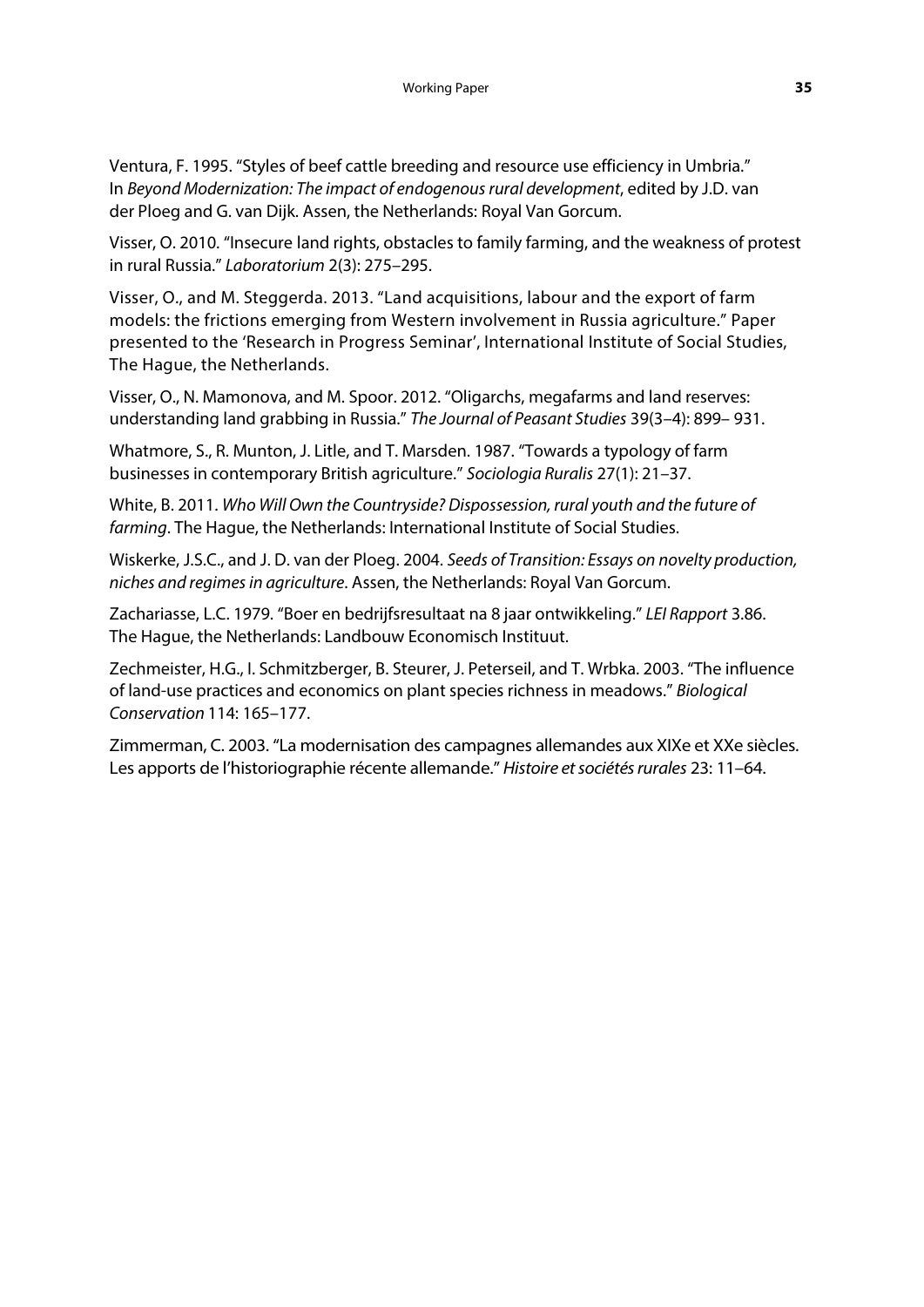## **NOTES**

3. The FAO defines Europe and Central Asia as comprising the following countries, which all are FAO Member Countries: Albania, Andorra, Armenia, Austria, Azerbaijan, Belarus, Belgium, Bosnia and Herzegovina, Bulgaria, Croatia, Cyprus, Czech Republic, Denmark, Estonia, Finland, France, Georgia, Germany, Greece, Hungary, Iceland, Ireland, Israel, Italy, Kazakhstan, Kyrgyzstan, Latvia, Luxemburg, TFYR of Macedonia, Malta, Moldavia, Monaco, Montenegro, Netherlands, Norway, Poland, Portugal, Romania, Russian Federation, San Marina, Serbia, Slovakia, Spain, Sweden, Switzerland, Tajikistan, Turkey, Turkmenistan, Ukraine, United Kingdom, Uzbekistan.

4. A land-labour institution is "the framework within which the individual producer's decisions are made, and the medium through which the […] flow of events and processes on a societal and world scale become real forces affecting his [or her] life and livelihood" (Pearse 1974, 1). It is an institution that ties land and labour together into a specific whole that puts its imprint on both land and labour. There are many different land-labour institutions, several of which have been very well documented. The family farm is a unique land-labour institution in that labour and control systematically coincide: the direct producers are the owners of the most important resources used in the process of production. This implies that the family farm and productive activities located in it may become a vehicle for emancipation.

5. "Family farmers owned only 13 percent of agricultural land in Russia in 2005 and household plots accounted for less than 5 percent. All other land is controlled by LFEs [large farm enterprises] and agro-holdings, both national and international [....] By mid-2008 [...] 196 large agro-holdings controlled 11.5 million ha. Of these agro-holdings, 32 had landholdings of over 100,000 ha" (Visser et al. 2012, 906). Nonetheless, the family farms and household plots (with less than 20 per cent of all agricultural land) produced more than 55 per cent percent of total agricultural output (Visser and Steggerda 2013,16), which shows that the technical and economic performance of large farm enterprises and agroholdings is very poor.

6. Many aspects of the labour process are subcontracted to external firms that deliver 'services'. Thus, from a formal point of view there are very few wage labourers within the farm.

7. In its definition of 'larger farms' EUROSTAT takes into account the specific distribution of land in each Member State.

8. This mutual competition, of course, is not exclusive to Europe and Central Asia. As Diego Monton, leader of the National Peasant and Indigenous Movement in Argentina, said at the European Conference on Family Farming: "In Argentina and countries like Paraguay, Honduras and Guatemala, farmer organisations are in conflict over land ownership with multinational corporations. There is frequent talk of having harmony between two models of agriculture. But how can these two models co-exist when they are in conflict?" (European Commission 2013, 37).

9. See Blackbourn 1984; McPhee 1992; Pécout 1994 and 2010; Zimmerman 2005; Markoff and Herrera 2013.

10. Here I refer to social struggles that aim at building food sovereignty, to the agroecological movement and to the many activities that re-oriented European agriculture in particular towards multifunctionality.

11. Gasson et al. (1988, 2) propose a slightly different definition based around three features: a) the principals are related by kinship or marriage; b) business ownership is usually combined with managerial control; and c) control is passed from one generation to another within the same family. However, this particular definition omits the labour dimension. As observed by Djurfeldt (1996), this definition carries a UK bias.

12. This definition implies that the essence of family farming and family farms does not reside in size (number of hectares, animals, economic size etc.) but in the organic unity of farm and family. Any upper and lower limits in size cannot but be highly arbitrary. This does not exclude the possibility of making such specifications of family farms (in terms of economic size and the nature of the labour force) within, more or less, homogeneous conditions, which can often be quite useful for focusing support programmes for family farming.

13. As explained later, there is, around a 'core' of full-time farms that are oriented to generating an acceptable income for the farming family, a wide range of other farms where the main function(s) (leisure, semi- subsistence, providing housing, maintaining the patrimony etc.) differ(s). The frontiers between the different types are far from clearly defined. This has, and continues to, set the scene for fervent struggles within, for example, farmers' unions over the questions of who should be considered a 'real farmer' and thereby make a claim to the benefits of agricultural policies. There is another dilemma associated with the emphasis on the 'business' side of the family farm (the family owning and managing the main resources) versus the 'labour' side (the family providing most or all of the labour force). If one emphasises the business side, it is easy to include the newly emerging mega-farms as family farms.

14. As argued at the European Conference on Family Farming: "The concept of family farming encompasses sociological, economic and cultural elements. From a sociological perspective, family farming is associated with family values such as solidarity, continuity and commitment; in economic terms, it is identified with specific entrepreneurial skills, business ownership and management, resilience and individual achievement. Family farming is also often more than a professional occupation because it reflects a lifestyle based on beliefs and traditions about living and work" (European Commission 2013, 34).

15. This is convincingly documented by Kinsella et al. (2000), who show that, in Ireland, pluriactivity is a consistent livelihood strategy that results in family incomes being significantly higher than those of specialised, full-time farmers.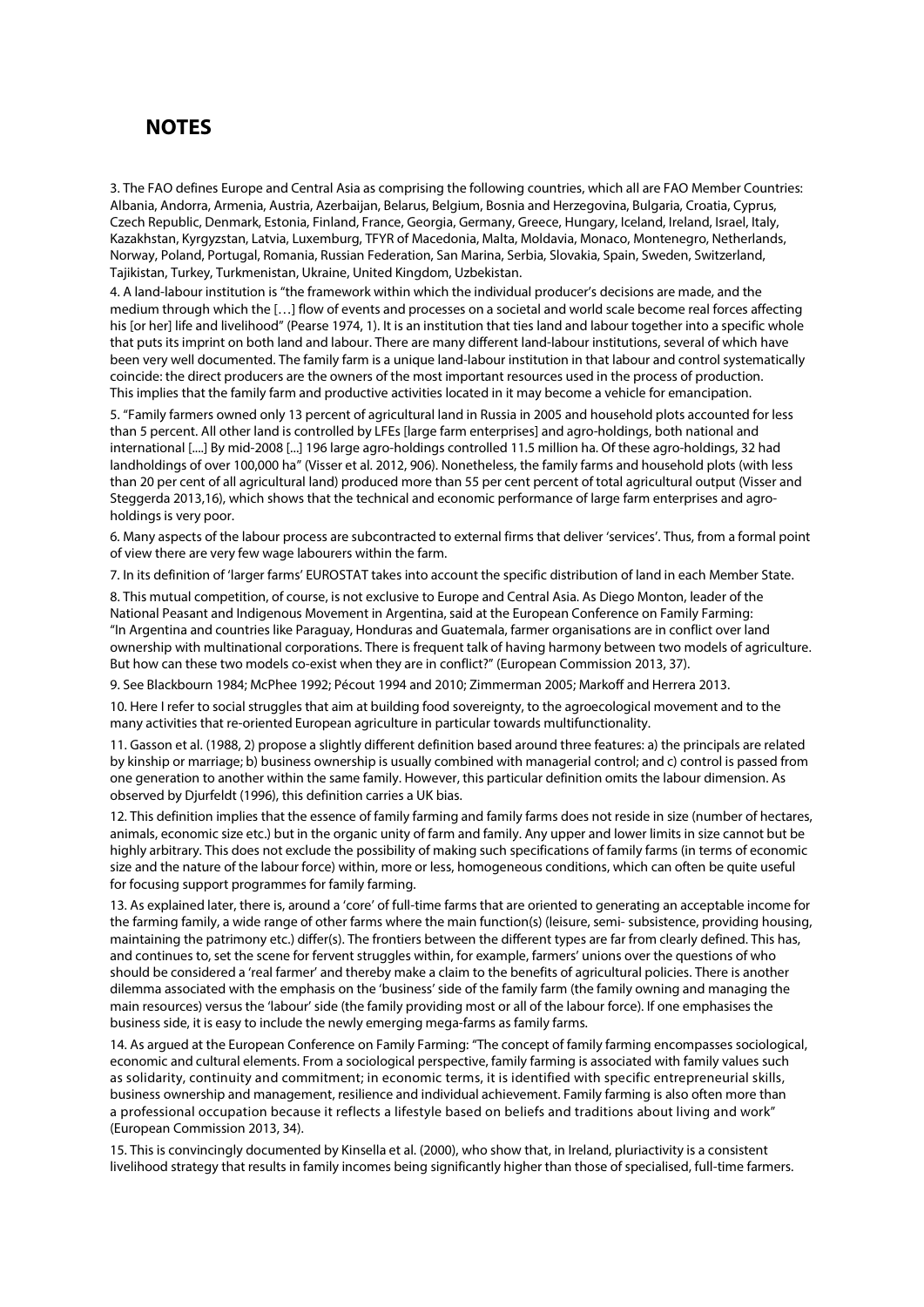<span id="page-38-13"></span>16. This concept refers to non-agricultural activities located at the farm and often closely linked to farming. Examples are: agro-tourism, direct selling, on-farm processing of food, energy production, water retention, management of landscape, nature and biodiversity, care activities etc.

<span id="page-38-14"></span><span id="page-38-0"></span>17. The notion of the 'cornerstone of the rural economy' is derived from the Commission on Small Farms of the Congress of the USA (see HLPE 2013, 28).

18. This phenomenon is referred to in the economic literature as 'disembodied technical change' (Salter 1966).

<span id="page-38-16"></span><span id="page-38-15"></span><span id="page-38-1"></span>19. However, all these (different) functions are based on agriculture. This implies that, according to the definition of family farming elaborated by the FAO for the International Year of Family Farming, these different activity systems should all be regarded as expressions of family farming. The FAO definition is as follows: "Family farming includes all familybased agricultural activities, and it is linked to several areas of rural development. Family farming is a means of organising agricultural, forestry, fisheries, pastoral and aquaculture production which is managed and operated by a family and predominantly reliant of family labour, including both women's and men's" (quoted in European Commission 2013, 5).

<span id="page-38-17"></span>20. In the former Soviet Union the provisioning of food (especially eggs, chicken, pork, dairy products and fruits and vegetables) critically depended on these household plots. They may be tiny, but their aggregate contribution to food security can be huge (if not decisive).

<span id="page-38-18"></span><span id="page-38-2"></span>21. This second level of diversity partly relates to the duality inherent in the concept of the family farm: in some styles the 'labour' dimension is central; in other styles the 'business' dimension dominates (see also Niska et al. 2012).

<span id="page-38-19"></span>22. In more general terms the Regional Conference (2014, 5: point 19) observed: "Family farmers adopt various strategies to build resilience and adaptation capacity, especially diversification of agricultural and/or non- agricultural enterprises and pluriactivity, and avoiding committing a large share of resources to one activity."

<span id="page-38-20"></span>23. See van der Ploeg 2003, Kamp and Haan 2004, Evers et al. 2007 and Oostindie et al. 2013.

<span id="page-38-21"></span><span id="page-38-3"></span>24. See, respectively, Van den Dries 2002; Ventura 1995 and van der Ploeg 2003; and Groot et al. 2006 and Dirksen et al. 2013.

<span id="page-38-22"></span>25. See de Rooij et al. 2010.

<span id="page-38-23"></span><span id="page-38-5"></span><span id="page-38-4"></span>26. See, respectively, Primdahl 1999, Burel et al. 2000 and Schmitzberger et al. 2005; Stefanova and Saled 2012, Mrad et al. 2009, Swagemaker et al. 2009 and Zechmeister et al. 2003; and Darnhofer et al. 2010 and Malaquín et al. 2012.

<span id="page-38-24"></span>27. Over time the wording of these schemes changed considerably. The terms 'vanguard farms', 'in-between farms' and 'disappearing farms' are well known. Rich farmers, medium farmers and poor farmers is another system of categorisation. 'Stayers', 'hangers' and 'losers' were once official categories in Dutch agrarian policy. The notions of 'viable', 'in-between and 'non-viable' farms have also been used. Whatever the wording, the implications of such schemes of classification remain the same: they structure the process of rural and agrarian development as a selective process that is intended to exclude considerable parts of the rural population (assuming that the latter can move to the cities).

<span id="page-38-25"></span><span id="page-38-8"></span><span id="page-38-7"></span><span id="page-38-6"></span>28. This reflects the powerful argument made by Ibrahim Coulibaly, President of the National Coordination of Peasant Organizations in Mali, about this issue in Africa: "Our young people don't believe in family farming because they see how poor their parents are" (European Commission 2013, 37).

<span id="page-38-26"></span>29. As opposed to the wider range of development trajectories shown in Figure 3

<span id="page-38-27"></span><span id="page-38-9"></span>30. Cinzia Pagni of the Confederation of Italian Farmers says: "Family farmers across the world share a common set of values, which are constancy, thoroughness, trust, cooperation, sharing, humility and freedom. These values express the relationship between family farmers and nature, their land and their work. Farmers are in touch with nature, share work and returns and have the freedom to choose how they work or what crops they grow." She added: "these values [...] are increasingly [being] lost [but] need to be understood and preserved" (European Commission 2013, 40).

<span id="page-38-28"></span><span id="page-38-10"></span>31. For example, through premium prices for large farms, lower interest rates and easier access to loans, selectivity in the criteria for subsidies etc.

<span id="page-38-29"></span>32. EUROSTAT's definitions of 'larger farms' and 'smaller farms' does not completely coincide with 'corporate farm enterprises' and 'family farms'. Nonetheless the overlap is considerable. The notable exceptions are large horticultural enterprises and large pig and poultry farms. These have little land but generally have several, or even a lot of, salaried workers.

<span id="page-38-30"></span>33. Roughly speaking, chemical fertilisers represent one third of total energy use in modern agriculture.

<span id="page-38-31"></span>34. FPCM refers to a kilogramme of milk with standardised fat and protein contents.

<span id="page-38-32"></span><span id="page-38-11"></span>35. The analysis by Oostindie et al. (2014) is based on farm accountancy data from 1500 dairy farms. The data were collected and processed by ALFA Accountants and cover four years.

<span id="page-38-33"></span>36. Similar findings emerged from a 10-year comparative study by the Animal Science Research Station at Lelystad in the Netherlands. See Kamp and de Haan 2004; Evers et al. 2006.

<span id="page-38-34"></span>37. "Participants in the Dialogue expressed concerns that policies favour large corporate farmers and are often influenced by multinationals" (FAO 2014, point 44).

<span id="page-38-35"></span>38. In its broadest possible sense, which specifically includes multifunctionality.

<span id="page-38-36"></span><span id="page-38-12"></span>39. This criterion seems to come close to the notion of 'active farmers' introduced by the European Commissioner for Agriculture, Dalian Ciolos.

<span id="page-38-37"></span>40. This was also echoed in the Presidential Note to the Informal Meeting of the Ministers of Agriculture in Vilnius held in 2013 (see Council of the European Union 2013).